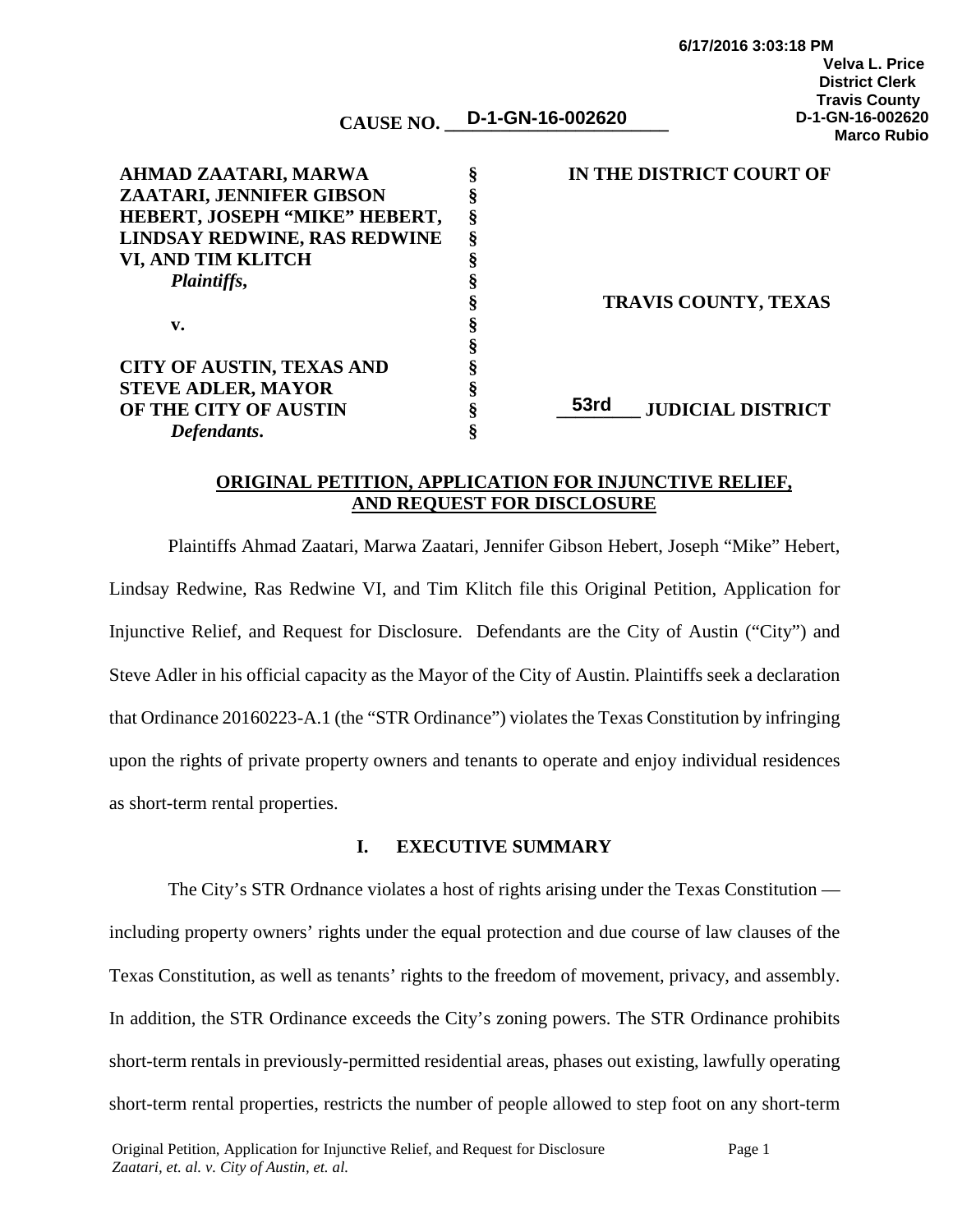rental property, dictates the movement and association of "assemblies" in short-term rentals, and sets a bedtime for tenants. The City cannot carpet bomb the constitutional rights of short-term rental owners and lessees under the auspices of zoning or code enforcement. Such regulations violate the Texas Constitution and must be struck down.

## **II. DISCOVERY CONTROL PLAN**

1. Plaintiffs intend to conduct Level 3 discovery under Rule 190 of the Texas Rules of Civil Procedure.

## **III. PARTIES**

# **A. PLAINTIFF HOMEOWNERS**

## *i. Ahmad and Marwa Zaatari*

2. Mr. and Dr. Ahmad and Marwa Zaatari, individuals who reside in Austin, Travis County, Texas, were both born and raised in Lebanon, immigrating to the United States during adulthood.

3. The Zaataris came to the United States to pursue the American dream through our country's merit-based opportunities for advancement, escaping the onerous political maneuvering and crony restrictions on economic liberty in Lebanon.

4. Married in 2010, Dr. Zaatari was pursuing her doctorate in environmental engineering at the University of Texas, and Mr. Zaatari was working for National Instruments.

5. In 2013, Dr. Zaatari graduated from the University of Texas with her Ph. D. Soon thereafter, Dr. Zaatari joined a startup company working on indoor air quality, creating new technology to design filters that improve the lives of individuals living in high pollution areas such as China.

6. In July 2014, the couple had their first child.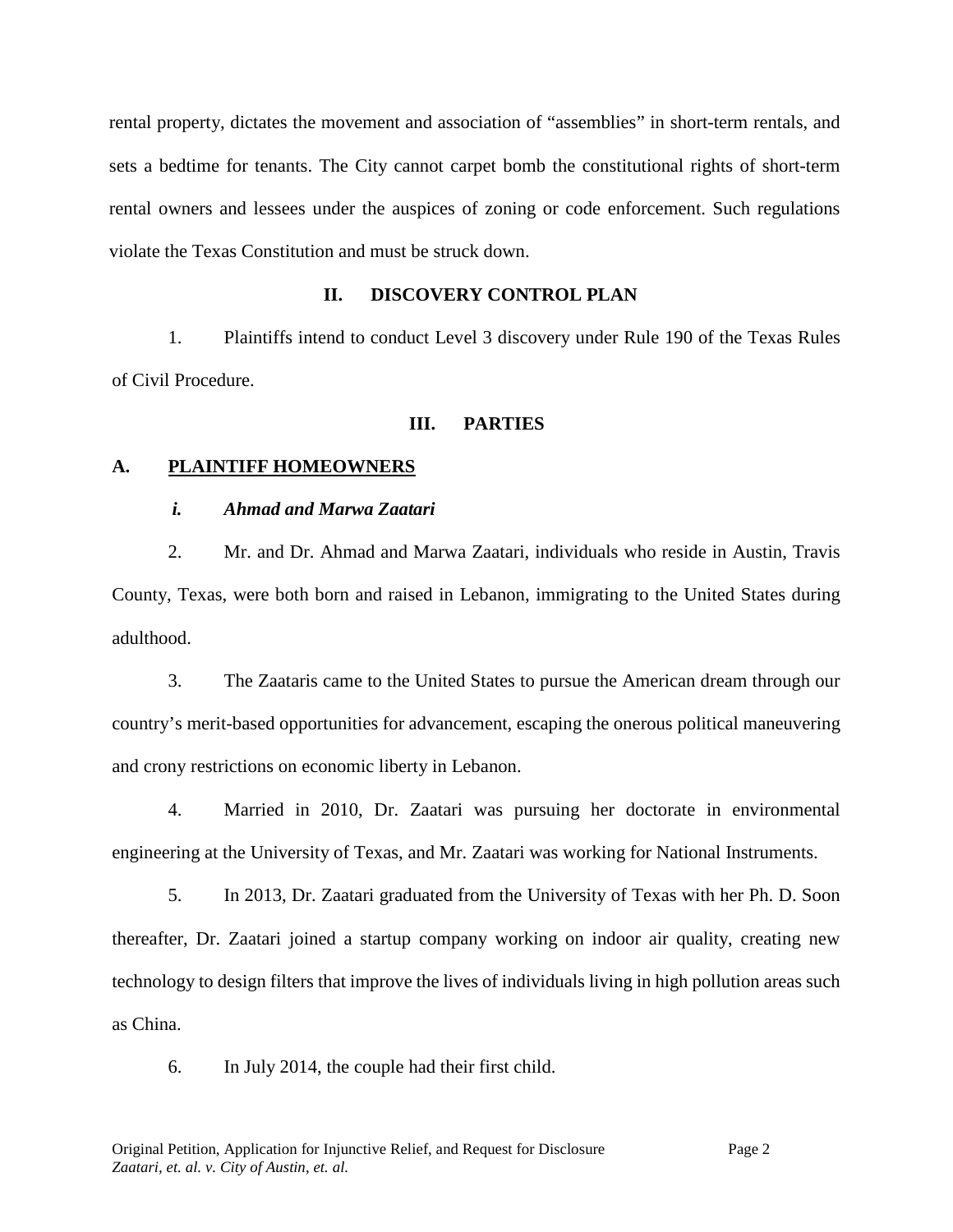7. In December 2014, the Zaararis purchased a condominium in South Austin at 1505 Rockdale Circle Unit B, Austin, Texas 78704 (Zaatari Property).

8. The Zaatari Property contains four bedrooms with an outside patio and grill area large enough to comfortably accommodate 10 people. On occasion, the Zaataris would entertain in excess of six persons for backyard social events, as do many of their neighbors.

9. Soon after purchasing the Zaatari Property, the oil market plummeted, and Mr. Zaatari lost his job.

10. As with many families, the Zaataris struggle to keep up with the high cost of living and affordability living in Austin. The Zaataris have a mortgage on their property and pay nearly ten thousand dollars in property taxes per year. So that Dr. Zaatari can work to help support her family, the Zaataris must pay for daycare for their son.

11. Mr. Zaatari was able to regain employment at a startup company building wireless modular sensors that enable students to explore science in everyday life. However, Mr. Zaatari's experience with the recession and downturn in the economy forced the Zaataris to realize the tumultuous nature of entrepreneurship. The couple desired to find a stable source of income to secure a reliable future for their son.

12. Thus, the Zaataris decided move their family into an apartment in order to rent out the Zaatari Property as a short-term rental property.

13. The Zaataris invested a substantial amount of money into renovating the property and purchasing new furniture to make their tenants feel at home.

14. In May 2015, the Zaataris secured a Type 2 STR rental license from the City of Austin. $<sup>1</sup>$  $<sup>1</sup>$  $<sup>1</sup>$ </sup>

<span id="page-2-0"></span><sup>&</sup>lt;sup>1</sup> The Zaataris' property is licensed under number 2015-051504.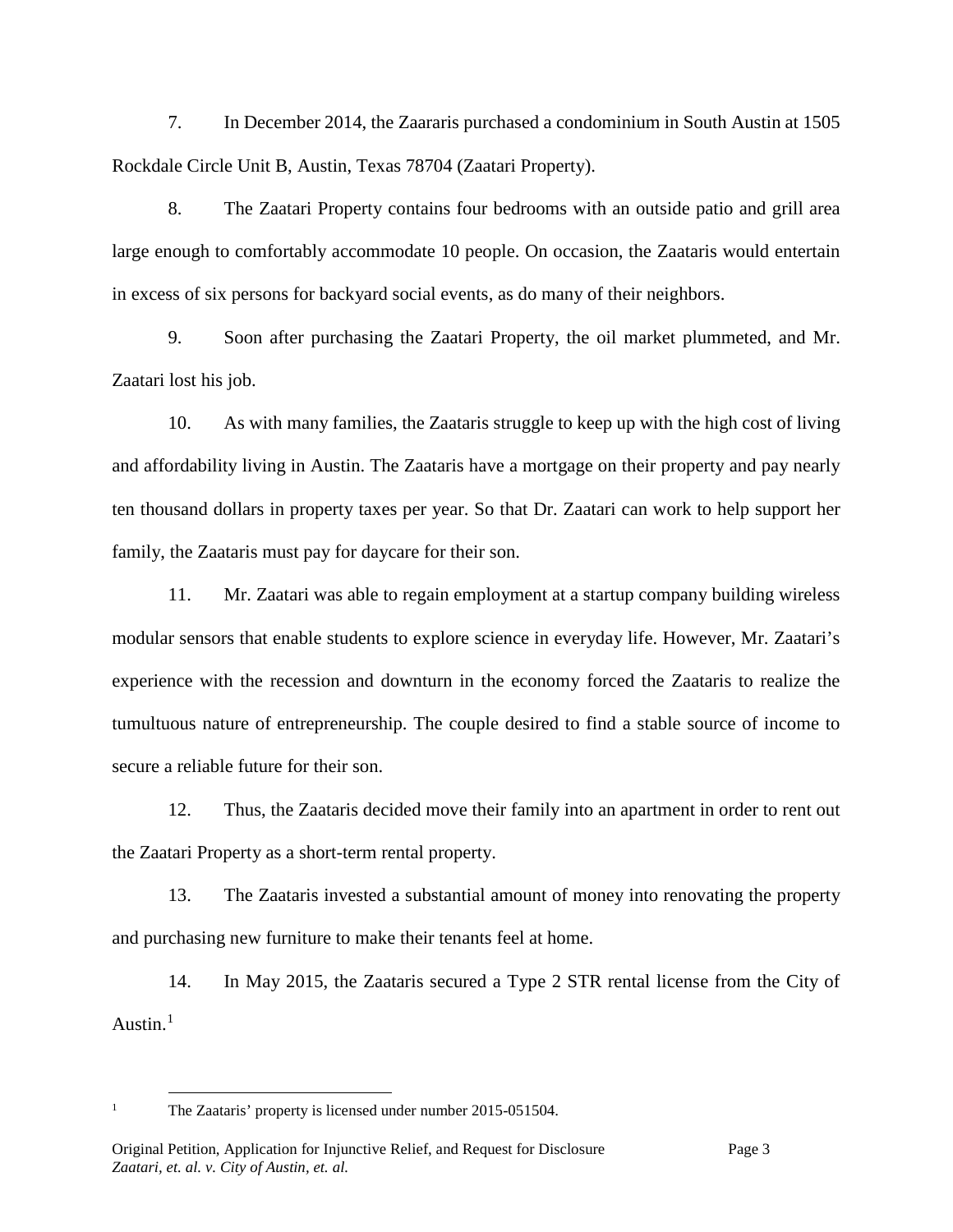15. The Zaataris use their income from the Zaatari Property to pay the high taxes and debt on their home, supplement their income with a consistent, reliable source, pay for daycare costs, and invest in their son's future.

16. If the Zaataris lose the ability to rent out their home on a short-term basis, the loss of income will force them to sell the property and potentially relocate away from Austin.

## *ii. Jennifer Gibson Hebert and Joseph "Mike" Hebert*

17. Joseph "Mike" Hebert and Jennifer Gibson Hebert, individuals, met through work and were married in November 2009.

18. Mr. Hebert is a small-business owner, operating a water conditioning company in California.

19. Mrs. Hebert owns and operates a family business in Austin that specializes in event planning, marketing print production, and digital marketing.

20. The Heberts bought a 1150 square-foot home together in Travis Heights in 2004. The home is currently rented out long-term to the couples' friends, who work as missionaries in Africa and India.

21. In 2005, the Heberts purchased a house at 2300 South 2<sup>nd</sup> Street in Bouldin (Hebert Property), and subsequently renovated it. They purchased the Hebert Property, a 1950 square foot home, partly with the expectation that it might be utilized as a short-term rental in the future.

22. The Hebert Property contains 3 bedrooms and can comfortably accommodate 8 tenants.

23. Since Mrs. Hebert's business is based in Austin and Mr. Hebert's is based in California, the couple initially split their time between Austin and California. After the Heberts' married, Mrs. Hebert moved her residency to California.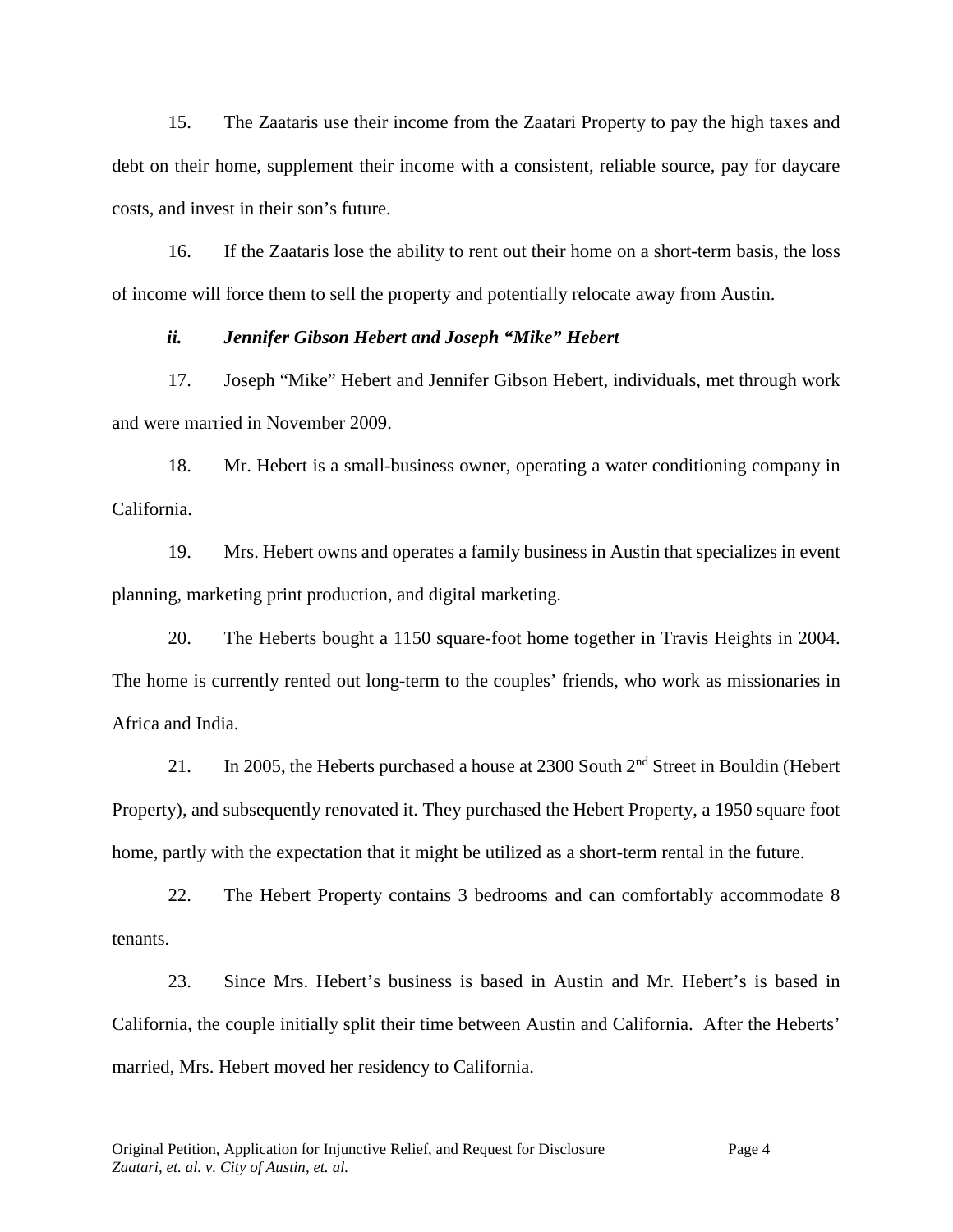24. Austin's high property taxes created a significant hardship for the couple. In 2015, the Heberts paid \$16,700 in property taxes on the Hebert Property alone.

25. In order to alleviate the financial burden, the couple decided to rent the Hebert Property as a short-term rental for periods they were in California, keeping the property available for times they were in Austin (unless already rented).

26. Thus, in 2014, the Heberts applied for and secured a Type 2 rental license from the City of Austin for the Hebert Property. The license — number 2014002140 — was issued on January 15, 2014, and expires January 15, 2017.

27. The Heberts also applied for a Type 2 STR license on their Travis Heights property in 2014. The City informed the Heberts that their census tract did not have any Type 2 licenses available, but kept the application pending as the first home on the waitlist.<sup>[2](#page-4-0)</sup> Since this time, several properties within the census tract have ceased to operate as short-term rentals. Despite the Heberts' entitlement to receive a STR license for the Travis Heights property, the City has kept them on the waiting list in perpetuity, thus constituting an implicit denial of their application, although they otherwise qualify and applied prior to the current moratorium.

28. In 2014 and 2015, the Heberts paid more than \$10,000 a year in property taxes on the Hebert Property, and thousands of dollars in home expenses keeping and maintaining this property.

29. All of the Hebert Property costs were covered by income from the short-term rental of the property.

<span id="page-4-0"></span> <sup>2</sup> Austin limits the number of available Type 2 short-term rental licenses per census tract. Specifically, Section 25-2-791(C)(3) of the Austin Municipal Code Section requires the director to issue a short-term rental license only if "for a short-term rental use regulated under Section 25-2-789 (Short-Term Rental (Type 2) Regulations), no more than 3% of the single-family, detached residential units within the census tract of the property are short-term rental (including Type 2 and Type 1 second dwelling unit or secondary apartment) uses as determined by the Director under Section 25-2-793 (Determination of Short-Term Rental Density)."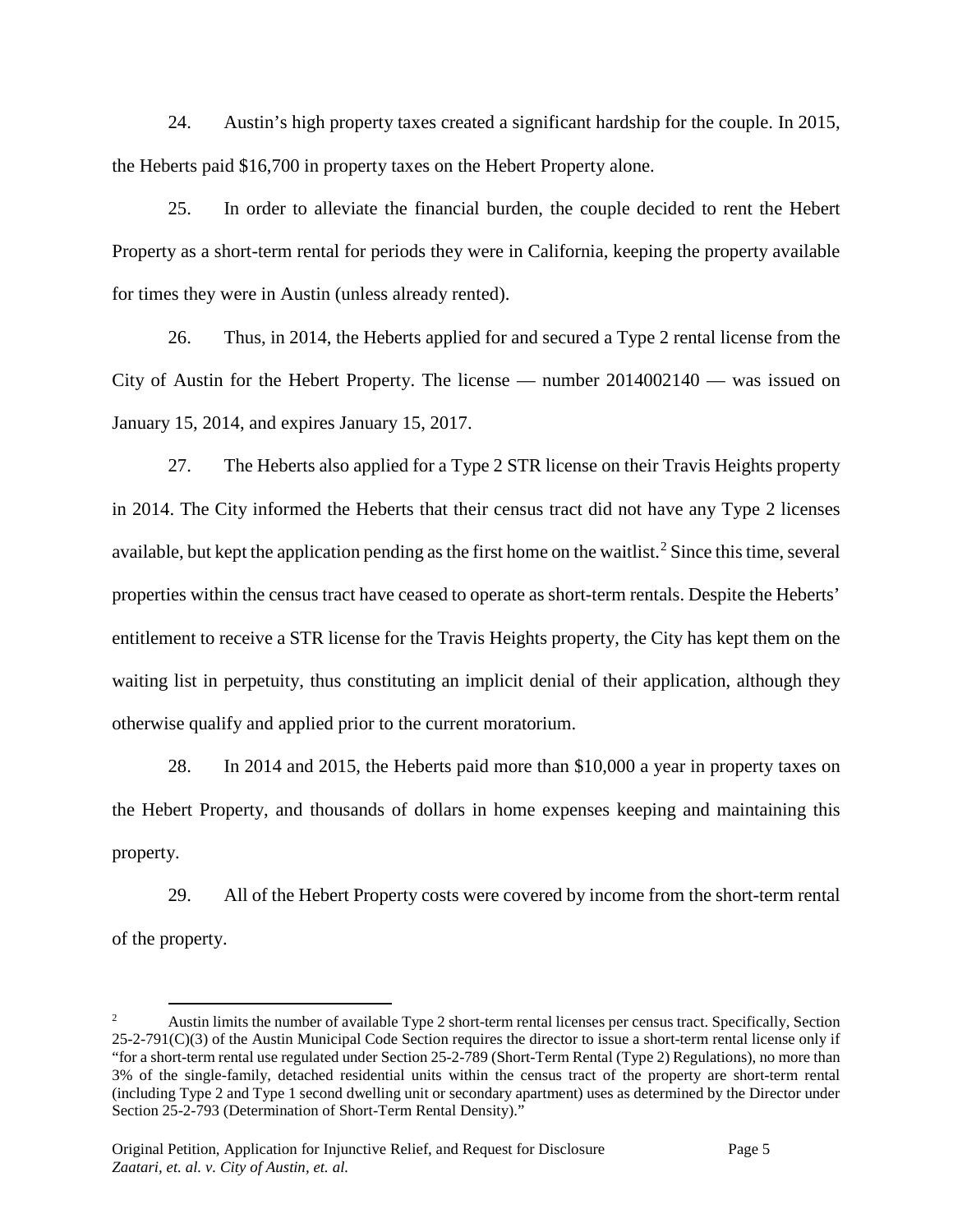30. The couple uses the income from their short-term rental of the Hebert Property to:

- a. Pay the mortgage, property taxes, and home expenses on the Hebert Property;
- b. Afford to maintain the property as their Texas home;
- c. Off-set the burden of increasing property taxes; and
- d. Give back to the community by providing an affordable, comfortable place for their tenants to stay and enjoy Austin.

31. The Heberts currently have forty 5-star reviews on their home. They have never had any complaints from their neighbors, nor citations from the City of Austin.

32. The Heberts take pride in allowing visiting families a chance to commune around a dining room table together and giving their tenants a taste of the city they love.

33. If the Heberts lose their ability to rent out their properties on a short-term basis, they will suffer harm caused by the loss of income and ability to afford and keep ownership of these properties.

### *iii. Lindsay and Ras Redwine VI*

34. In 2010, Lindsay Redwine got divorced and found herself as an unemployed interior designer and a single mother with 2 small daughters.

35. Soon after, Mrs. Redwine lived in a duplex and rented the other half as a licensed short-term rental, which provided her only source of non-child support income.

36. When they met, Mr. Redwine had a successful career in wildlife management in West Texas.

37. Mr. Redwine chose love over career and moved to Austin to be with Lindsay and her daughters. Mrs. Redwine's divorce decree contained a geographic restriction requiring her to reside with her daughters within Travis County.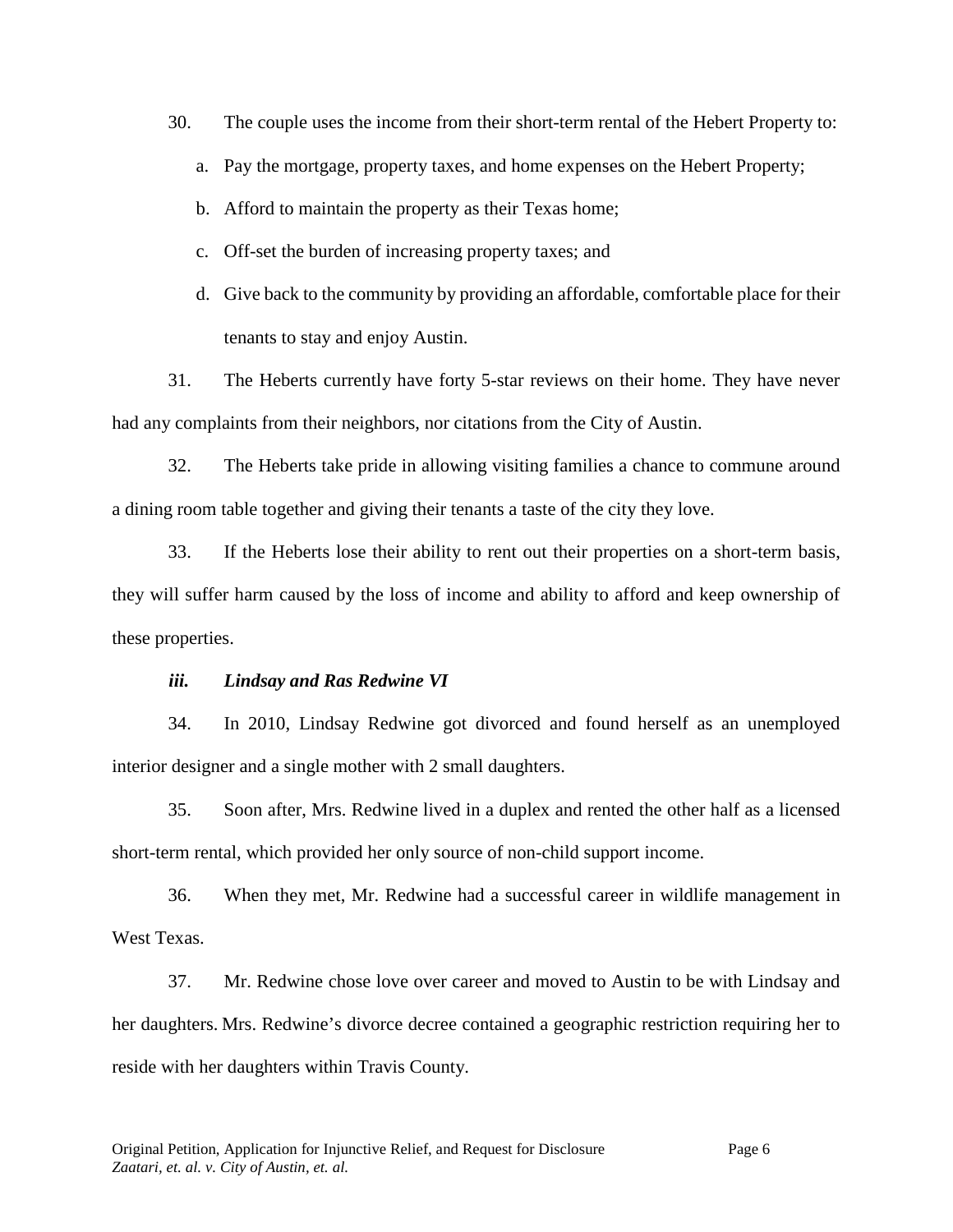38. The Redwines pulled together their savings, borrowed money from family and purchased an investment property in Travis Heights (Redwine Property) in 2011 to rent out on a short-term basis.

39. The Redwine Property is located at 2111 Travis Heights Boulevard, Austin, Texas 78704. The property includes both a main home and a guest home, which are rented together but hold separate short-term rental licenses.

40. The Redwines furnished the Redwine Property, obtained two Type 2 rental licenses,<sup>[3](#page-6-0)</sup> and rented the property out to pay their bills.

41. The Redwines operate the Redwine Property main house and guesthouse as Type 2 rentals and rely on the revenue from such properties for basic necessities.

42. If the Redwines lose the ability to rent their home out on a short-term basis, they will not only have to sell the Travis Heights property, but be left without income and forced to seek alternate careers.

#### *iv. Tim Klitch*

43. Tim Klitch purchased a duplex at 1901 Dillman Street in 1993 (Klitch Property).

44. Mr. Klitch and his wife lived in one portion of the duplex for 15 years while raising three children. During this time, the Klitches rented the other duplex.

45. In 2008, Mr. Klitch converted the duplex into a single-family residence.

46. After Austin's adoption of short-term rental regulations in 2012, Mr. Klitch renovated the Klitch Property with the intention of using the STR income to allow him and his wife to retire in their home and afford the increasing property tax burden.

47. Mr. Klitch's renovations were delayed 6 months after the City of Austin

<span id="page-6-0"></span><sup>&</sup>lt;sup>3</sup> At double the cost, due to City requirements that each unit have a separate STR license.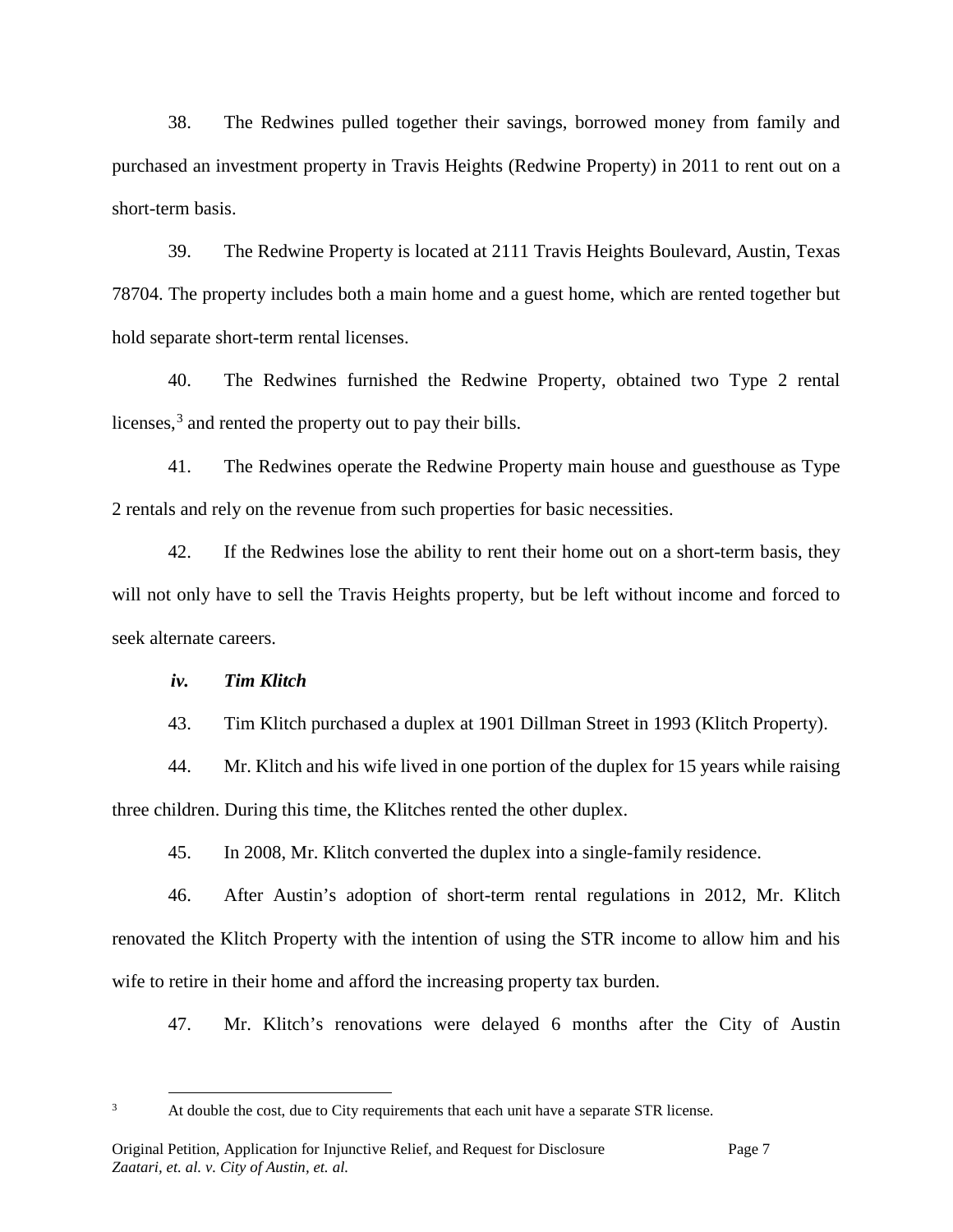erroneously alleged that several decade-old permits were still pending on the property. After spending thousands of dollars in professional fees to clear the old permits, the renovation project was completed in 2015.

48. The Klitch Property is now 6,000 square feet with 8 bedrooms and 8 bathrooms and is licensed as a Type 1 STR.<sup>[4](#page-7-0)</sup>

49. Mr. Klitch's home has the space, beds, and parking to host groups of more than 20 tenants. However, Ordinance 20160223-A.1 does not allow him to rent his home to capacity.

50. If the STR Ordinance continues to have a negative effect on Mr. Klitch's ability to generate income from his home, he may be forced to either sell his property or redevelop his lots into more dense housing.

# **B. PLAINTIFF TENANTS**

# *i. Jennifer Gibson Hebert*

51. As mentioned above, Jennifer Gibson Hebert lives with her husband in California, though she owns and operates a business in Austin, Texas.

52. Ms. Hebert spends approximately 40% of her time each year in Austin, Texas, working at her business and enjoying Austin living.

53. When Ms. Hebert is in town and her Hebert Property is booked, she typically rents another short-term rental in Austin, Texas as her Austin home during her time in Texas, and intends to continue to do so.

# *ii. Plaintiff Tenants, by and through Plaintiff Homeowners*

54. Plaintiff Homeowners also sue on behalf of tenants of their short-term rentals due to the STR Ordinance's infringement upon their tenants' rights protected under the Texas

<span id="page-7-0"></span>

<sup>&</sup>lt;sup>4</sup> Mr. Klitch's property is licensed under permit number 2015-128001.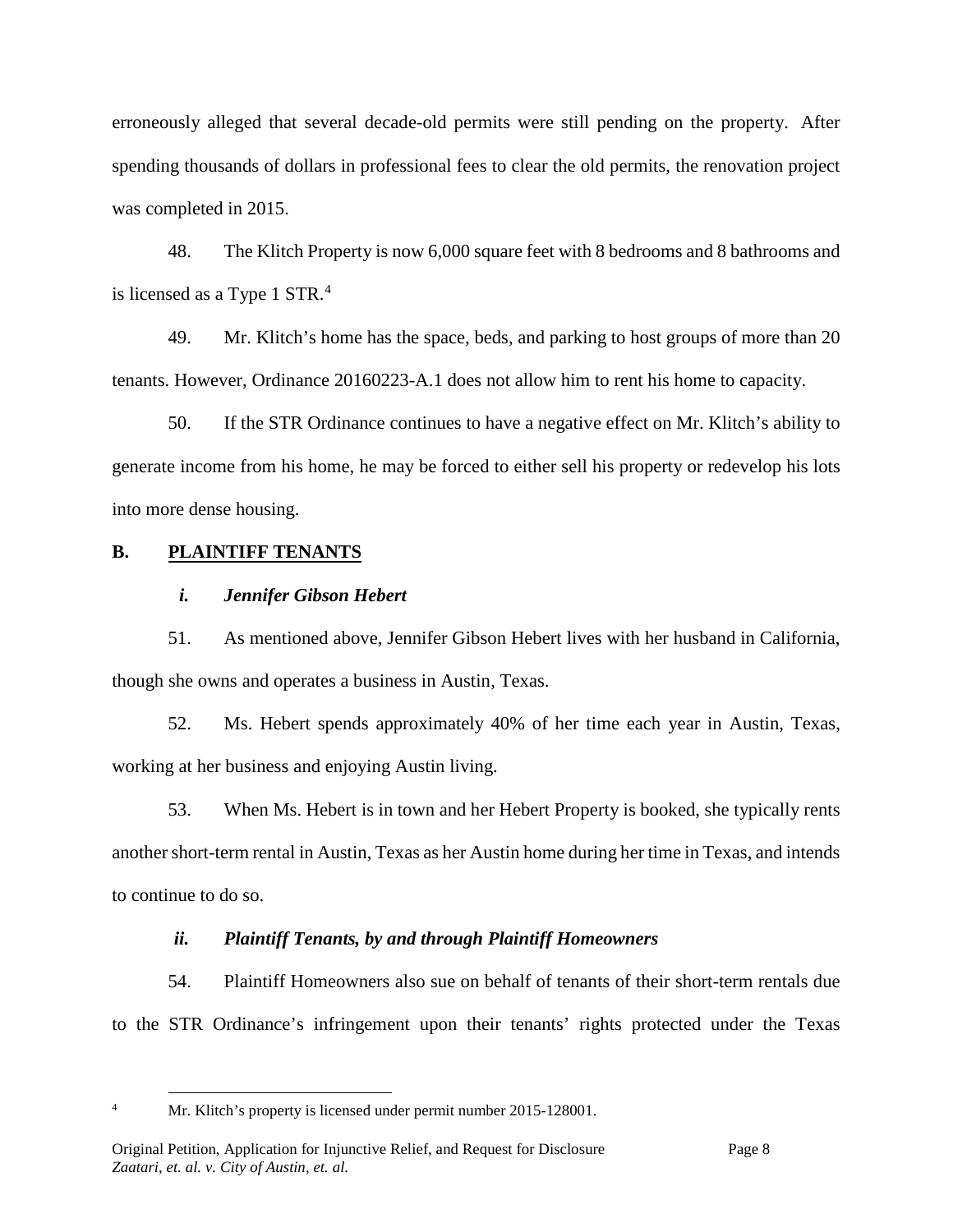Constitution due to the STR Ordinance's requirement that the Plaintiff Homeowners restrain their tenants' freedoms of privacy, movement, assembly, and freedom from warrantless searches.<sup>[5](#page-8-0)</sup>

## **C. DEFENDANTS**

55. Defendants are the City of Austin and the Mayor of Austin Steve Adler, in his official capacity.

56. The City of Austin is a home rule municipality headquartered in Travis County, Texas.

57. Defendant Adler is the duly elected Mayor of the City of Austin.

58. Pursuant to Texas Civil Practice and Remedies Code Section 17.024(b),

Defendants Mayor Adler and the City of Austin may be served by serving the mayor, clerk, secretary, or treasurer of the city at 301 West  $2<sup>nd</sup>$  Street, Austin, Texas 78701. Plaintiffs request that the Clerk issue citation and service of process on Defendants.

59. Because a constitutional challenge to the STR Ordinance is made, the Attorney General of Texas is required to be served with process at 300 W. 15th Street, Austin, Texas 78701, as required by Texas Civil Practice and Remedies Code Section 37.006(b). Plaintiffs request that

<span id="page-8-0"></span><sup>&</sup>lt;sup>5</sup> Plaintiffs risk legal penalties — including the loss of their short-term rental licenses — if they fail to enforce Ordinance 20160223-A.1 by restraining their guests' freedoms of privacy, movement, assembly, and freedom from warrantless searches. Regulations that violate the constitutional rights of a group may be challenged by a third party if such party is tasked with enforcing the unconstitutional law through his or her own compliance.. *Eisenstadt v. Baird*, 405 U.S. 438, 445 (1972) (holding that contraceptive provider had standing to challenge law against non-marrieds' use of contraceptives, and stating that "[t]he relationship there between the defendant and those whose rights he sought to assert was not simply the fortuitous connection between a vendor and potential vendees, but the relationship between one who acted to protect the rights of a minority and the minority itself."); *Griswold v. Connecticut*, 381 U.S. 479, 481 (1965) (allowing a contraceptive provider to challenge restrictions on contraceptive use, saying "[c]ertainly the accessory should have standing to assert that the offense which he is charged with assisting is not, or cannot constitutionally be a crime."). The court will not enforce by coercion what it is unwilling to enforce in equity. *Walker v. Pointer*, 304 F. Supp. 56, 60-61 (N.D. Tex. 1969) (tenants evicted because they hosted black guests could assert the rights of the guests because "[t]he financial penalization of whites breaching restrictive covenants to sell to noncaucasians might produce, to borrow a contemporary term, a 'chilling effect' on the attitudes of subsequent white vendors"); *Barrows v. Jackson*, 346 U.S. 249, 258 (1953) (property owners who sold to blacks are not liable for violation of racial restrictive covenant as "[t]his Court will not permit or require California to coerce respondent to respond in damages for failure to observe a restrictive covenant that this Court would deny California the right to enforce in equity").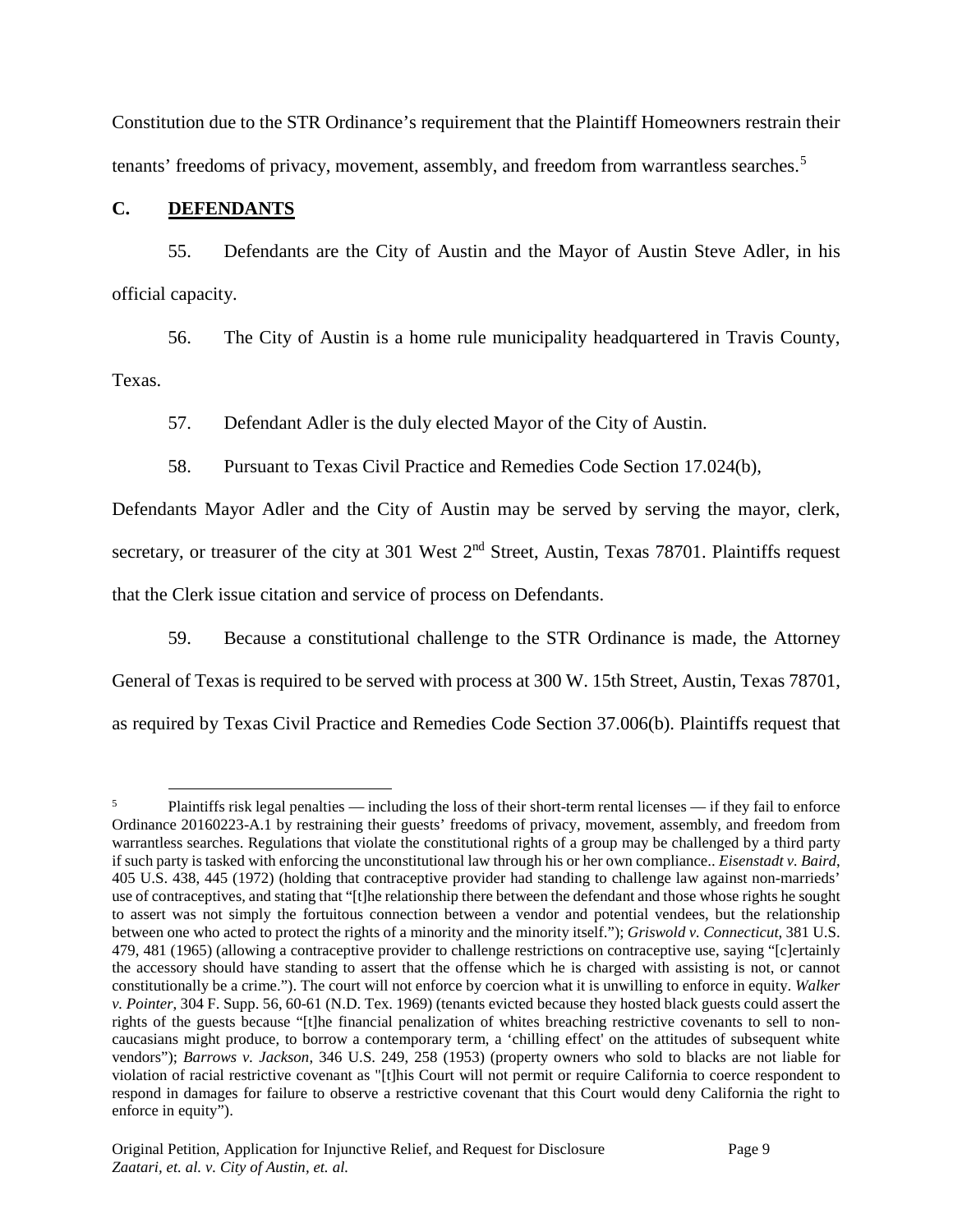the Clerk issue citation and service of process upon the Texas Attorney General.

### **IV. JURISDICTION AND VENUE**

60. This Court has subject matter jurisdiction because Plaintiffs seek to vindicate their rights under the Texas Constitution via the Uniform Declaratory Judgments Act. TEX. CIV. PRAC. & REM. CODE § 37.003. Plaintiffs seek a declaration that Ordinance 20160223-A.1 is unconstitutional on its face and as applied.

61. Venue is proper in Travis County, Texas pursuant to Sections 15.002(a)(3), 15.005, 15.011, and 65.023 of the Texas Civil Practice and Remedies Code.

### **V. STATEMENT OF FACTS**

62. Approximately 55% of Austin residents rent their homes. 2014 Comprehensive Housing Market Analysis 48, CITY OF AUSTIN (July 2014), *available at*  https://austintexas.gov/sites/default/files/files/NHCD/2014\_Comprehensive\_Housing\_Market\_A nalysis\_-\_Document\_reduced\_for\_web.pdf (reflecting a steady 45% homeownership rate in Austin as of 2014).

63. Part of the reason for such a high rental rate is the cost of homeownership in Austin. Austin home values have increased more than 78% in the last 15 years. *Id.* at 48. More than 30% of Austin's homes are valued above \$300,000, and these values continue to rise. *Id.* at 7.

64. In line with these increasing home values, Austin property taxes have increased. Among homeowners planning to move, 28% cited the inability to pay their property taxes. *Id.* at 78.

65. Many Austin property owners — including Plaintiffs — rent out their homes on a short-term basis to afford the increasing cost of living in Austin due to the economics that shortterm rentals generate more revenue than long-term rental use of the same property.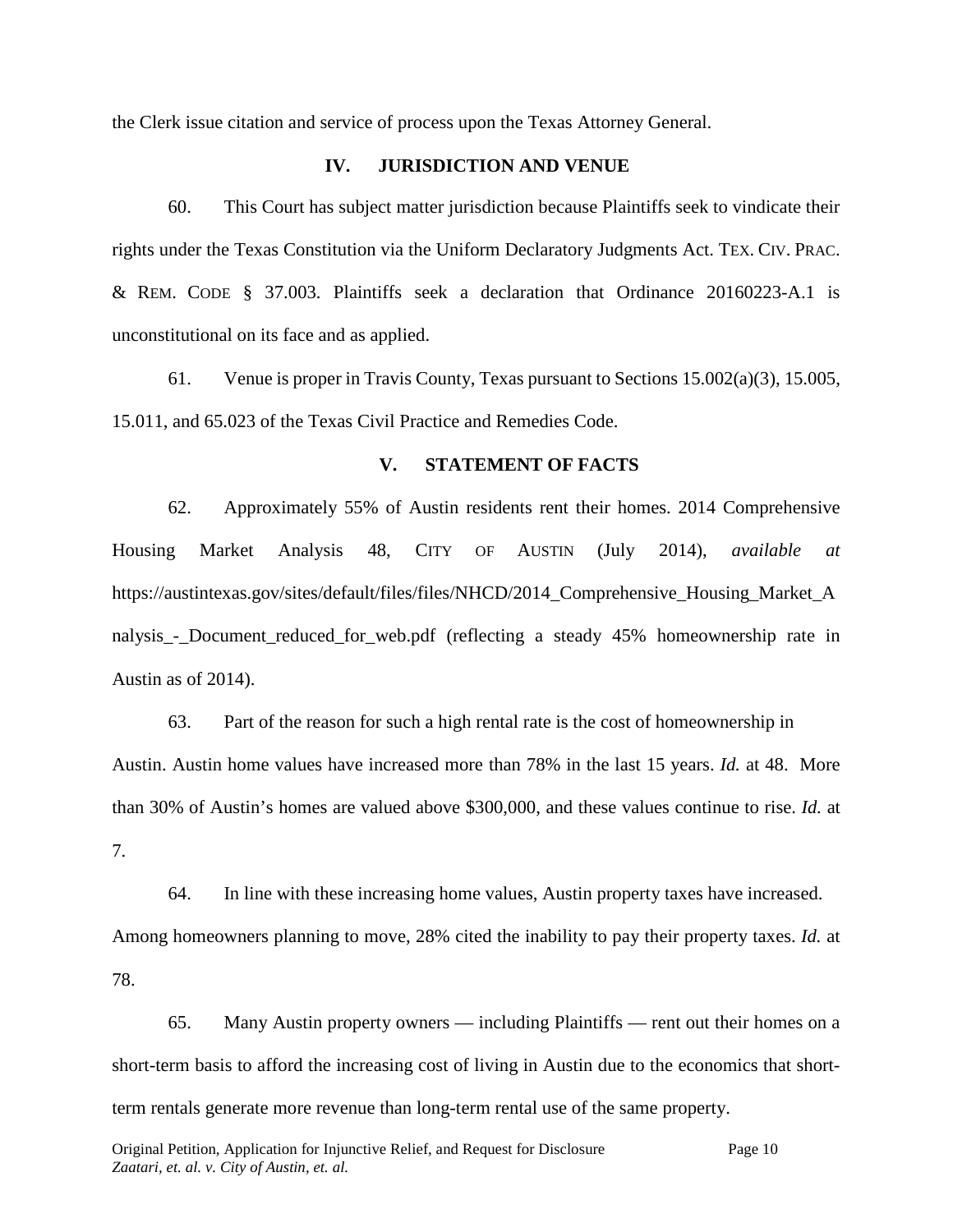## **A. STR ORDINANCE HISTORY**

66. The City of Austin requires residential homeowners to obtain a license prior to leasing out their property for a period of less than 30 days (a "short-term rental"). *See* Austin, Tex., Code of Ordinances § 25-2-788-793; *see also* City of Austin Short-Term Rentals 1, MAYORS

INNOVATION PROJECT, *available at* 

[http://www.mayorsinnovation.org/images/uploads/pdf/13.STR\\_101.pdf](http://www.mayorsinnovation.org/images/uploads/pdf/13.STR_101.pdf) (outlining the history of

the STR regulation in Austin, beginning with an ordinance requiring registration in 2012).

67. The City established three different categories of short-term rentals and

corresponding licenses:

- i. Type 1 and 1A: Owner-occupied residential rentals; $<sup>6</sup>$  $<sup>6</sup>$  $<sup>6</sup>$ </sup>
- ii. Type 2: Residential rentals the owner does not claim as his homestead; and
- iii. Type 3: Rentals that are part of a multifamily complex.

*See* Austin, Tex., Code of Ordinances § 25-2-788-793.

68. In June 2015, the Austin City Council directed the City Manager to gather

information on short-term rentals, and to make recommendations to amend the City Code and

. . . . Mailing addresses indicated as a P.O. Box in the City of Austin with a homestead exemption are assumed to be an owner occupied property for our analysis."

<span id="page-10-0"></span><sup>&</sup>lt;sup>6</sup> The label "owner-occupied" is never defined in Austin's City Code. In a 2012 report, the City Auditor interpreted as follows: interpreted the the phrase as follows:

<sup>&</sup>quot;We assume that a home is owner occupied if the location address of the STR is the same as the mailing address indicated in the TCAD property database. For duplexes or other multi-unit properties, an STR is considered as owner occupied if the owner's mailing address is on the same TCAD parcel.

Short-term Rentals Audit 16, AUSTIN CODE DEPARTMENT (Aug. 2012) [https://www.austintexas.gov/sites/default/files/files/Auditor/au12114.pdf.](https://www.austintexas.gov/sites/default/files/files/Auditor/au12114.pdf) However, investigation with the City of Austin indicates that the Code Licensing Department now equates the phrase "owner-occupied" with the homestead exemption. Email from Marcus Elliott, Division Manager, City of Austin, Code Department, to author (April 7, 2016 16:25 CST) ("If the Travis Central Appraisal District (TCAD) records show the property has a Homestead Exemption, HS, it is considered owner-occupied. . . . If TCAD records do not show a homestead exemption, the property does not qualify for an owner-occupied Short-Term Rental (STR) License.").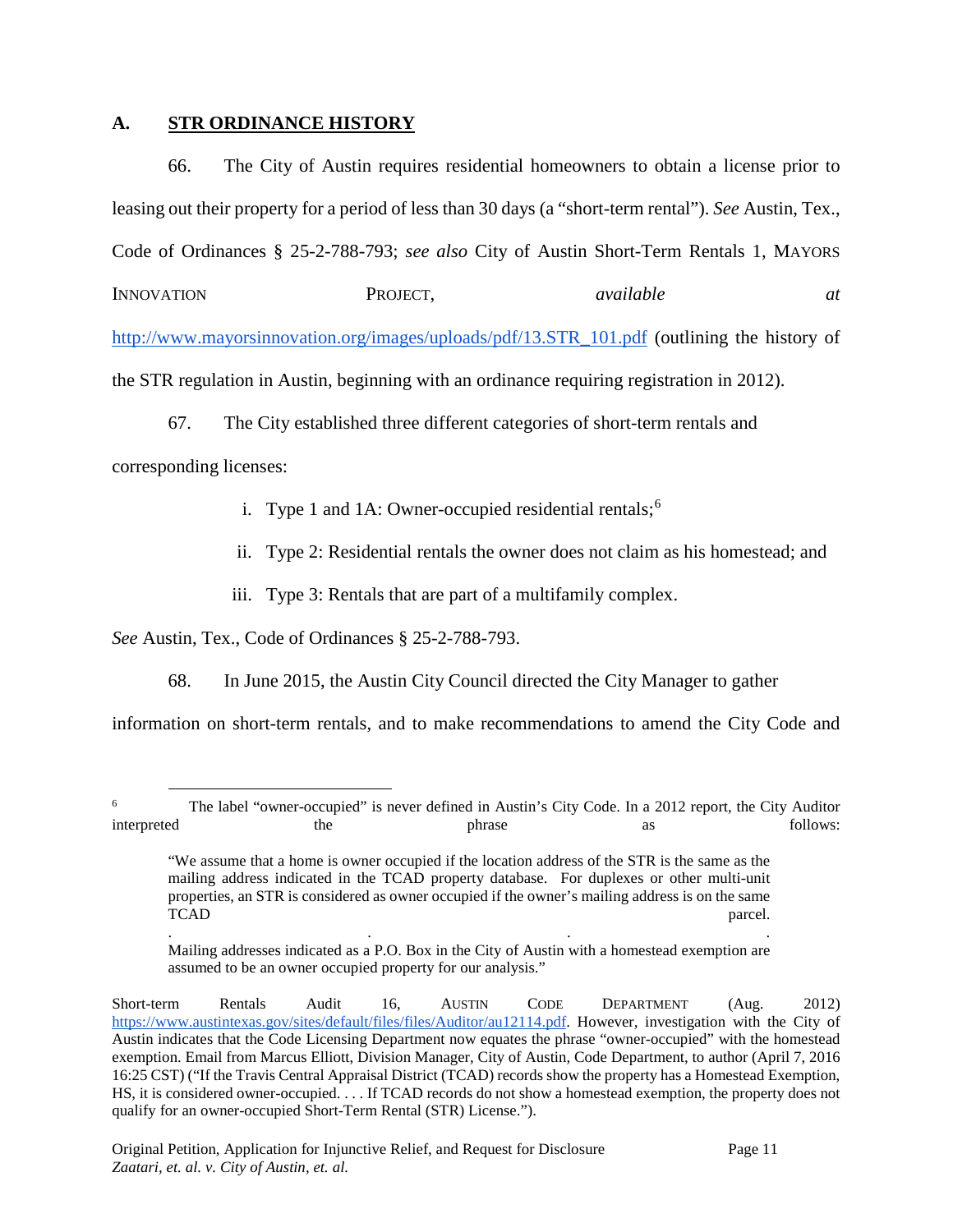improve enforcement against properties "operating in violation of the City Code, or operating without a license." *See* Austin, Tex., Resolution 20150820-052 (Aug. 20, 2015), *available at* [http://www.austintexas.gov/edims/document.cfm?id=248719.](http://www.austintexas.gov/edims/document.cfm?id=248719)

69. In August 2015, the Austin Code Department presented this information to the City Council, summarizing the number of short-term rental licenses active in the City of Austin, as well as the quantity and nature of complaints on such properties, and the frequency of enforcement. *See Short Term Rental (STR): Staff Recommendations for Changes to Existing Regulation*, **AUSTIN** CODE **DEPARTMENT** (Aug. 2015), https://www.austintexas.gov/sites/default/files/files/STR\_status\_and\_Recommendations\_Aug\_17 \_2015\_final\_draft.pdf.

- 70. The Austin Code Department reported that:
	- a. as of August 2015, 59% of short-term rental licenses were Type 1 or Type 1A rentals; 31% were Type 2; and 10% were Type 3 rentals;
	- b. there were 353 total complaints on short-term rental properties between October 2012 and August 2015;
	- c. 200 (57%) of the code complaints between  $2012 2015$  were made against unlicensed short-term rentals solely due to their lack of a current short-term rental license;
	- d. 9.37% of the total complaints filed against *all* short-term rentals mentioned overcrowding or noise issues; and
	- e. the majority of such noise and occupancy complaints related to Type 1 rentals. *Id.*  at 4, 10.
- 71. The Code Department's presentation and accompanying Council discussion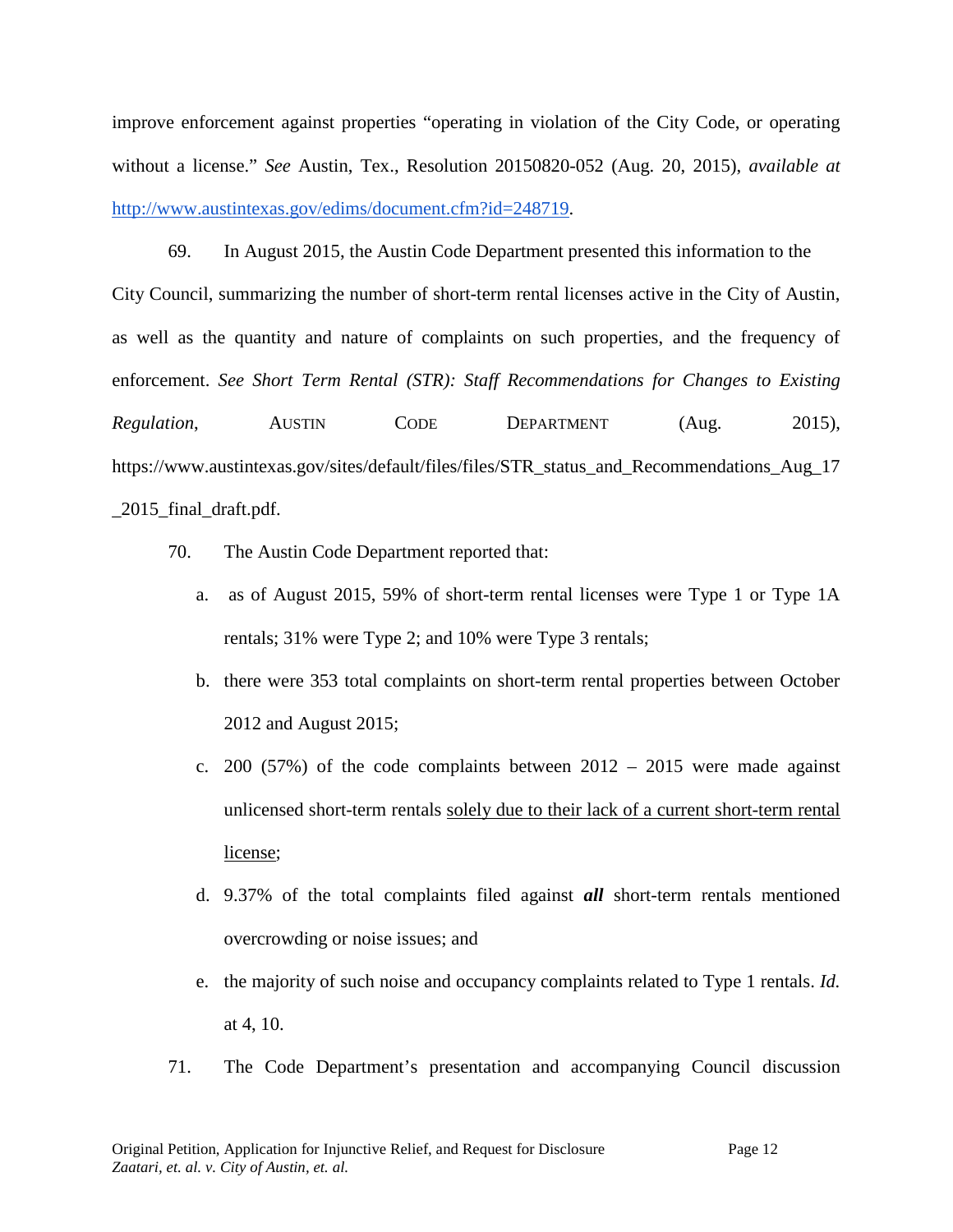emphasized that the real dilemma was enforcing the ordinances already on the books. Austin, Tex.,

Resolution 20150820-052 (Aug. 20, 2015), *available at*  http://www.austintexas.gov/edims/document.cfm?id=248719 ("the difficulty in enforcing noncompliant and non-licensed short-term rentals is a combination of the City not taking full advantage of its existing authority and enforcement components that need to be strengthened in the current City Code.").

72. In fact since October 2012, the Code Department has only referred five complaints to the Municipal Court for prosecution. Email from Michelle Rich, Court Clerk, City of Austin Municipal Court to author (May 24, 2016 15:07 CST) (responding to open records request). All such complaints involved the operation of unlicensed rentals. *Id*.

73. Since the initiation of short-term rental licensing regulations in October 2012, there have been zero (0) citations issued for noise, occupancy, trash or other violations of the Austin Municipal Code that are documented to have stemmed from a licensed short-term rental properties or tenants. *Id.*

74. A report by the City Auditor reaffirmed these findings, noting that "Code violation investigation, documentation, and resolution practices vary across cases," and finding issues with the procedures followed in 77% of code complaints. *See, e.g.,* Consistency of Austin Code Investigations and Resolutions Audit 1, AUSTIN OFFICE OF THE CITY AUDITOR (April 2016), *available at* 

[http://www.austintexas.gov/sites/default/files/files/Auditor/AU15116\\_FINAL\\_Report.pdf.](http://www.austintexas.gov/sites/default/files/files/Auditor/AU15116_FINAL_Report.pdf)<sup>[7](#page-12-0)</sup>

<span id="page-12-0"></span>In April 2016 the Office of the City Auditor released this 27-page report on regulatory enforcement in Austin. Short-term rental regulations were not only encompassed within the report's findings generally, but were explicitly highlighted as an example of the real-world impact of the City of Austin's inconsistent practices and the time-sensitive nature of complaints. *See* Consistency of Austin Code Investigations and Resolutions Audit 1, AUSTIN OFFICE OF THE CITY AUDITOR 3 (April 2016), *available at*  [http://www.austintexas.gov/sites/default/files/files/Auditor/AU15116\\_FINAL\\_Report.pdf](http://www.austintexas.gov/sites/default/files/files/Auditor/AU15116_FINAL_Report.pdf) (showing that 51% of code complaints were not investigated within the required two-day timeframe).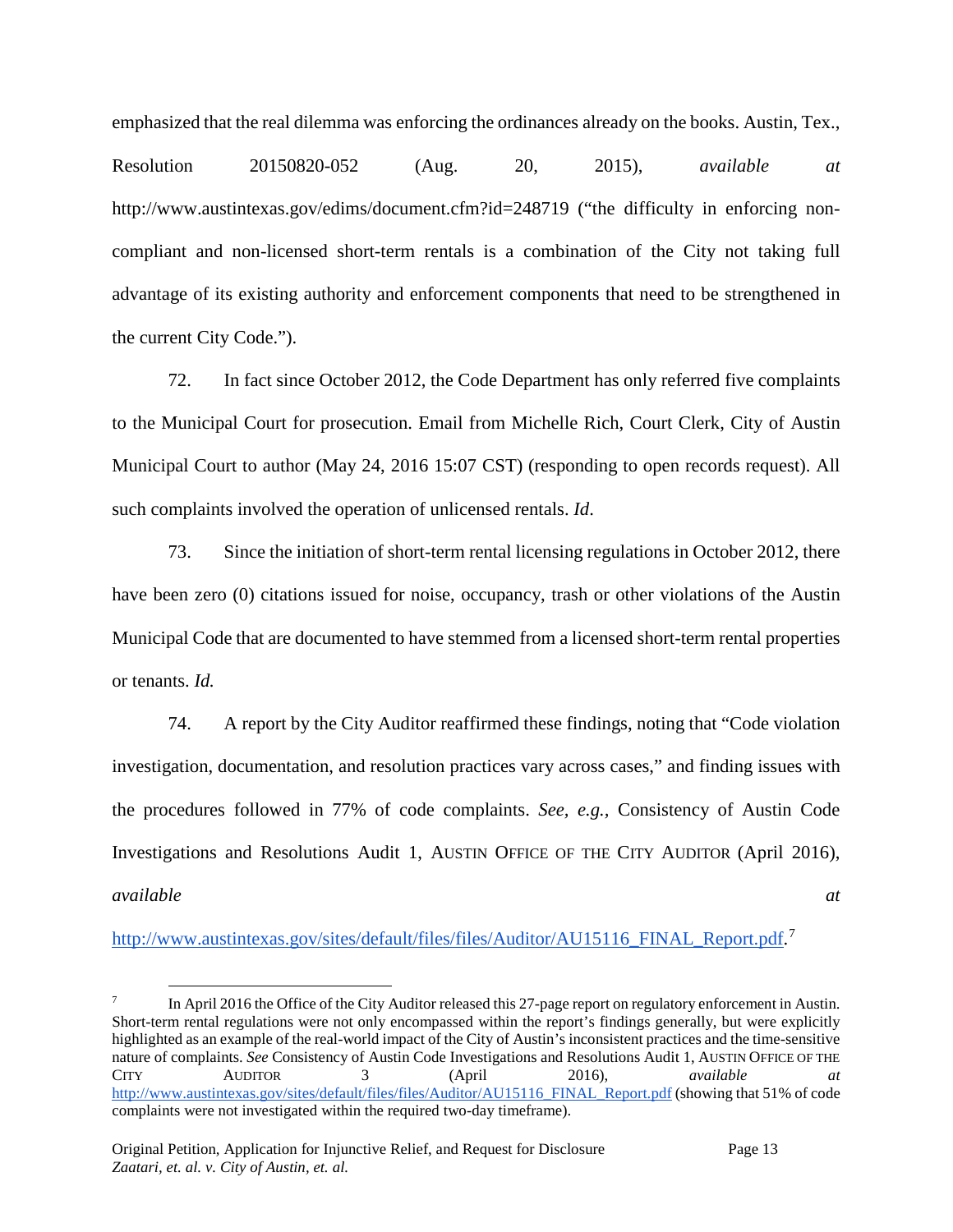75. The City then adopted Ordinance 20151112-078 taking effect November 23, 2015, which provides in relevant part:<sup>[8](#page-13-0)</sup>

> "After November 23, 2015, the director may not issue a license to operate a short-term rental use described in Section 25-2-789 (*Short-Term Rental (Type 2) Regulations*) except for an application received prior to September 17, 2015. In any event, the director may not issue a license pursuant to an application received after November 12, 2015."

*Id.*

76. On February 23, 2016, the City Council voted to adopt Ordinance 20160223-A.1. Significantly, the STR Ordinance prohibited new Type 2 short-term rentals from operating in previously-permitted residential areas and phased out all existing residential Type 2 rentals. Austin, Tex., Ordinance 20160223-A.1, Parts 4-5; Austin, Tex., Code of Ordinances § 25-2- 491(C). In addition, Ordinance 20160223-A.1 restricted the number of people allowed to step foot on any short-term rental property, dictated the movement and association of "assemblies" at shortterm rentals, and set a bedtime for tenants. Austin, Tex., Ordinance 20160223-A.1.

77. Austin Mayor Steve Adler signed Ordinance 20160223-A.1 into law on February 23, 2016, which took effect March 5, 2016. Austin, Tex., Ordinance 20160223-A.1 (February 23, 2016).

# **B. STR ORDINANCE**

78. The STR Ordinance (Ordinance 20160223-A.1) eliminates the right of individuals in residential districts to obtain short-term Type 2 licenses; phases-out existing Type 2 licenses in residential districts; prohibits outdoor group activities during the day; criminalizes joint activities "other than sleeping" after 10:00 p.m.; caps the number of individuals who may be *present* on the

<span id="page-13-0"></span>Within months of enacting Ordinance 20151112-078, Austin's City Council revisited the Code Department's August presentation and made further changes to the short-term rental regulations. *See Work Session of the Austin City Council*, CITY OF AUSTIN, (February 23, 2016), https://austintexas.gov/department/city-council/2016/20160223 wrk.htm (showing documents referenced during City Council work session on short-term rentals).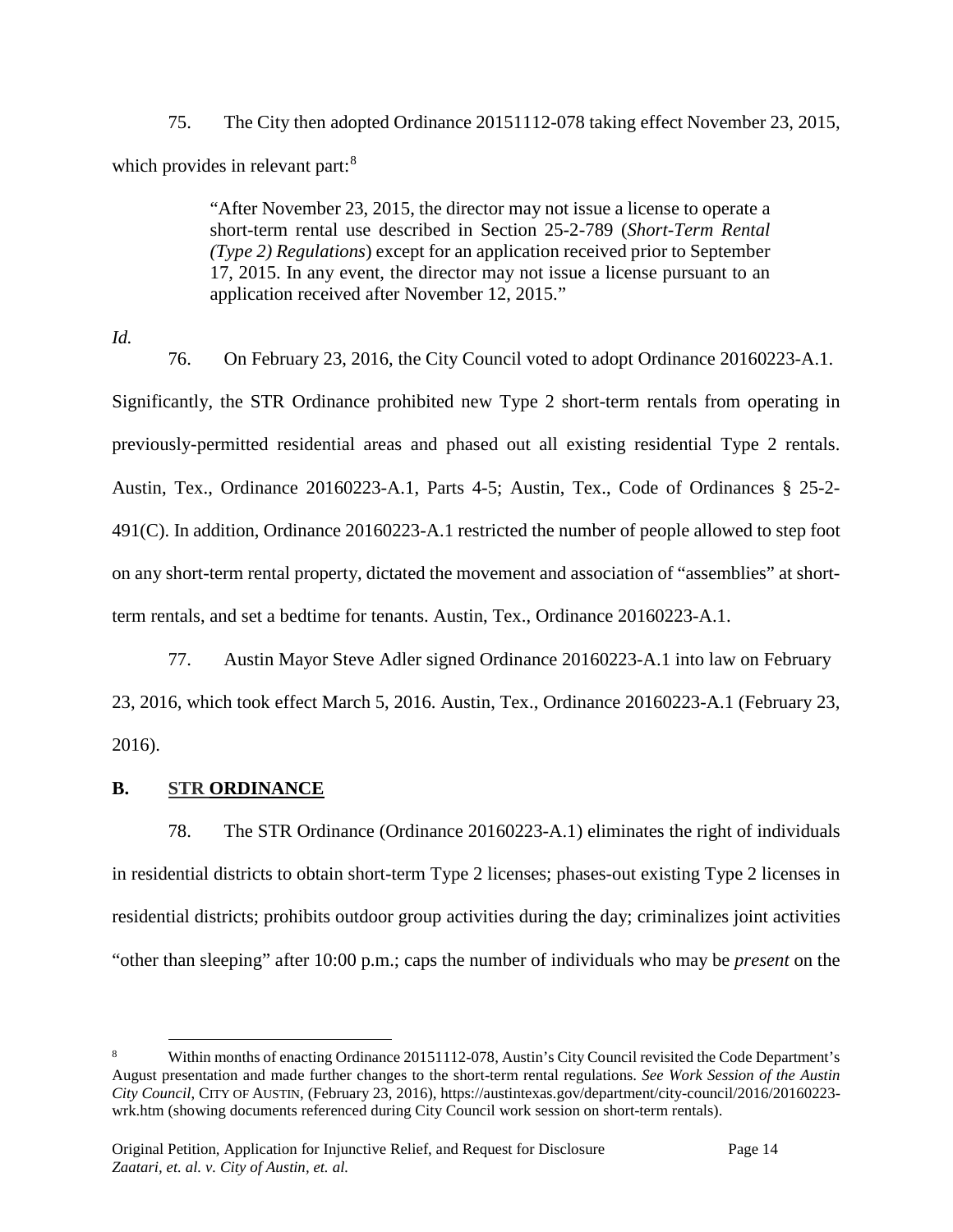property at any given time; and limits the number of adults who can use a rental home regardless of its size. Austin, Tex., Ordinance 20160223-A.1.

79. First, Ordinance 20160223-A.1 changes the zoning restrictions such that Type 2 short-term leases are no longer allowed in residential districts.<sup>[9](#page-14-0)</sup> Austin, Tex., Ordinance 20160223-A.1, Part 3. Instead, Type 2 rentals are only permitted in seven select mixed use and commercial districts.<sup>[10](#page-14-1)</sup> Austin, Tex., Ordinance 20160223-A.1, Part 4; Austin, Tex., Code of Ordinances § 25- $2-491(C)$ .

80. Homeowners who purchased property in a residential district with the intent to use the property as Type 2 short-term rentals are now prohibited from obtaining a Type 2 license. *Id.*

81. Existing Type 2 rental licensees are required to "discontinue [their] nonconforming short-term rental use" no later than April 1, 2022. Austin, Tex., Ordinance 20160223-A.1, part 5.

82. The STR Ordinance imposes regulations that impact Type 1 and Type 3 rentals too, however. For licensees of all types — Type 1, Type 1A, Type 3, as well as those Type 2 owners temporarily permitted to continue operating through 2022 — a licensee or tenant is now prohibited from engaging in or allowing the following activities at a short-term rental:

a. "assembling" with a group of more than six adults outside between 7:00 a.m. and 10:00 p.m.; or

<span id="page-14-0"></span> <sup>9</sup> Specifically, Type 2 rentals are not allowed in the Lake Austin (LA), Rural Residence (RR), Single Family Residence Large Lot (SF-1), Single Family Residence Standard Lot (SF-2), Family Residence (SF-3), Single Family Residence Small Lot (SF-4A), Single FAmily Residence Condominium (SF-4B), Urban Family Residence (SF-5), Townhouse and Condominium Residence (SF-6), Multifamily Residence Limited Density (MF-1), Multifamily Residence Low Density (MF-2), Multifamily Residence Medium Density (MF-3), Multifamily Residence Moderate-High Density (MF-4), Multifamily Residence High Density (MF-5), or Multifamily Residence Highest Density (MF-6) districts. Austin, Tex., Ordinance 20160223-A.1, Part 3 (Feb. 23, 2016); *Standard Land Uses and Map Designations*, City of Austin (July 5, 2015), https://austintexas.gov/sites/default/files/files/Planning/zoning\_landuse\_chart.pdf.

<span id="page-14-1"></span><sup>&</sup>lt;sup>10</sup> The seven mixed and special use districts in which Type 2 rentals are still allowed are: the Central Business (CBD), Downtown Mixed Use (DMU), General-Retail - Mixed Use, and Vertical Mixed Use (GR-MU and GR-V), and Commercial Services - Mixed Use and Vertical Mixed Use (CS-MU and CS-V) districts. *See* Austin, Tex., Ordinance 20160223-A.1, Part 4; Austin, Tex., Code of Ordinances § 25-2-491(C).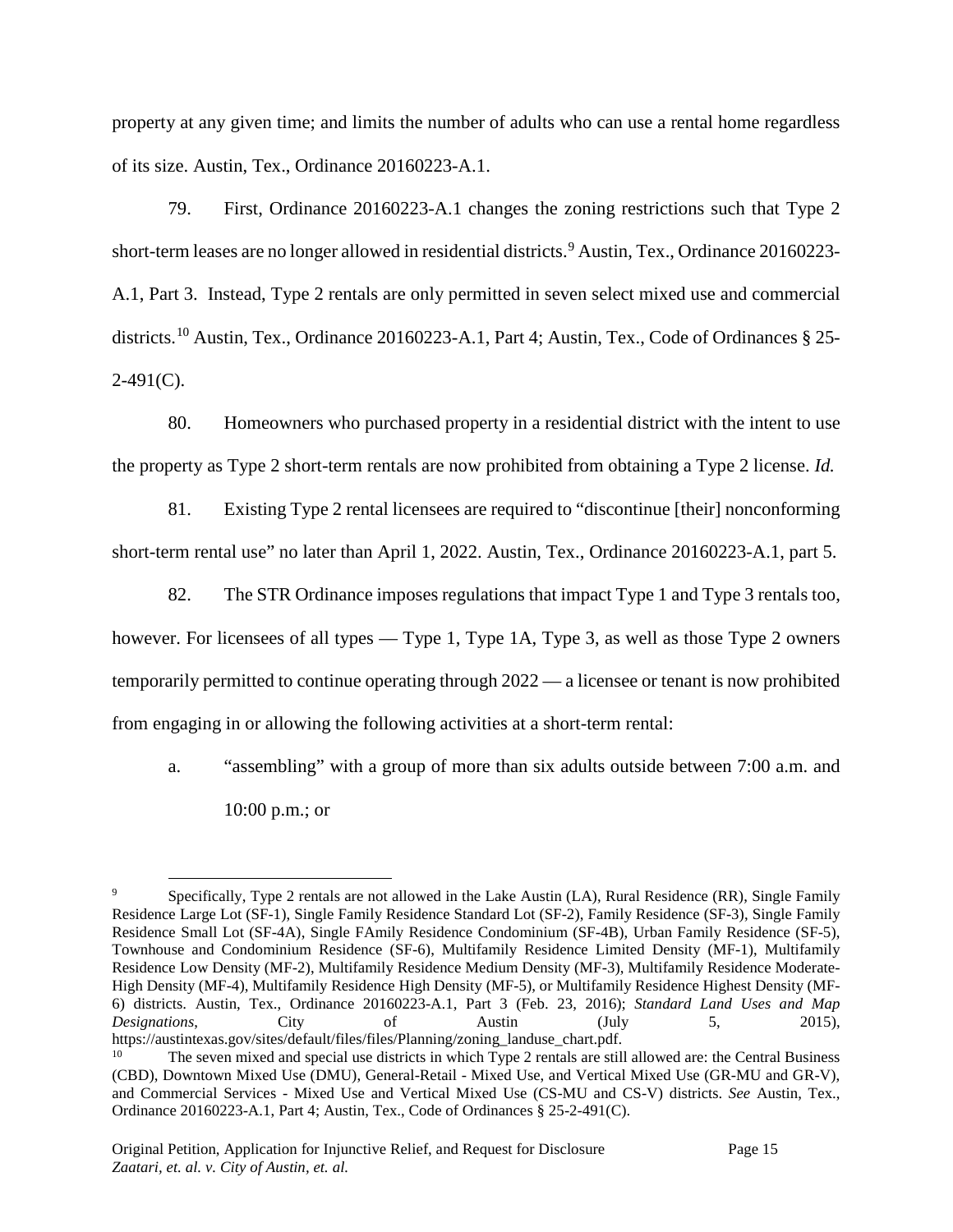b. "assembling" with a group of any size or age at any location on the premises between 10:00 p.m. and 7:00 a.m.

Austin, Tex., Ordinance 20160223-A.1, Part 2, §§ 25-2-794-95.

83. Furthermore under the STR Ordinance, no more than ten related adults may use a short-term rental at one time — regardless of the square footage or capacity of the home. Austin, Tex., Ordinance 20160223-A.1, Part 2, §§ 25-2-794-95.

84. No matter how many adults are legally using the rental, the STR Ordinance states that "not more than two adults per bedroom plus two additional adults may be *present* in a shortterm rental between 10:00 p.m. and 7:00 a.m." Austin, Tex., Ordinance 20160223-A.1, Part 2, §§ 25-2-794-95 (noting also that each home is presumed to have 2 bedrooms).

85. Finally, the STR Ordinance requires short-term rental licensees and tenants to permit officers into their homes to "enter, examine, and survey, *at all reasonable times*, all buildings, dwelling units, guest rooms, and premises." Austin, Tex., Ordinance 20160223-A.1, Part 7 (Feb. 23, 2016) (emphasis added). Such home inspections do not require a warrant, exigent circumstances, pre-compliance review, or probable cause. *Id.*

### **C. ENFORCEMENT**

86. Property owners share responsibility for their tenants' violations of Ordinance 20160223-A.1, and for ensuring effective enforcement of such ordinance — even if it infringes on their tenants' privacy and rights. *See, e.g.,* Austin, Tex., Ordinance 20160223-A.1, Part 7, § 25-2- 794(C) ("a licensee or guest of a short-term rental shall not make *or allow another to make* noise"); § 25-2-795(D) ("a licensee or guest may not use *or allow another to use* a short-term rental for an assembly"); § 25-2-795(E) ("a licensee or guest may not use *or allow another to use* a short-term rental for an outside assembly") (emphasis added).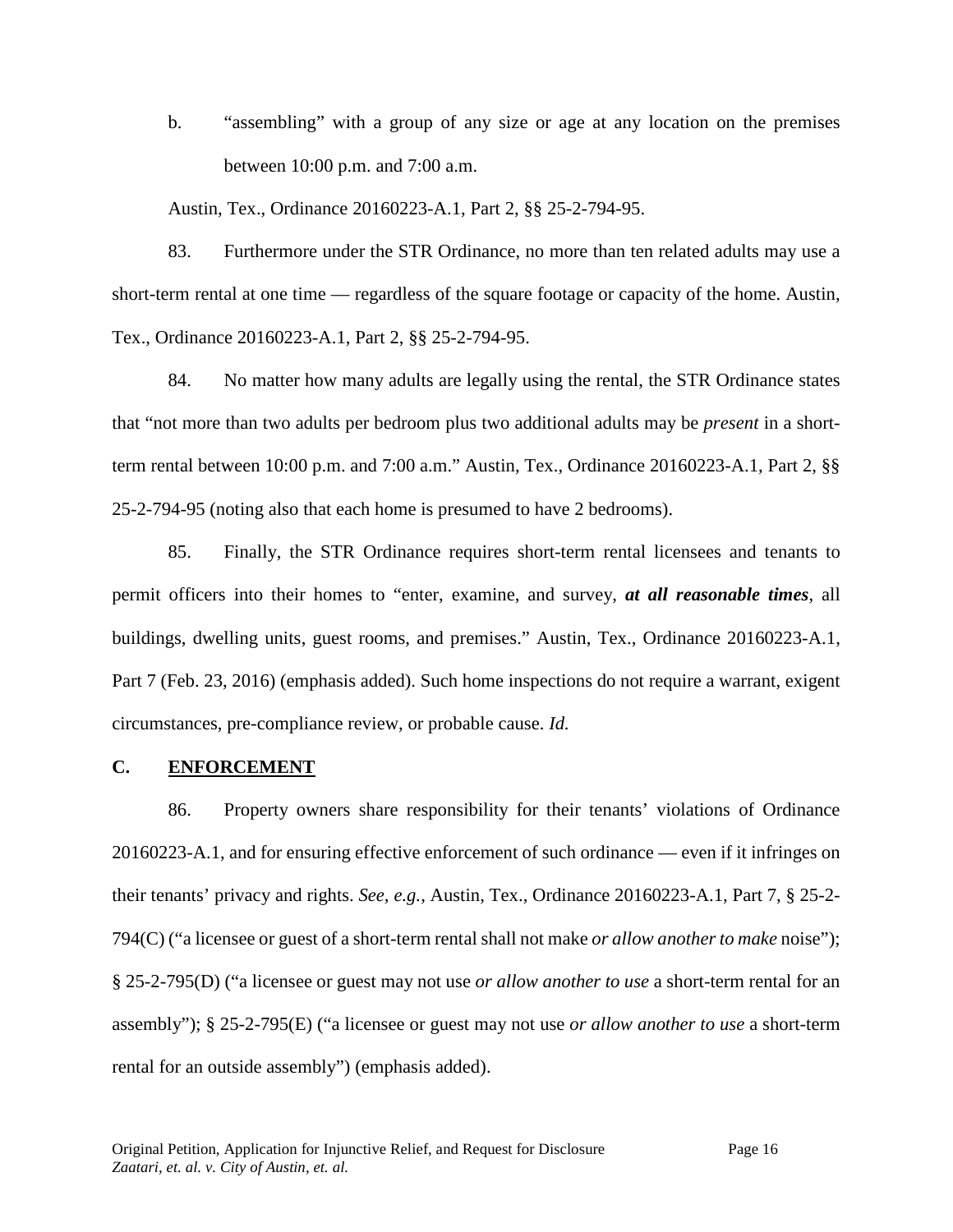87. Violations of the STR Ordinance result in a fine up to \$2,000 per day. Austin, Tex., Code of Ordinances §§ 25-1-462(A-B) (also providing that "a culpable mental state is not required, and need not be proved, for fines of \$500 or less").

88. Furthermore, the City has the discretion to revoke a short-term rental license if the "short-term rental is the subject of two or more substantiated violations . . . during the license period." Austin, Tex., Ordinance 20160223-A.1, Part 7, § 25-12-213..

89. Violations of the STR Ordinance are counted on a *per property* basis, rather than an individual basis. Austin, Tex., Ordinance 20160223-A.1, Part 7, § 25-12-213(E) ("If a shortterm rental is the subject of two or more substantiated violations. . .the code official may suspend the short-term rental license")*.*

### **VI. CAUSES OF ACTION**

## **A. COUNT ONE: ORDINANCE 20160223-A.1 VIOLATES PLAINTIFF TENANTS' CONSTITUTIONAL RIGHTS TO PRIVACY.**

90. The preceding paragraphs are realleged and incorporated by reference.

91. Pursuant to Texas' Uniform Declaratory Judgment Act, Plaintiffs respectfully request that this Court enter a judgment declaring Ordinance 20160223-A.1 to be in violation of Plaintiff Tenants' rights to privacy protected by the Texas Constitution, and coerces Plaintiffs to enforce such unconstitutional regulations against their own tenants.

92. "[A] right of individual privacy is implicit among those general, great, and essential principles of liberty and free government established by the Texas Bill of Rights. Tex. Const., art. I, Introduction to the Bill of Rights." *Texas State Employees Union v. Texas Dept. of Mental Health and Mental Retardation,* 746 S.W.2d 203, 205 (Tex. 1987) (internal quotations omitted); *see also Collins v. Collins,* 904 S.W.2d 792, 797 (Tex. App.—Hous. [1st Dist.] 1995, writ. denied) ("Texas courts have long recognized both a common law and a constitutional right of privacy"*); Clayton*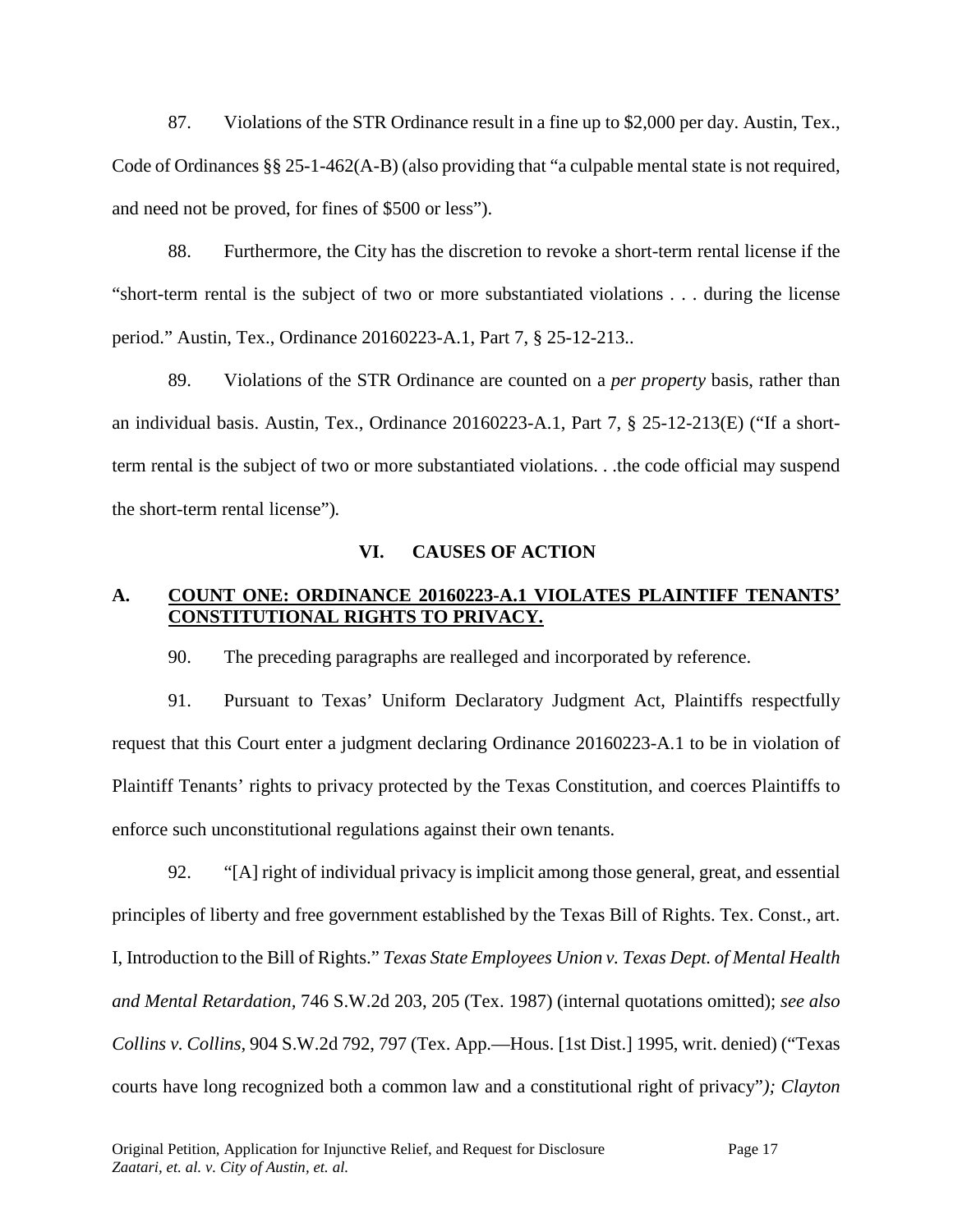*v. Richards,* 47 S.W.3d 149, 152 (Tex. App.—Texarkana 2001, pet. denied) ("The Texas Constitution protects personal privacy from unreasonable intrusion and guarantees the sanctity of the home and person against unreasonable intrusion.").

93. Plaintiffs have a heightened right to privacy in the bedroom. *Lawrence v. Tex.*, 539 U.S. 558, 564 (2003) (discussing the right to privacy in the bedroom).

94. The "right to privacy should yield only when the government can demonstrate that an intrusion is reasonably warranted for the achievement of a compelling governmental objective that can be achieved by no less intrusive, more reasonable means." *Tex. State Employees Union v. Tex. Dept. of Mental Health & Mental Retardation*, 746 S.W.2d 203, 205 (Tex. 1987).

95. Here, tenants' right to privacy is violated by Ordinance 20160223-A.1.

96. Ordinance 20160223-A.1 dictates tenants' movement inside the home and setting a bedtime for tenants *See supra,* Section A(ii), and facts stated therein; Austin, Tex., Ordinance 20160223-A.1, Part 2, § 25-2-795 (February 23, 2016). Section 25-2-795(D) violates the sanctity of the marriage bed, as any group activity "other than sleeping" is prohibited after 10:00 p.m.

97. Furthermore, the government cannot demonstrate that its intrusion on the right to privacy is reasonably warranted to achieve a compelling objective, nor can they show that such objective cannot be achieved through less intrusive means.

98. Occupancy and noise complaints do not represent a sufficiently-compelling threat to public safety to justify the City in invading private dwellings to dictate home activities and bedtimes.

99. Nor is the Ordinance narrowly tailored. The Code Department cannot gather evidence of regulatory violations without entering short-term rentals and conducting bed checks between 10:00 p.m. and 7:00 a.m.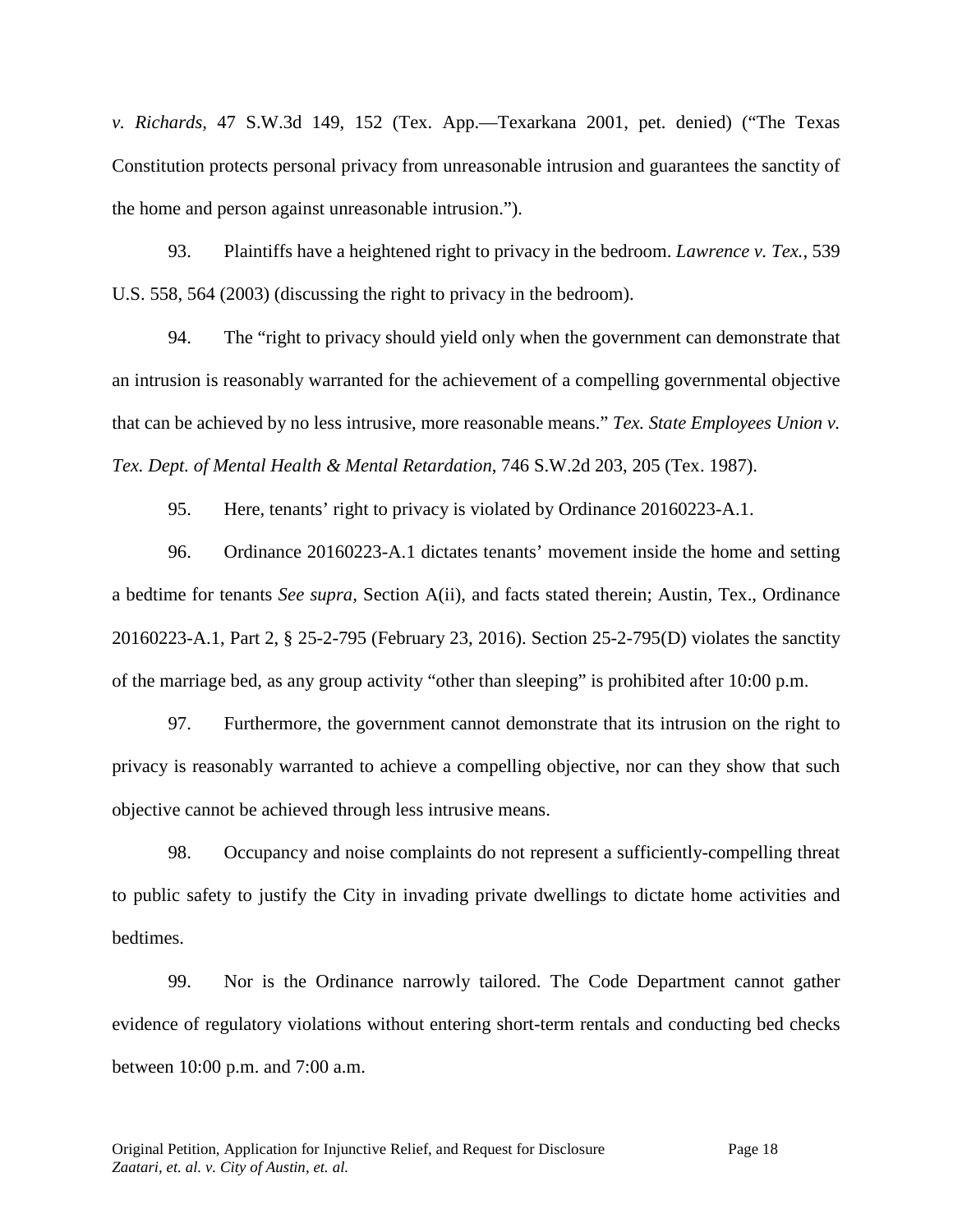100. The City of Austin unreasonably and unconstitutionally intrudes on the privacy of tenants in their homes and bedrooms by prohibiting joint activities inside the home past 10:00 p.m., effectively dictating a bedtime for the tenants. Such regulations are unwarranted and must be struck down.

## **B. COUNT TWO: AUSTIN CITY ORDINANCE 20160223-A.1 VIOLATES PLAINTIFF TENANTS' FREEDOM OF ASSEMBLY.**

101. The preceding paragraphs are realleged and incorporated by reference.

102. Pursuant to Texas' Uniform Declaratory Judgment Act, Plaintiffs further ask this Court to declare that Ordinance 20160223-A.1 is in violation of Plaintiff Tenants' — including Jennifer Gibson Hebert's — freedom of assembly and free speech rights, protected by the Article 1, Section 27 of the Texas Constitution, and coerces Plaintiff Homeowners to inflict such violations against their tenants.

103. The Texas Constitution does not "permit a State to make criminal the exercise of the right of assembly simply because its exercise may be 'annoying' to some people." *Olvera v. State*, 806 S.W.2d 546, 549 (Tex. Crim. App. 1991).

104. Article 1, Section 27 of the Texas Constitution protects Texans' fundamental right to "assemble together for their common good." This right "is not limited to seeking governmental redress of grievances, and may not be unduly curtailed" by laws or ordinances. *Faulk v. State*, 608 S.W.2d 625, 633 (Tex. Crim. App. 1980) (Clinton, J., dissenting) (warning that overbroad ordinances can have a "chilling effect" on the freedom of assembly).

105. Ordinances that restrict the freedom of assembly must further a compelling state interest, and "be narrowly tailored to prevent reaching a substantial amount of constitutionally protected conduct." *Sotto v. Wainwright*, 601 F.2d 184, 191 (5th Cir. 1979) ("A state must advance a compelling justification to preserve a law or regulation that breaches any fundamental right");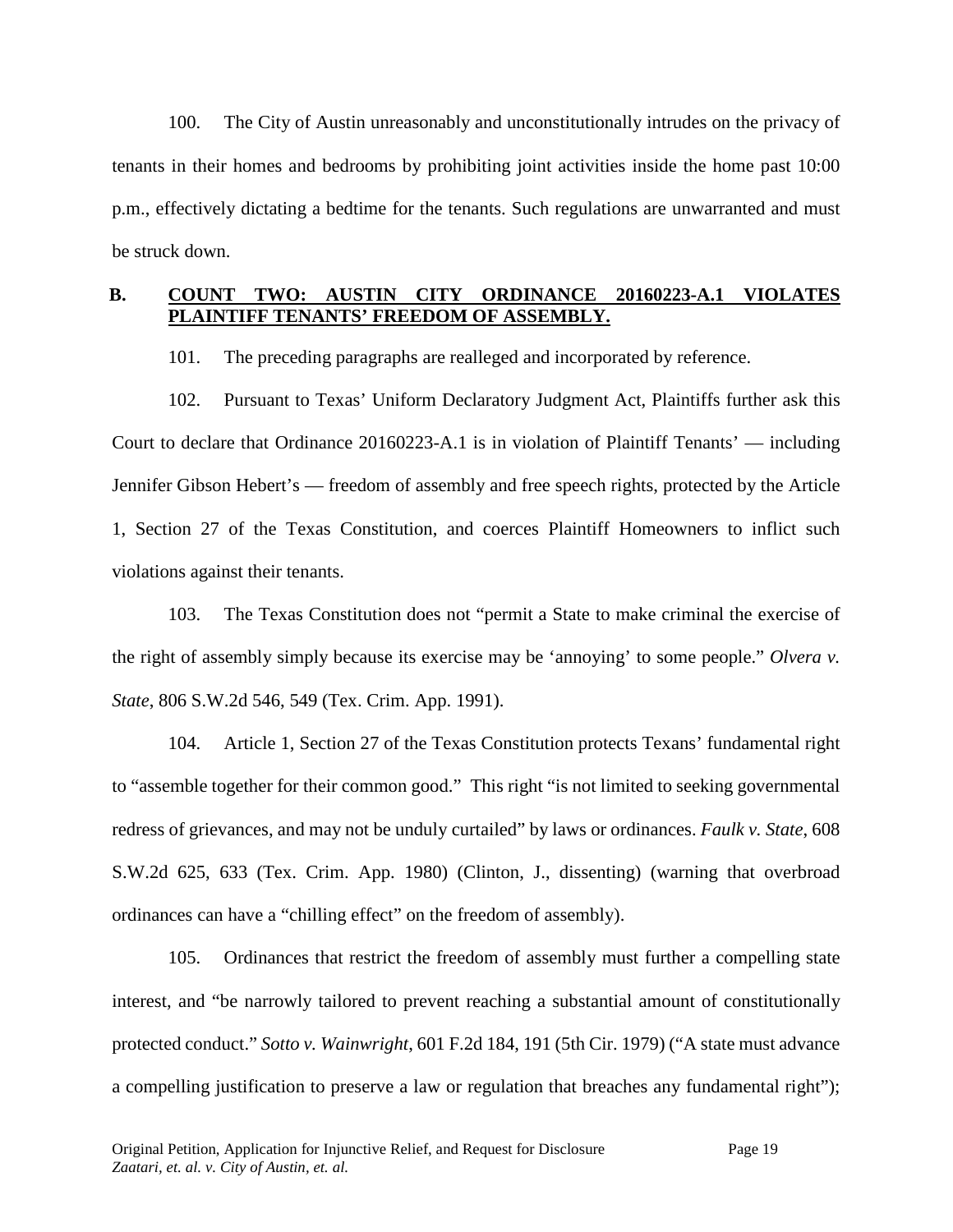*Olvera v. State*, 806 S.W.2d 546, 549 (Tex. Crim. App. 1991) (discussing anti-picketing statutes); *Geissler v. Coussoulis*, 424 S.W.2d 709, 712 (Tex. Civ. App.—San Antonio 1967, writ ref'd n.r.e.) ("The right to assemble peaceably is 'cognate to those of free speech and free press.'").

106. Here, Plaintiffs have already demonstrated that Ordnance 20160223-A.1 is neither narrowly-tailored, nor does it further a compelling state interest. Even if it did however, such regulation would be unwarranted in light of less intrusive means.

107. Ordinance 20160223-A.1 is a facial violation of the freedom of assembly under the Texas Constitution. Tex. Constitution, Art. 1, Sec. 27. I

108. Plaintiffs respectfully request that this Court declare the STR Ordinance a facial violation of the freedom of assembly and enjoin its enforcement.

## **C. COUNT THREE: AUSTIN CITY ORDINANCE 20160223-A.1 VIOLATES PLAINTIFFS' SUBSTANTIVE RIGHTS UNDER THE TEXAS DUE COURSE OF LAW CLAUSE.**

109. The preceding paragraphs are realleged and incorporated by reference.

110. Pursuant to Texas' Uniform Declaratory Judgment Act, Plaintiffs respectfully request that this Court enter a judgment declaring Ordinance 20160223-A.1 to be a violation of the substantive due course of law clause contained in Article 1, Section 19, of the Texas Constitution.

111. Article I, Section 19 of the Texas Constitution protects citizens from the deprivation of "life, liberty, [or] property . . . except by the due course of the law of the land."

## *i. Plaintiffs' Right to Economic Liberty and Private Property.*

112. Economic regulations — including zoning ordinances and other land restrictions — are unconstitutional under Section 19's substantive due course of law requirement if, "when considered as a whole, the statute's actual, real-world effect as applied to the challenging party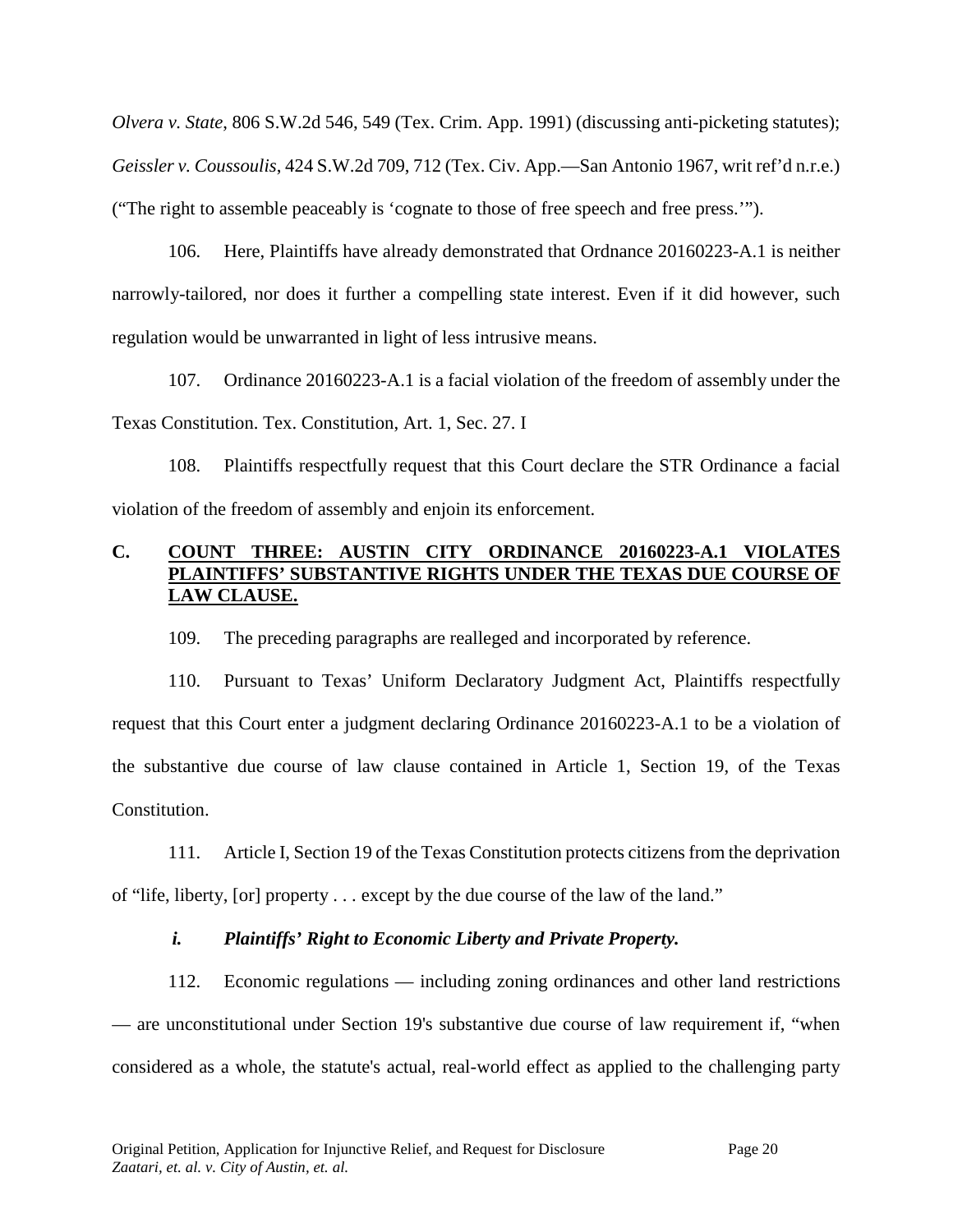could not arguably be rationally related to, or is so burdensome as to be oppressive in light of, the governmental interest." *Patel v. Tex. Dept. of Licensing & Reg.*, 469 S.W.3d 69, 87 (Tex. 2015); *see also Barshop v. Medina Cnty. Underground Water Conservation Dist.,* 925 S.W.2d 618, 631– 32 (Tex. 1996) (noting that "Texas cases have applied [the same] test to uphold the constitutionality of zoning ordinances and other regulations that affect economic rights," and applying such test to substantive due course of law and equal protection claims).

113. Ordinance 20160223-A.1's prohibition on residential Type 2 rentals, as well as the occupancy and "presence" restrictions, violate this guarantee by preventing Plaintiffs' from using their property in non-harmful ways.

114. While the City may claim a legitimate interest in establishing noise and occupancy regulations, that interest simply does not justify the wholesale elimination of Plaintiffs' rights to rent their homes for less than thirty days (in the case of Type 2 rentals), or their right to fully utilize their rental property (in the case of the arbitrary occupancy and use caps).<sup>[11](#page-20-0)</sup>

### **a. Prohibition on Type 2 Rentals.**

115. First, by prohibiting Type 2 rentals, the City is preventing property owners with alternate properties designated as their homesteads from using their land to generate income and recover a return on their investments.

116. Ahmad Zaatari, Marwa Zaatari, Jennifer Gibson Hebert, Joseph "Mike" Hebert, Lindsay Redwine, and Ras Redwine VI have Type 2 short-term rental licenses and rely on their rental income to pay monthly property expenses, such as mortgage payments, taxes, and

<span id="page-20-0"></span> <sup>11</sup> As noted above, the City of Austin's heightened interest in noise and occupancy regulations in short-term rentals is not supported by data. Less than 10% of all short-term rental complaints are related to occupancy or noise in licensed short-term rentals. *See Short Term Rental (STR): Staff Recommendations for Changes to Existing Regulation* 10–11, AUSTIN CODE DEPARTMENT (Aug. 2015), [https://www.austintexas.gov/sites/default/files/files/STR\\_status\\_and\\_Recommendations\\_Aug\\_17\\_2015\\_final\\_draft.](https://www.austintexas.gov/sites/default/files/files/STR_status_and_Recommendations_Aug_17_2015_final_draft.pdf) [pdf.](https://www.austintexas.gov/sites/default/files/files/STR_status_and_Recommendations_Aug_17_2015_final_draft.pdf) The City has not issued a single formal citation or ticket related to over-occupancy or noise issues in a short-term rental. Email from Michelle Rich, Court Clerk, City of Austin Municipal Court to author (May 24, 2016 15:07 CST).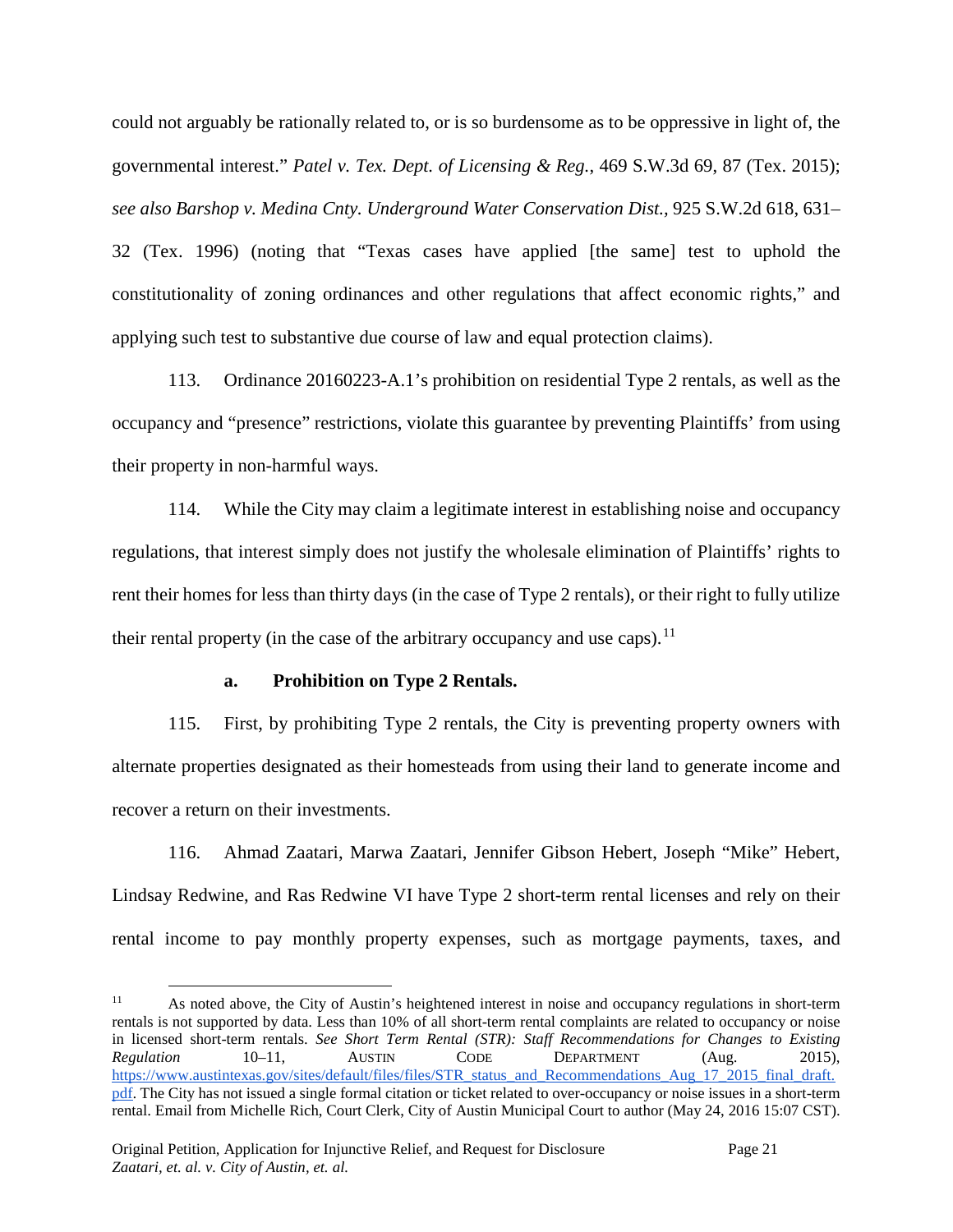homeowners' insurance.

117. Ahmad Zaatari, Marwa Zaatari, Jennifer Gibson Hebert, Joseph "Mike" Hebert, Lindsay Redwine, and Ras Redwine VI will be prohibited from renting out their homes for less than 30 days come 2022. *See* Austin Ordinance 20160223-A.1.

118. This blanket prohibition on Type 2 rentals is not rationally related to the protection of public health, safety or welfare, and is unduly burdensome when considered in light of the alleged government interests it is designed to address.

119. Since the initiation of short-term rental licensing regulations in October 2012, the City has issued (0) citations issued for noise, occupancy, trash or other violations of the Austin Municipal Code that are documented to have stemmed from a licensed short-term rental. Email from Michelle Rich, Court Clerk, City of Austin Municipal Court to author (May 24, 2016 15:07 CST) (responding to open records request).

120. Of the complaints against licensed STR units, owner-occupied, Type 1 rental units triggered the greatest number of reports — both in absolute and percentage terms.

121. Ordinance 20160223-A.1's occupancy, noise, and "presence" restrictions addresses less than 10% of the code complaints received by the City. *See Short Term Rental (STR): Staff Recommendations for Changes to Existing Regulation* 10–11, AUSTIN CODE DEPARTMENT (Aug. 2015),

[https://www.austintexas.gov/sites/default/files/files/STR\\_status\\_and\\_Recommendations\\_Aug\\_17](https://www.austintexas.gov/sites/default/files/files/STR_status_and_Recommendations_Aug_17_2015_final_draft.pdf) [\\_2015\\_final\\_draft.pdf](https://www.austintexas.gov/sites/default/files/files/STR_status_and_Recommendations_Aug_17_2015_final_draft.pdf) (showing that less than 10% of complaints relate to occupancy and overcrowding issues in licensed short-term rentals).

122. Furthermore, this small number of complaints has not led to even one occupancy, noise, or "presence" restriction prosecution. Emails from Michelle Rich, Court Clerk, City of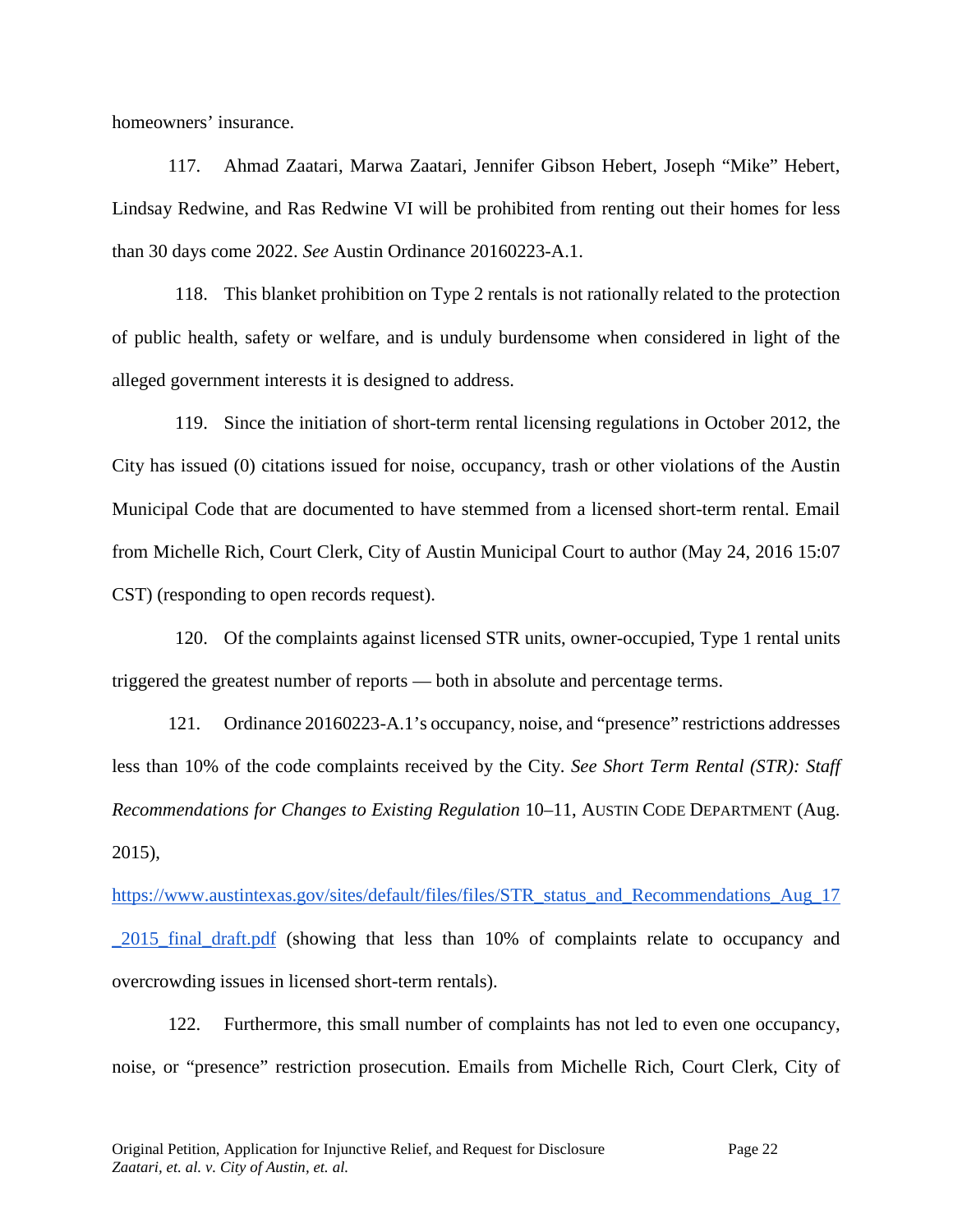Austin Municipal Court to author (May 24, 2016 15:07 CST) (responding to open records request for all citations, notices of violation, or complaints stemming from a short-term rental since September 1, 2012 with five case files, all involving unlicensed STRs); Email from Michelle Rich, Court Clerk, City of Austin Municipal Court to author (May 26, 2016 8:50 A.M. CST) (confirming that the City has not issued any noise, occupancy, or other code-related tickets in which the officer knew and noted that the property was being used as an STR).

123. Although the City claims it has an interest in "improving enforcement," the City has not increased the number of permanent employees in the STR Code Enforcement department. Email from Michael Searle, Policy Director, District 8 Council Office, City of Austin, to author (March 27, 2016 17:39 CST) ("In the FY 2015/16 budget, one support position (Program Coordinator) was added to the STR licensing unit. Otherwise, there has been no other permanent additions to the licensing or enforcement units. . . . Currently, there are two permanent Code Officers in the enforcement unit and two permanent support staff positions (one filled, one vacant) in the licensing unit. . . . [T]his is different from FY2014/15, due to the additional support staff position added in the FY2015/16 budget.").

124. Ordinance 20160223-A.1 continues to rely on the Code Department for enforcement. *See* Transcript of Austin City Council Work Session at 49 (Feb. 23, 2016).

125. Rather than furthering a governmental interest by improving enforcement, the City Council chose to completely prohibit Type 2 short-term residential rentals, and severely restricting all others; potentially regulating them out of profitability.

#### **b. Mandated Underutilization.**

126. Furthermore, the STR Ordinance prevents homeowners from renting their homes to capacity. *See*, Austin, Tex. Ordinance 20160223-A.1, part 2, § 25-2-795 (capping tenants at (a)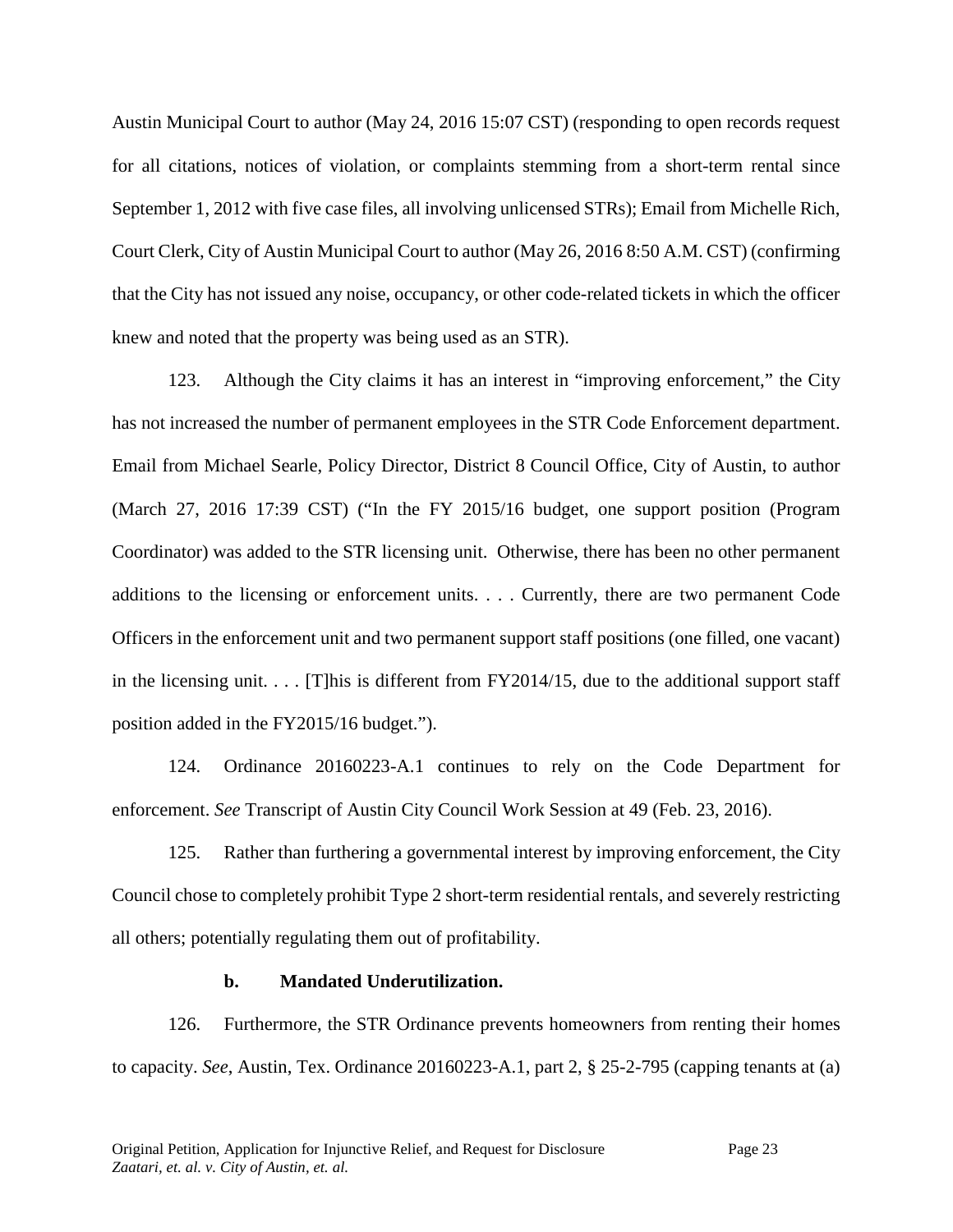ten adults or (b) six unrelated adults regardless of the size of the home, and limiting the number of people present after 10:00 to two adults per bedroom, plus two additional adults, with an assumption that each home has two bedrooms).

127. These arbitrary caps are in addition to any caps in place for fire and safety purposes and have no rational connection to the public health, safety, or welfare.<sup>[12](#page-23-0)</sup>

128. Moreover, even if these caps had some basis in a legitimate state interest, the ordinance's actual, real-world effect as applied to Plaintiffs is so burdensome as to be oppressive in light of the alleged governmental interest.

129. The Zaataris' short-term property has 4 bedrooms with the ability to accommodate 10 people. The STR Ordinance prohibits Ahmad from renting his home to its safe capacity. Austin, Tex., Ordinance 20160223-A.1, Part 2, §§ 25-2-794-95.

130. The Hebert's short-term rental contains 3 bedrooms and can accommodate 8 tenants. Yet, the Heberts are prohibited from allowing more than six people to be present in their home after 10:00 p.m., or allowing group gatherings of unrelated people under Ordinance 20160223-A.1. Austin, Tex., Ordinance 20160223-A.1, Part 2, §§ 25-2-794-95. Indeed, the Herberts could not place 2 related people in each room without violating the caps.

131. Lindsay and Ras Redwine, VI's short-term rental has 5 bedrooms in the main home, and 2 bedrooms in Unit 2, with the capacity to accommodate 12 tenants in the main home and 4 tenants in the back home. Ordinance 20160223-A.1 prohibits the Redwines from renting their homes to capacity. Austin, Tex., Ordinance 20160223-A.1, Part 2, §§ 25-2-794-95.

132. Tim Klitch's short-term rental property has 8 bedrooms and 8 bathrooms, with the capacity to accommodate more than 20 people. Ordinance 20160223-A.1 prohibits Mr. Klitch

<span id="page-23-0"></span><sup>&</sup>lt;sup>12</sup> For example, Chapter 25-2, Subchapter C of the Austin City Ordinances sets general use and development regulations include dwelling unit occupancy limits. *See* Austin, Tex., Code of Ordinances § 25-2-511.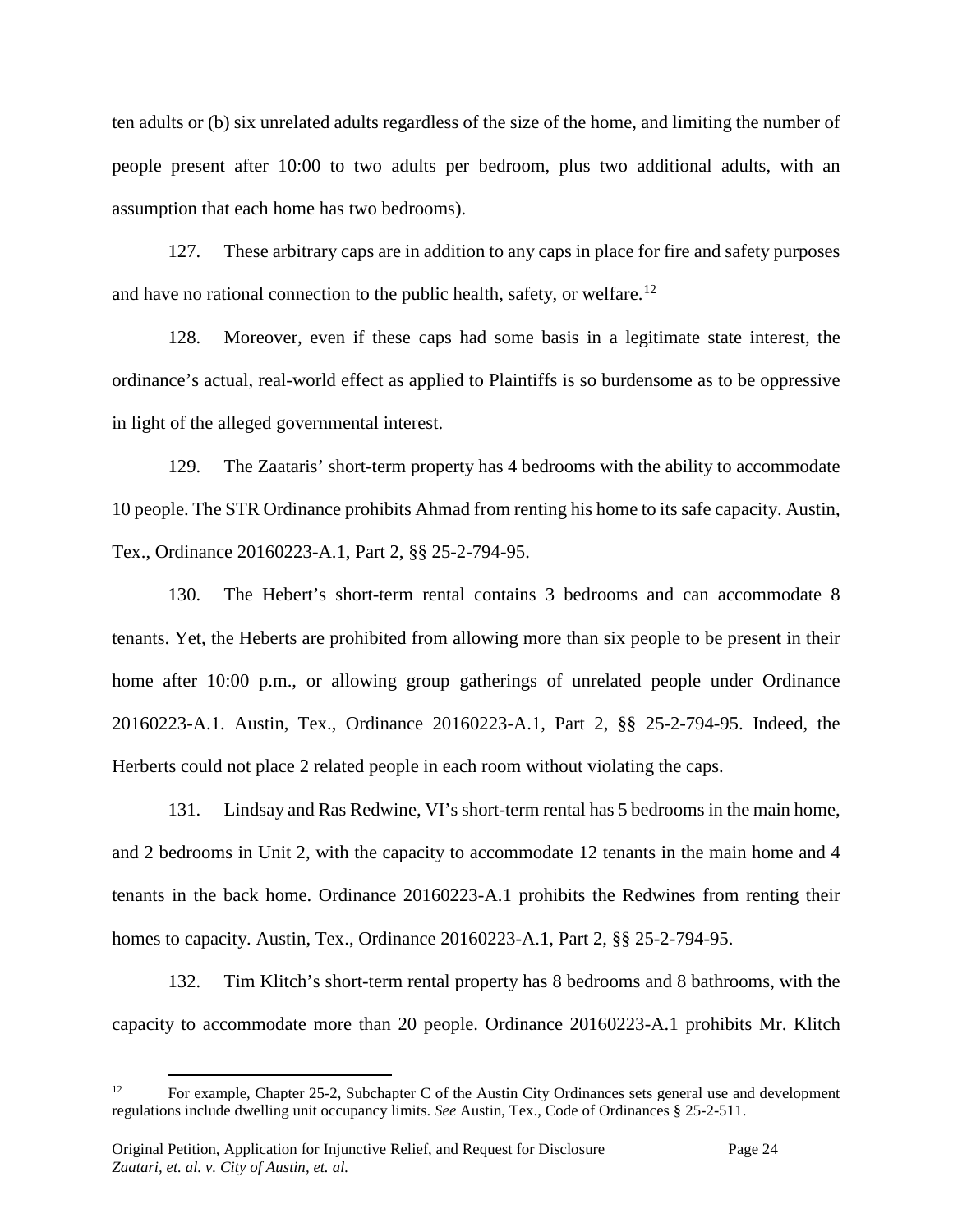from renting his home to capacity. Austin, Tex., Ordinance 20160223-A.1, Part 2, §§ 25-2-794- 95.

133. Austin City Councilman Don Zimmerman, in the Council meeting on January 28, 2016, explicitly acknowledged that Ordinance 20160223-A.1 would deprive homeowners' of their economic rights, saying "[p]eople bought these things [i.e., short-term rental homes] and are depending on them for income." Transcript of Austin City Council Regular Meeting (Jan. 28, 2016), *supra*, at 184.

134. There is no legitimate reason that Plaintiffs should be forced by law to allow bedrooms in their homes to remain empty, merely because they have chosen to rent to individuals for less than 30 days.

135. Moreover, even if a legitimate interest exists, the burdens placed on Plaintiffs by forcing them to leave rooms empty in their rental homes — forgoing substantial income — far outweigh any public benefit created by the artificial caps.[13](#page-24-0)

136. Prior to enactment, the City Council reviewed data from the Code Department, reflecting that the majority of the complaints on short-term rentals were against unlicensed units. *See Short Term Rental (STR): Staff Recommendations for Changes to Existing Regulation*, *supra,*  at 10*.*

137. As stated above, occupancy, noise, and "presence" restrictions account for less than 10% of the code complaints received by the City, and zero (0) tickets or citations. *See Short Term Rental (STR): Staff Recommendations for Changes to Existing Regulation* 10–11, AUSTIN CODE DEPARTMENT (Aug. 2015),

<span id="page-24-0"></span> <sup>13</sup> The City of Austin's stated interest in enacting Ordinance 20160223-A.1 was to improve enforcement against properties "operating in violation of the City Code, or operating without a license." *See* Austin, Tex., Resolution 20150820-052 (Aug. 20, 2015), *available at* [http://www.austintexas.gov/edims/document.cfm?id=248719.](http://www.austintexas.gov/edims/document.cfm?id=248719)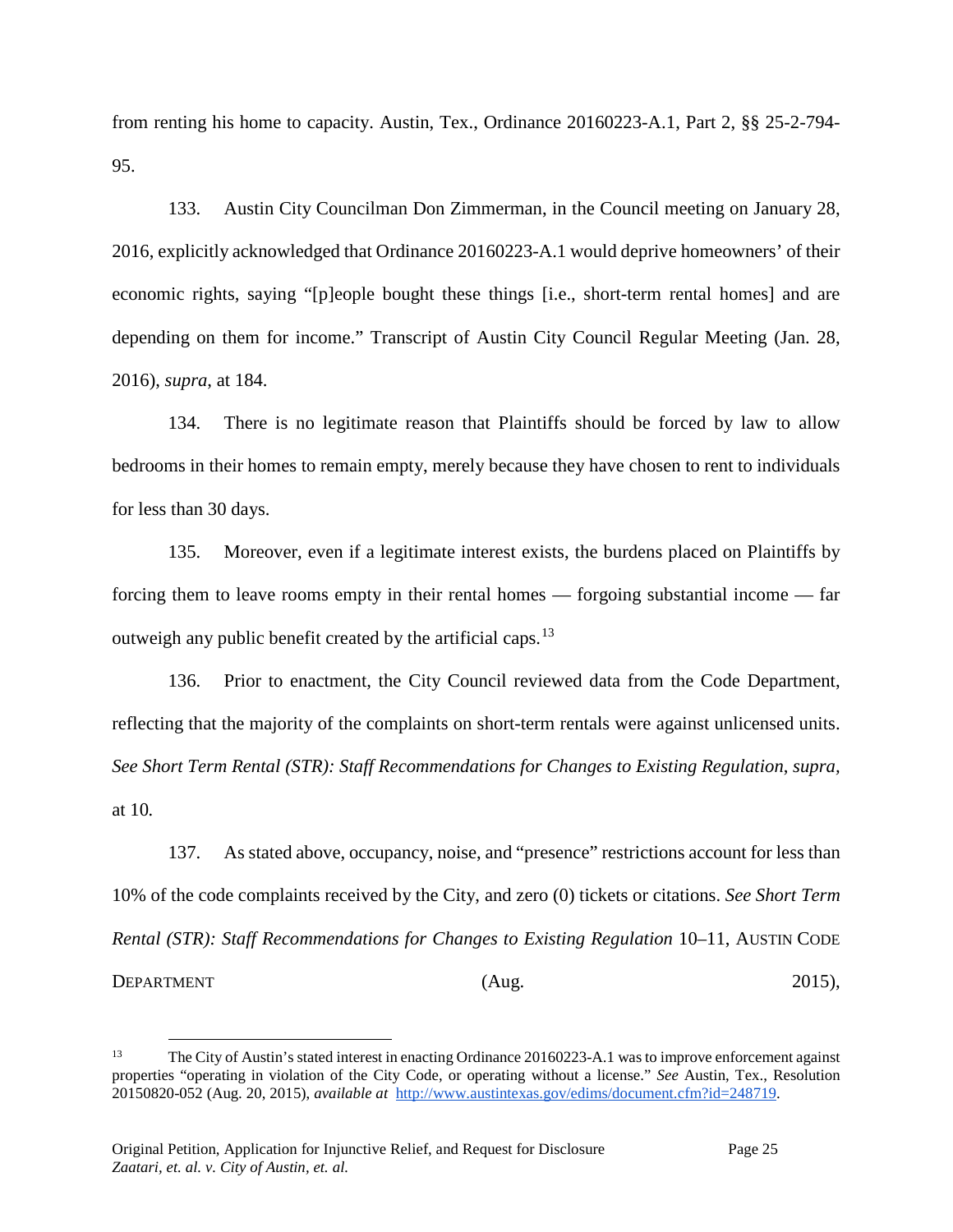[https://www.austintexas.gov/sites/default/files/files/STR\\_status\\_and\\_Recommendations\\_Aug\\_17](https://www.austintexas.gov/sites/default/files/files/STR_status_and_Recommendations_Aug_17_2015_final_draft.pdf) 2015 final draft.pdf (showing that less than 10% of complaints relate to occupancy and overcrowding issues in licensed short-term rentals).

138. Thus, Plaintiffs ask this Court to declare Ordinance 20160223-A.1 "so burdensome as to be oppressive in light of, the [stated] governmental interest," and to strike the ordinance down as a violation of Article I, § 19. *Patel*, 469 S.W.3d at 87.

## *ii. Plaintiff Tenants' Right to Freedom of Movement.*

139. Ordinance 20160223-A.1 also violates STR tenants' — including Jennifer Gibson Hebert's — freedom of movement under the Texas Constitution's substantive due course of law clause, and coerces all Plaintiffs to enforce such a violation against their own tenants.

140. The due course of law clause provides protection for rights central to the "scheme of ordered liberty," including "the freedom to leave one's house and move about at will." *Bykofsky v. Borough of Middletown,* 97 S.Ct. 394, 395 (1976) (Marshall, J. dissenting); *Casarez v. State*, 913 S.W.2d 468, 487 n.18 (Tex. Crim. App. 1994), *on reh'g* (Dec. 13, 1995) ("Personal freedom 'consists in the power of locomotion, of changing situation, or removing one's person to whatsoever place one's own inclination may direct, without imprisonment or restraint, unless by due course of law.'").

141. The freedom of movement is a fundamental right, and any restriction must be "narrowly drawn" to further a "compelling state interest." *Bykofsky,* 97 S.Ct. at 395 (Marshall, J. dissenting) (United States Supreme Court Justice John Marshall opining, "a curfew aimed at all citizens could not survive constitutional scrutiny"); *see also Papachristou v. City of Jacksonville*, 405 U.S. 156, 164 (1972) ("Persons 'wandering or strolling' from place to place have been extolled by Walt Whitman and Vachel Lindsay. . . . . The difficulty is that these activities are historically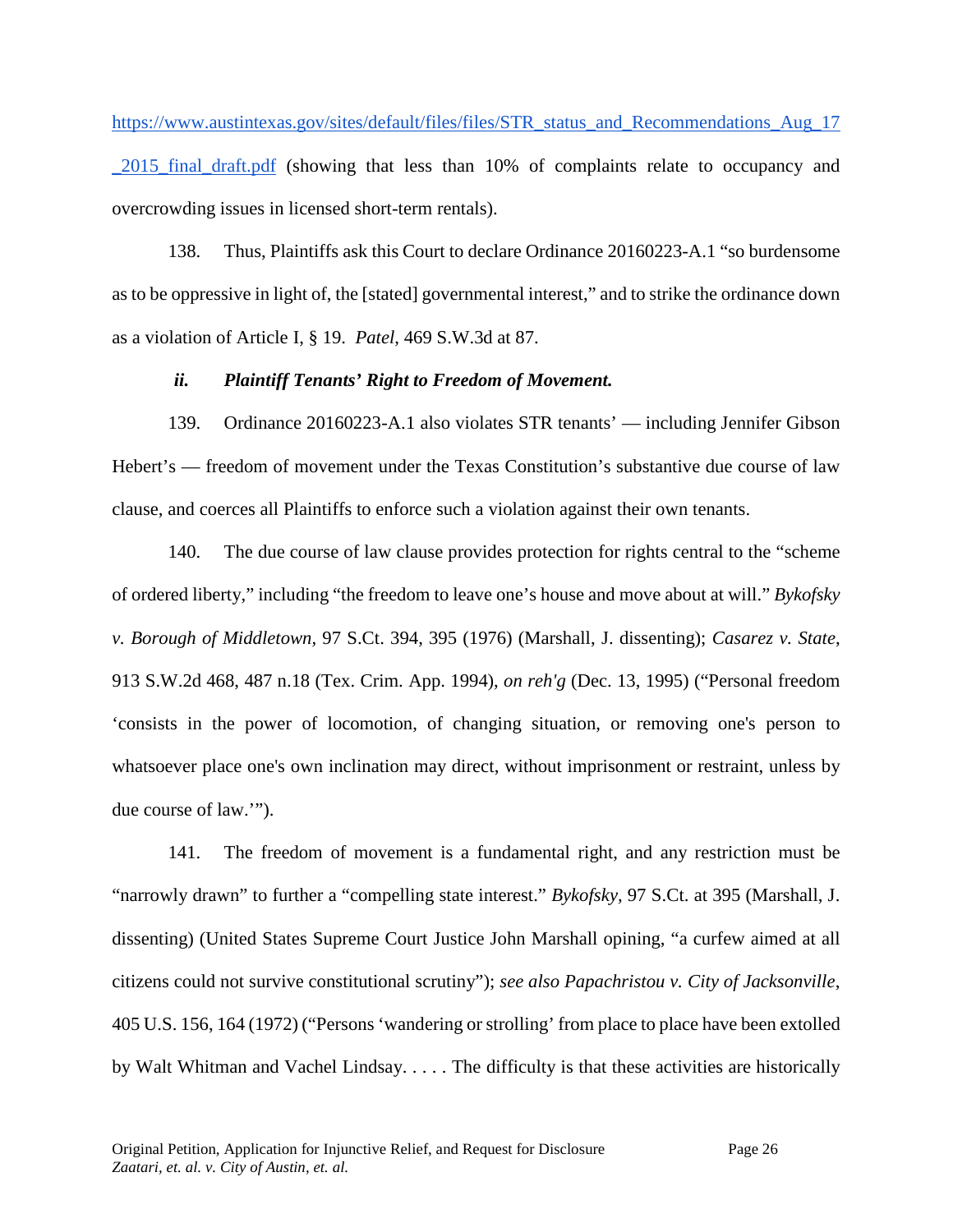part of the amenities of life as we have known them. They are not mentioned in the Constitution or in the Bill of Rights. These unwritten amenities have been in part responsible for giving our people the feeling of independence and self-confidence, the feeling of creativity.").

142. Ordinance 20160223-A.1, Part 2, § 25-2-795 violates this standard by dictating the location and movement of lessees on their own rental property, prohibiting all outdoor group activities at short-term rentals during the day, and setting a strict bedtime at night.

143. Section 25-2-795(G) caps the number of people who can use a short-term rental property to ten adults at one time. *See* Austin, Tex., Ordinance 20160223-A.1, § 25-2-795(G)(1) (February 23, 2016) (stating that a short-term rental may not be used by more than ten adults). This regulation applies to any activity at the short-term rental, from dinner parties to protected political assemblies and exercises of free speech. *Id.*

144. Yet, no more than six people may be outside in an "assembly" between 7:00 a.m. and 10:00 p.m. regardless of the capacity of the rental home or the number of lessees staying on the property. *See* Austin, Tex., Ordinance 20160223-A.1, Part 2, § 25-2-795(E) (February 23, 2016); Austin, Tex., Ordinance 20160223-A.1, Part 2, § 25-2-795(F) (February 23, 2016) (defining "assembly" to include a non-exhaustive list of gatherings as well as "similar group activit[ies] other than sleeping").

145. Thus, ten adults legally utilizing a large short-term rental in Austin are prohibited from being outside together to swim in a backyard pool, play with their kids on a swing set, enjoy a summer barbeque, or engage in any other non-sleeping activity; only six may venture outdoors between 7:00 a.m. and 10:00 p.m. *See* Austin, Tex., Ordinance 20160223-A.1, Part 2, § 25-2- 795(E-F) (February 23, 2016).

146. Section 25-2-795(D) goes even further in its regulation by setting a bedtime for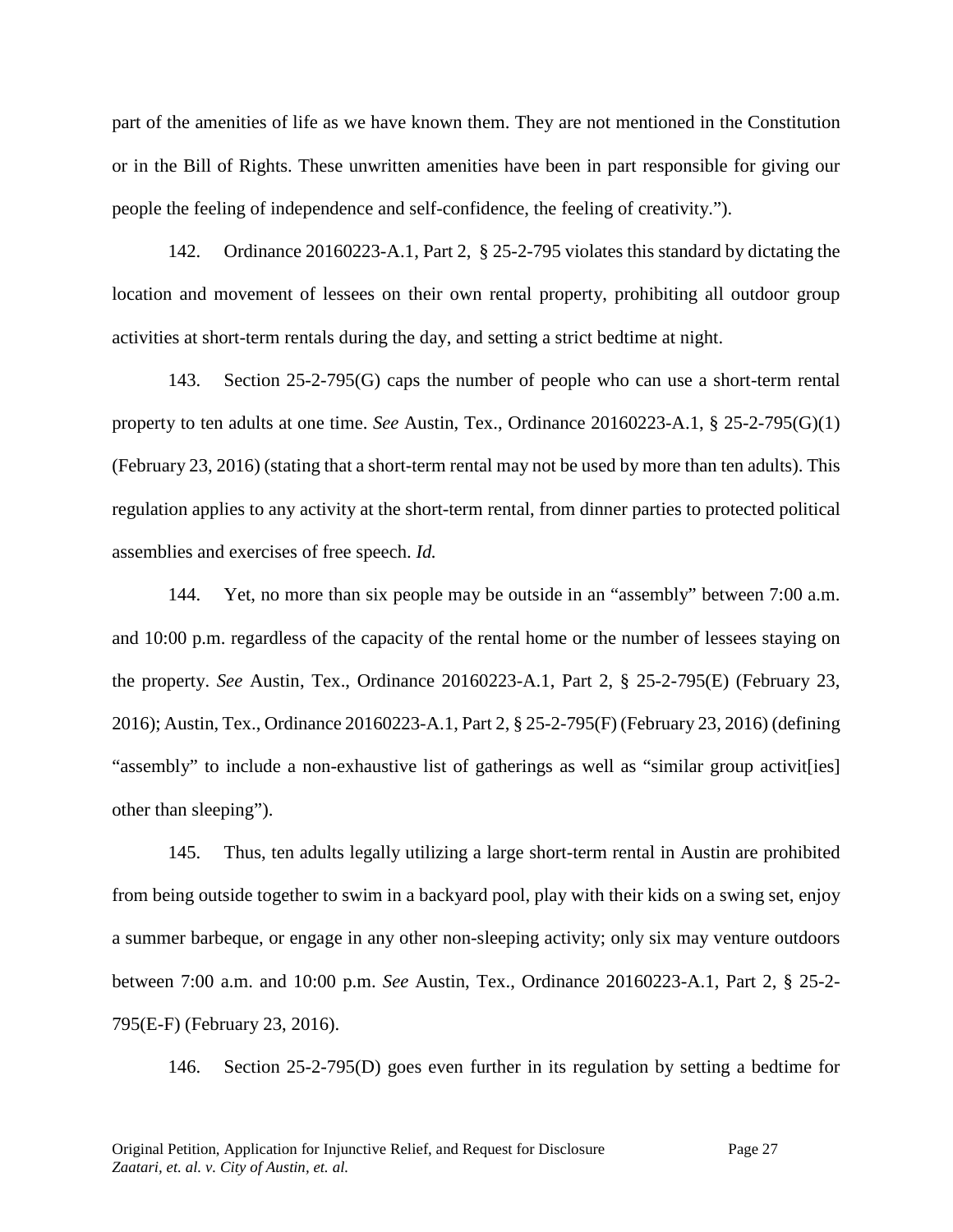adults. Section 25-2-795(D) prohibits the use of short-term rentals for indoor or outdoor assemblies of any size or age range between 10:00 p.m. and 7:00 a.m. *See* Austin, Tex., Ordinance 20160223- A.1 S 25-2-795(D) (February 23, 2016). Furthermore, the STR Ordinance does not allow more than "two adults per bedroom plus two additional adults" to be present in a short-term rental between 10:00 p.m. and 7:00 a.m., with a presumption that there are 2 bedrooms. *See* Austin, Tex., Ordinance 20160223-A.1 S 25-2-795(B) (February 23, 2016).

147. Thus, Section 25-2-795(D) prohibits lessees from hosting a group activity, such as a Bible study, past 10:00 p.m., gathering a group of retirees for a bingo night, bringing home a date after dinner, hosting a slumber party for their children, participating in a religious or political gathering, opening Christmas presents with their family before 7:00 a.m., or doing anything else that would interfere with the City's strict bedtime and nine-hour sleep schedule. *See* Austin, Tex., Ordinance 20160223-A.1, part 2, § 25-2-795(F) (February 23, 2016); *see also* Transcript of Austin City Council Regular Meeting at 174 (Jan. 28, 2016), *available at* <http://www.austintexas.gov/edims/document.cfm?id=247435> (Short-term licensee Julia Taylor testified against the occupancy ordinances, saying, *"*if I host a dinner party for seven friends, I'm effectively violating the code"). In fact, Section 25-2-795(D) violates the sanctity of the marriage bed, as any group activity "other than sleeping" is prohibited after 10 pm.

148. Ordinance 20160223-A.1 is outlandish on its face, not narrowly tailored to the targeted activity, nor does it further a compelling state interest.

149. The City of Austin cannot justify its unconstitutional restriction on the freedom of movement.

## **D. COUNT FOUR: AUSTIN CITY ORDINANCE 20160223-A.1 EXCEEDS THE SCOPE OF THE CITY'S REGULATORY ZONING POWER, AND CONSTITUTES AN ULTRA VIRES ACT.**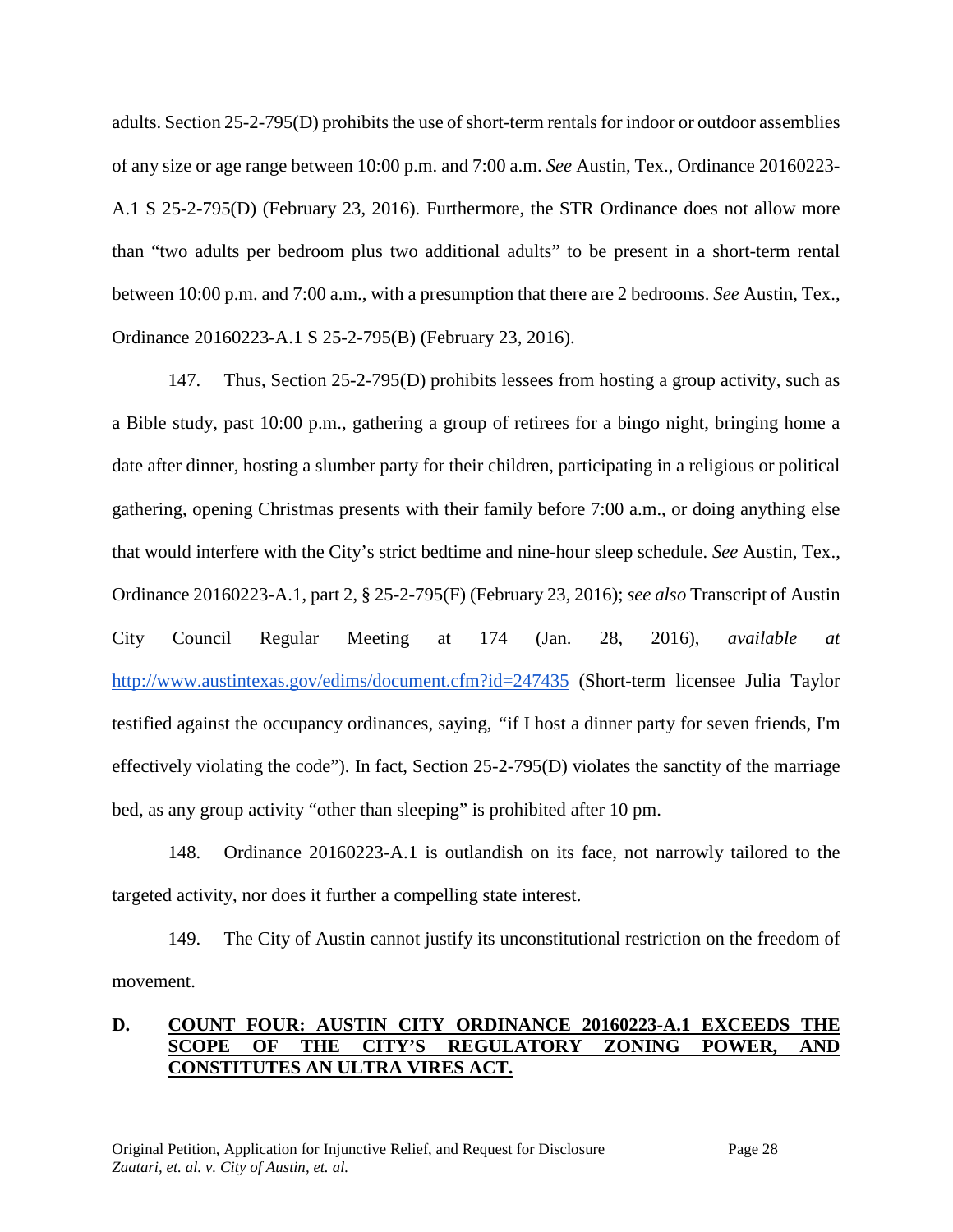150. The preceding paragraphs are realleged and incorporated by reference.

151. Pursuant to Texas' Uniform Declaratory Judgment Act, Plaintiffs respectfully request this Court to strike down Ordinance 20160223-A.1 as an ultra vires act that exceeds the City's legal zoning authority under Article 11, Section 5 of the Texas Constitution. Tex. Const. art. XI, § V ("[N]o charter or any ordinance passed under said charter shall contain any provision inconsistent with the Constitution of the State, or of the general laws enacted by the Legislature of this State."); TEX. LOC. GOV'T CODE § 211.001 *et. seq*. (giving cities general zoning authority, and stating that "the powers granted under this subchapter are for the purpose of promoting the public health, safety, morals, or general welfare and protecting and preserving places and areas of historical, cultural, or architectural importance and significance.").

152. "[A]cts of officials which are not lawfully authorized are not acts of the State," and the court must "attempt to reassert the control of the state" by striking down the overreach. *City of Dallas v. Turley*, 316 S.W.3d 762, 769 (Tex. App.—Dallas 2010, pet. denied); *City of El Paso v. Heinrich*, 284 S.W.3d 366, 372 (Tex. 2009) ("To fall within this *ultra vires* exception, a suit must not complain of a government officer's exercise of discretion, but rather must allege, and ultimately prove, that the officer acted without legal authority").

153. Here, Mayor Steve Adler's execution of Ordinance 20160223-A.1 constitutes an *ultra vires* act that exceeds the City's lawful zoning authority and must be struck down.

154. A city's zoning power stems from its police power, and must be "exercised for the purpose of promoting health, safety, morals, or the general welfare of the community." *Id.*; *Lombardo v. City of Dallas*, 73 S.W.2d 475, 476 (Tex. 1934); *Austin Indep. Sch. Dist. v. City of Sunset Valley*, 502 S.W.2d 670, 675 (Tex. 1973) (Pope, J. concurring) ("Zoning regulations are grounded upon the reasonable exercise of police powers."); *Ellis v. City of W. U. Place*, 175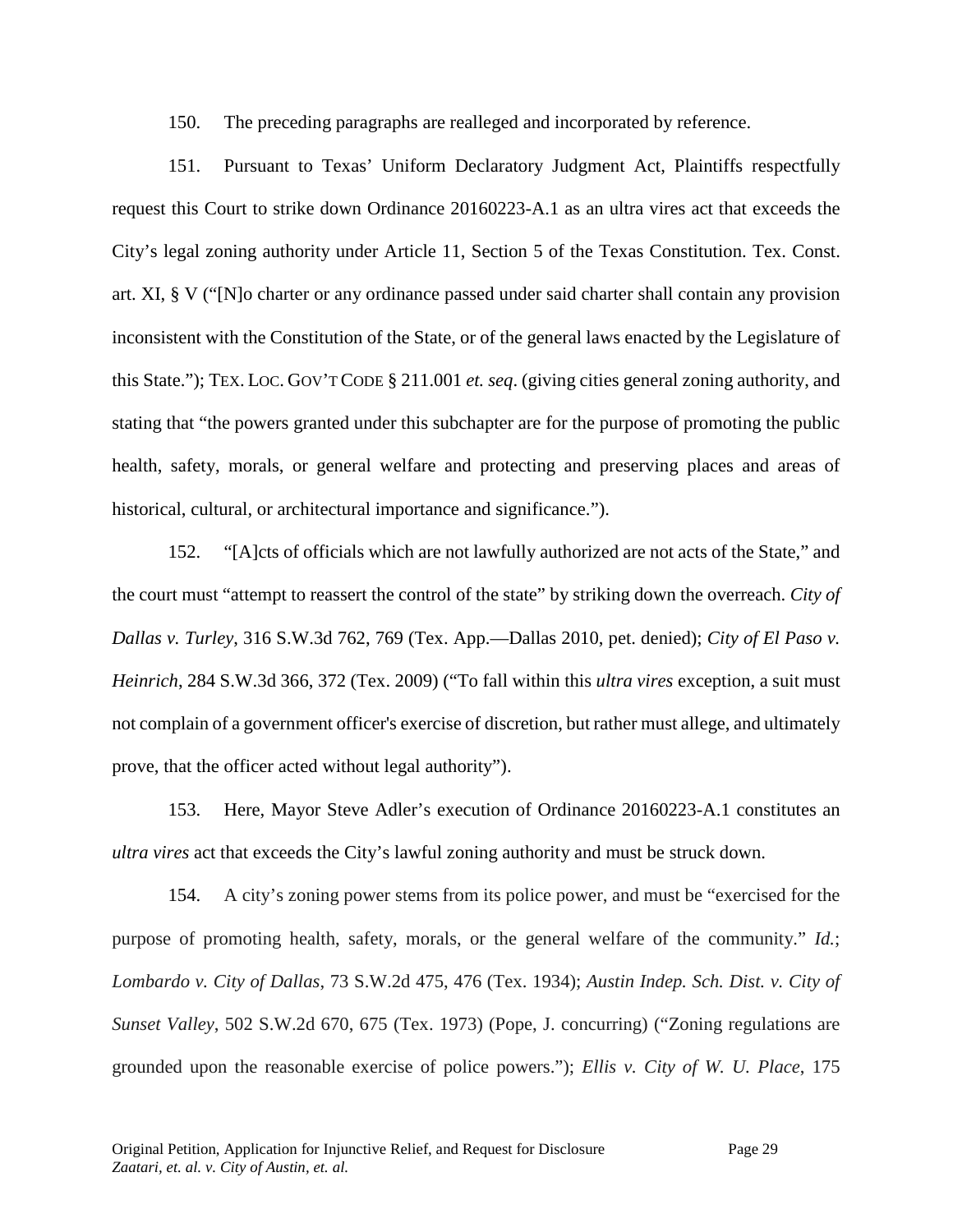S.W.2d 396, 397 (Tex. 1943) ("[Z]oning ordinances fall within the police power of municipalities and that such power, 'may be exerted to regulate the use, and where appropriate or necessary prohibit the use, of property for certain purposes in aid of the public health, morals, safety, and general welfare,").

155. A "statute enacted under the guise of police power that . . . is not reasonably related to safeguarding the public's health, safety or welfare is an invalid exercise of that power." *Satterfield v. Crown Cork & Seal Co., Inc.*, 268 S.W.3d 190, 214 (Tex. App.—Austin 2008, no pet.). The "mere assertion by the Legislature that a statute relates to the public health, safety, or welfare does not of itself bring such statute within the police power of a state." *Id*. at 215.

156. The zoning power permits only reasonable restrictions, and cannot "be exercised arbitrarily." *City of W. U. Place v. Ellis,* 118 S.W.2d 907, 909 (Tex. Civ. App.—Galveston 1938) *aff'd*, 134 S.W.2d 1038 (Tex. Comm'n App. 1940) (zoning power "is not to be exercised arbitrarily"); *City of Corpus Christi v. Allen*, 254 S.W.2d 759, 761 (Tex. 1953) (noting that the zoning power "is not an arbitrary one, hence our courts must determine whether zoning ordinances constitute a reasonable exercise of that power."); *City of Lubbock v. Stubbs*, 278 S.W.2d 519, 523 (Tex. Civ. App.—Amarillo 1954, writ ref'd n.r.e.) ("The zoning powers of municipalities, of necessity, are limited. It is not within the power of any municipal body to execute into law a rule or classification that is unreasonable, capricious or arbitrary."); *Brehmer v. City of Kerrville*, 320 S.W.2d 193, 196 (Tex. Civ. App.—San Antonio 1959, no writ.) ("it is not within the power of any municipal body to make classifications that are unreasonable, capricious or arbitrary").

157. Zoning power is wielded arbitrarily if it prohibits residential uses of property in residential districts, or bans commercial uses in commercial districts. *City of W. U. Place v. Ellis*, 118 S.W.2d 907, 908 (Tex. Civ. App.—Galveston 1938) *aff'd*, 134 S.W.2d 1038 (Tex. Comm'n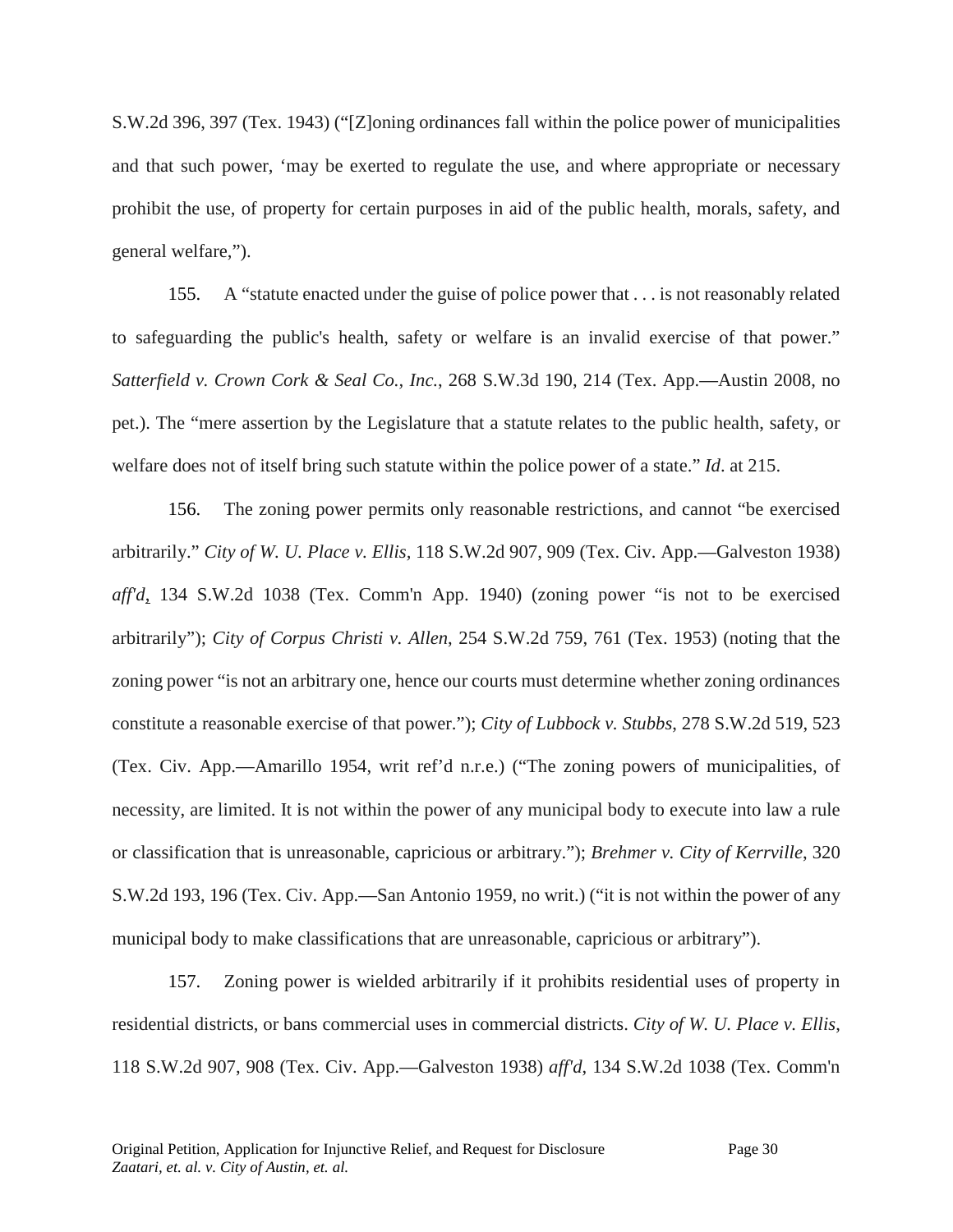App. 1940).

158. Short-term rentals are a recognized residential use, appropriate for residential areas. *See* Austin, Tex., Code of Ordinances § 25-2-3(10) (defining "short-term rental" as the rental of a residential dwelling unit or accessory building"); *Zgabay v. NBRC Prop. Owners Assn*., 03-14- 00660-CV, 2015 WL 5097116, at \*3 (Tex. App.—Austin Aug. 28, 2015) (holding that the undefined phrase "single family residential use" in a HOA restrictive covenant allowed short-term home rentals).

159. The City of Austin is attempting to prohibit residential property owners from using their homes within residential districts for residential purposes. *See* Austin, Tex., Ordinance 20160223-A.1, Parts 4–5.

160. Thus, Ordinance 20160223-A.1 is arbitrary and unreasonable, and exceeds the scope of the City's zoning power.

161. The City attempts to use land use regulations to prohibit tenants from engaging in gatherings, parties, and other social activities.

162. The City's vague ban on "assemblies" and restriction of movement is overly-broad and demonstrates that the difficulty of applying land use regulation to prevent the alleged harm is found in the seeming inability to define the offending groups precisely enough so as not to include innocuous groups within the prohibition.

163. Austin's use of land regulations to restrict tenant and owner behavior encompasses lawful, constitutionally-protected activities, including a prohibition on family breakfast "assemblies" before 7:00 a.m., watching a presidential debate in an "assembly" of friends past 10:00 p.m., or stargazing on the back porch in an "assembly" with your spouse. *See* Austin, Tex., Ordinance 20160223-A.1, Part 2, § 25-2-795 (February 23, 2016).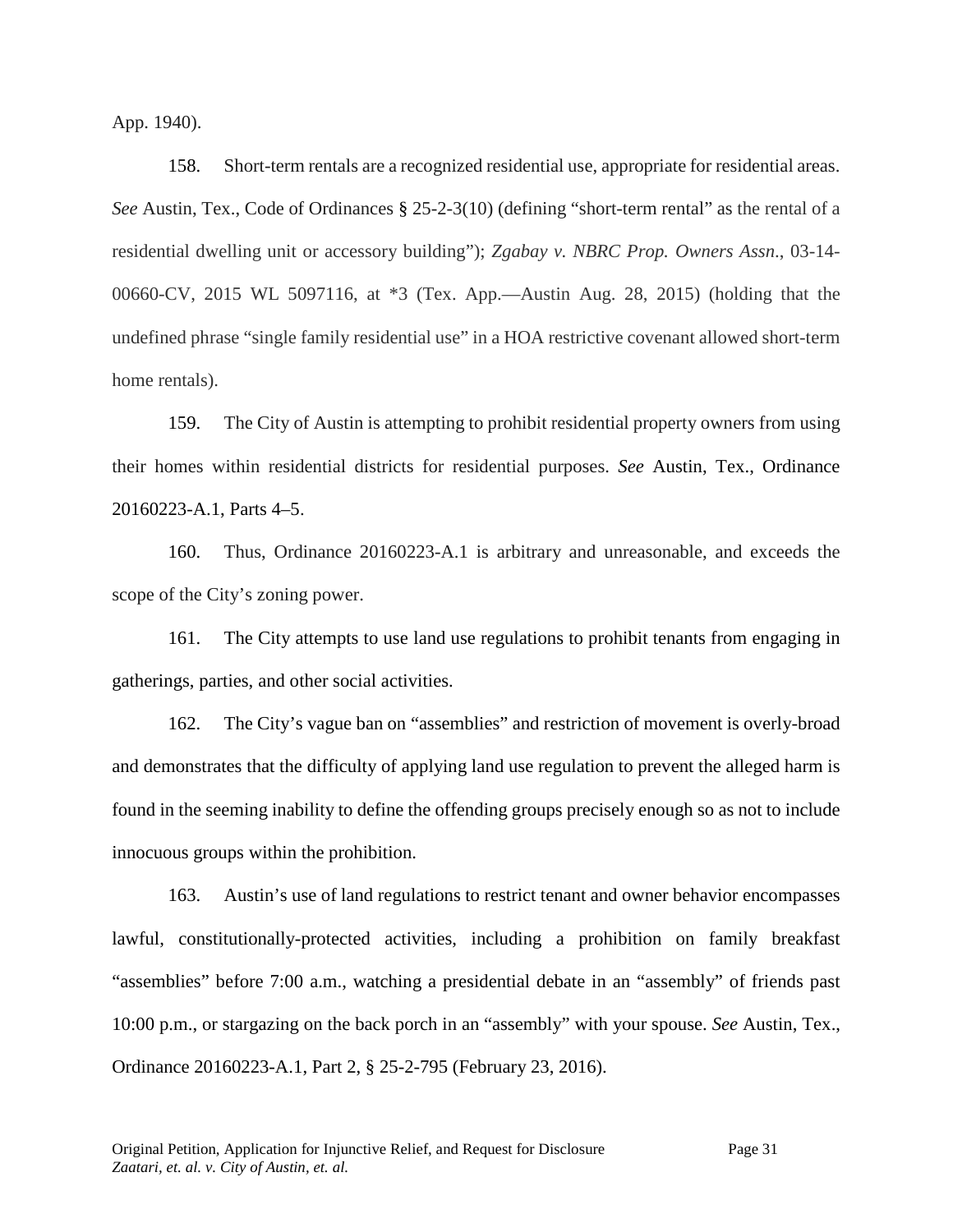164. Such a prohibition on unpleasant activity is not a proper use of the City's power to regulate zoning and land use.

165. Thus, the STR Ordinance exceeds the City's zoning power in two respects: (1) by arbitrarily prohibiting the use of residential property in a residential district for residential purposes, and (2) by attempting to regulate annoying behavior via land use restrictions.

166. Mayor Adler's execution of this ordinance constitutes an unlawful *ultra vires* act, and must be struck down.

## **E. COUNT FIVE: AUSTIN CITY ORDINANCE 20160223-A.1 VIOLATES PLAINTIFFS' RIGHT TO EQUAL PROTECTION.**

167. The preceding paragraphs are realleged and incorporated by reference.

168. Pursuant to Texas' Uniform Declaratory Judgment Act, Plaintiffs further ask this Court to declare Ordinance 20160223-A.1 a violation of Plaintiffs' right to equal protection under Article 1, Section 3 of the Texas Constitution.

169. Article 1, Section 3 of the Texas Constitution guarantees that "[a]ll free men, when they form a social compact, have equal rights, and no man, or set of men, is entitled to exclusive separate public emoluments, or privileges."

170. Property and economic liberty regulations must be struck down under the equal protection clause if, "when considered as a whole, the statute's actual, real-world effect . . . is so burdensome as to be oppressive in light of, the governmental interest." *Patel v. Tex. Dept. of Licensing & Reg.*, 469 S.W.3d 69, 87 (Tex. 2015) (applying quoted standard to economic due course of law violation); *see also, In re Marriage of J.B. and H.B*., 326 S.W.3d 654, 674 n.8 (Tex. App.—Dallas 2010, pet. dism'd) (noting the use of the same tests for the equal protection and due process clauses); *Town of Sunnyvale v. Mayhew*, 905 S.W.2d 234, 244-45 (Tex. App.—Dallas 1994), *rev'd on other grounds*, 964 S.W.2d 922 (Tex. 1998) ("The same standards may also apply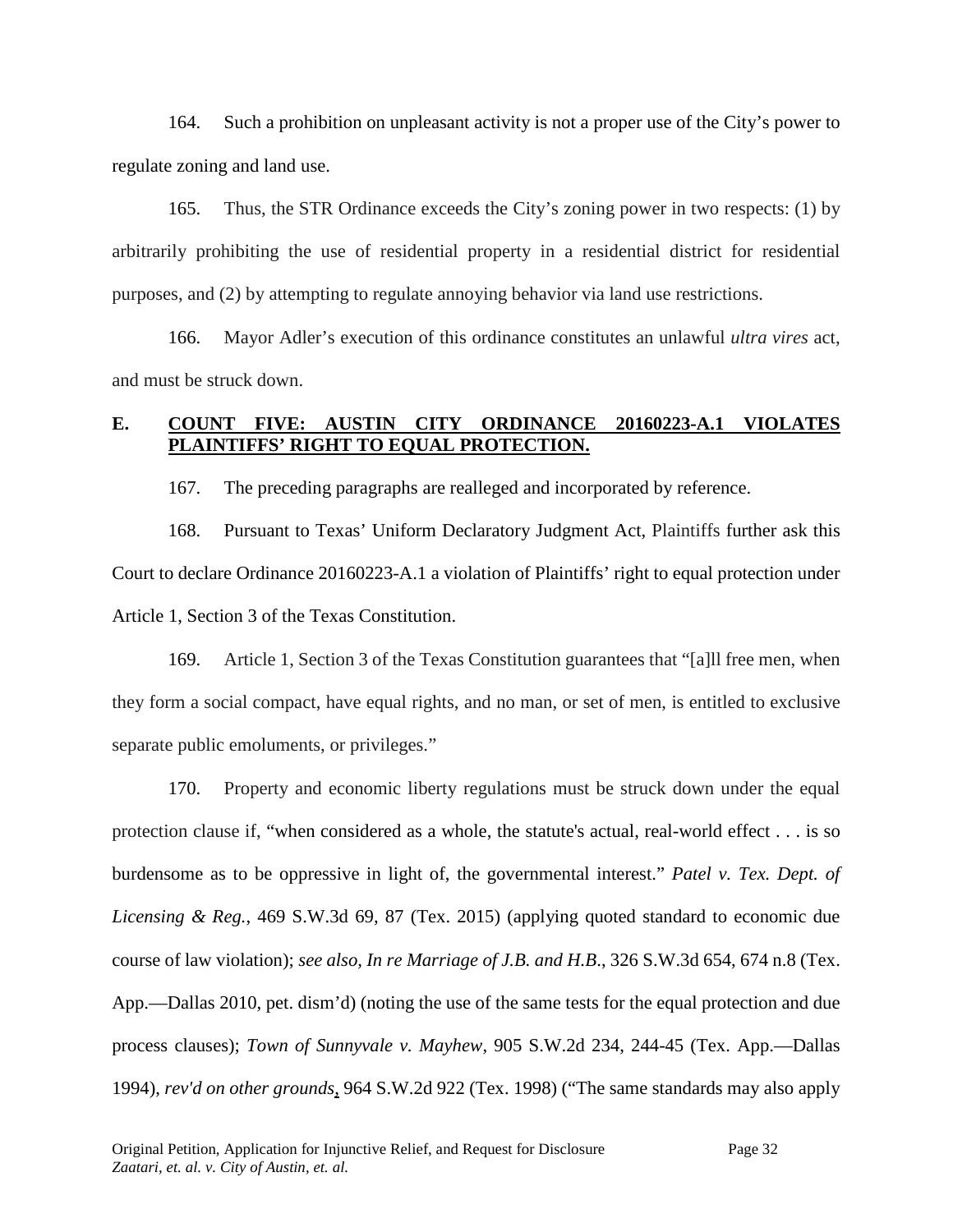to equal protection, substantive due process, and procedural due process claims."); *Rivers v. Cavazos*, 68 F.3d 469 (5th Cir. 1995) (noting that the "review under equal protection is essentially the same as that under substantive due process"); *Pace v. U.S.*, 585 F. Supp. 399, 402 (S.D. Tex. 1984) ("Plaintiff issues challenges on both due process and equal protection grounds. The standard governing the two is the same").

171. At a minimum, discriminatory zoning regulations are subject to rational basis scrutiny under Texas' equal protection clause, and must be struck down if shown not to be rationally related to a legitimate state interest. *Mayhew v. Town of Sunnyvale*, 964 S.W.2d 922, 939 (Tex. 1998) ("Economic regulations, including zoning decisions, have traditionally been afforded only rational relation scrutiny under the equal protection clause.").

172. An ordinance is not rationally related to a legitimate state interest if it creates a distinction between two similarly-situated classes, and such distinction bears no relationship to the alleged objective. *City of Cleburne, Tex. v. Cleburne Living Ctr*., 473 U.S. 432, 440 (1985) (striking down permitting requirements for assisted living centers because the city's legitimate interest in limiting development in the floodplain did not give it carte blanche to draw distinctions between developments that bore no relationship to flood mitigation); *Glen Oaks Utilities, Inc. v. City of Houston,* 340 S.W.2d 783, 784 (1960) ("Justice requires that a court must have authority to go behind an ordinance which is valid on its face and inquire into the facts surrounding its enactment.").

### *i. Rentals for Less Than 30 Days v. Rentals for More Than 30 Days.*

173. Ordinance 20160223-A.1 places a myriad of occupancy and use restrictions on licensees who rent their properties for less than 30 days, while such regulations are not placed on adjacent properties that are rented for a term longer than 30 days.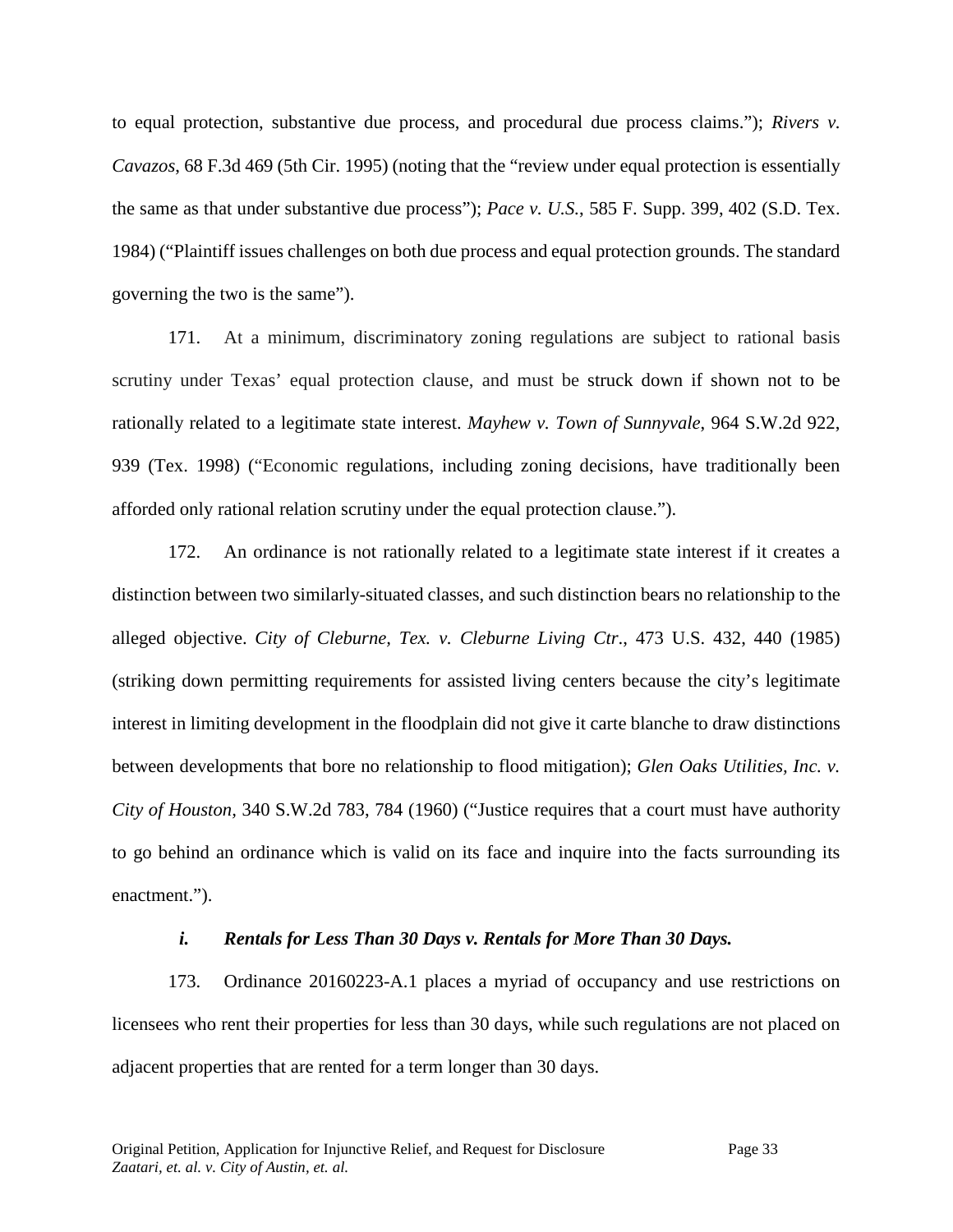174. For example, short-term licensees must ensure that no more than six people are outside at a short-term rental at any time, no more than ten people are present after 10:00 p.m., and all occupants are separated or sleeping promptly at 10:00 p.m. Austin, Tex., Ordinance 20160223- A.1, Part 2, §§ 25-2-794-95.

175. This disparate treatment of short-term rental licensees is not rationally related to any legitimate state interest, and is far more burdensome than necessary given the evil they allegedly are designed to address.

176. The City has not issued any tickets against licensed short-term rentals for noise, use, or trash violations since October 2012. Email from Michelle Rich, Court Clerk, City of Austin Municipal Court to author (May 24, 2016 15:07 CST) (responding to open records request).

177. A residential unit rented for 29 days does not require substantially different occupancy and use restrictions than a residential unit rented for 30 days. Any alleged governmental interest in limiting noise, trash, and crowding in residential areas is equally applicable to long-term rentals.

#### *ii. Short-Term Tenants v. Long-Term Tenants.*

178. Furthermore, the STR Ordinance violates equal protection by infringing on the fundamental rights of tenants who rent units for less than 30 days, without applying the same regulations to tenants at neighboring rental units.

179. Tenants at a short-term rentals must be alone or asleep by 10:00 p.m., are subject to warrantless searches, cannot gather with more than five friends outdoors during the day, cannot invite more than nine individuals over at any time, etc. Austin, Tex., Ordinance 20160223-A.1, Part 2, §§ 25-2-794-95; Part 7 § 1301. None of these restrictions apply to tenants at neighboring homes who rent for 30 days or more. *Id.*

Original Petition, Application for Injunctive Relief, and Request for Disclosure Page 34 *Zaatari, et. al. v. City of Austin, et. al.* 180. "Strict scrutiny. . . is applied to a law that . . . affects a fundamental liberty right.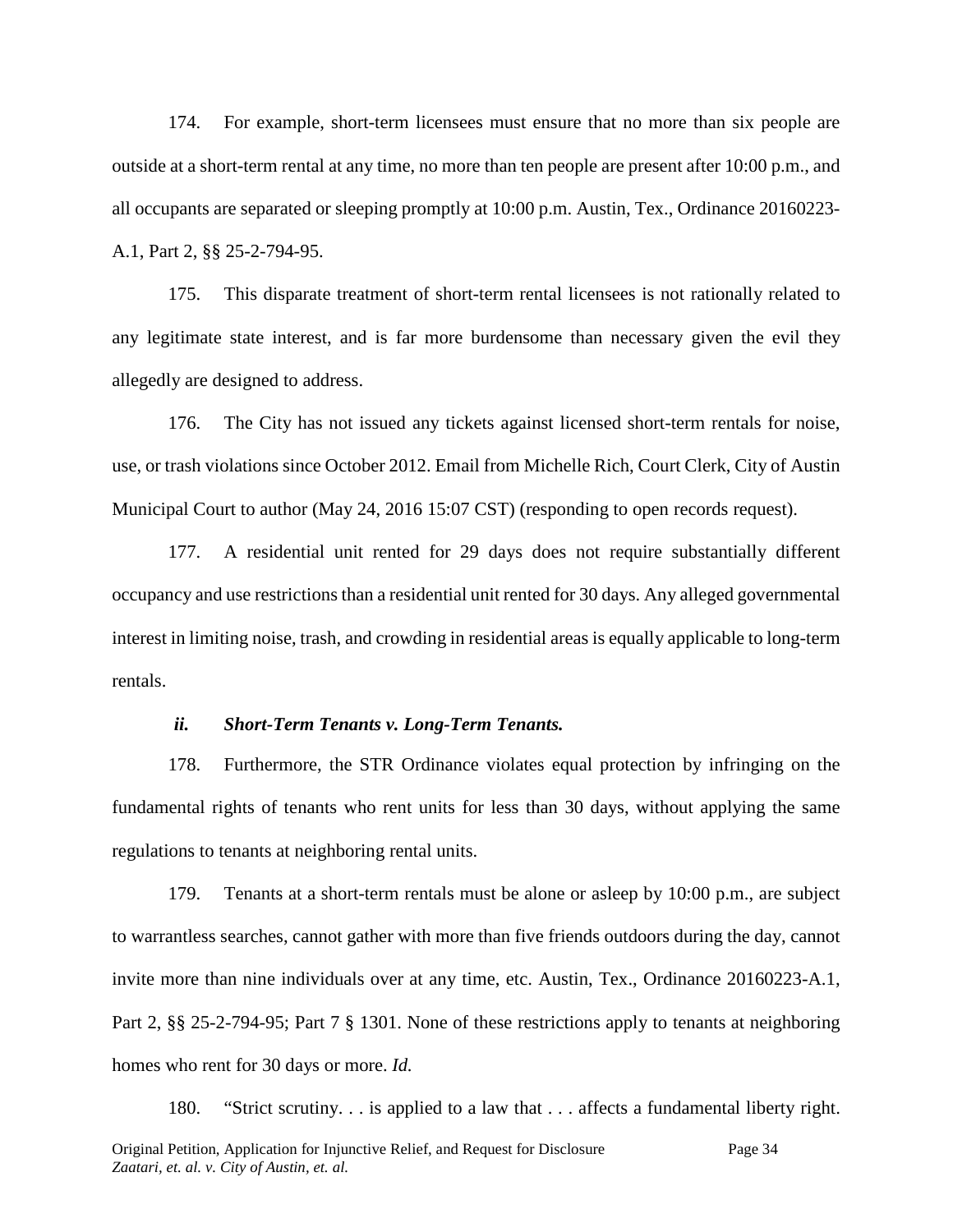The burden to justify such a distinction rests on the party defending it, and such a law cannot be upheld unless it serves a compelling state interest and is 'closely tailored to effectuate only those interests.'" *Lucas v. U.S.*, 757 S.W.2d 687, 703-04 (Tex. 1988) (outlining the levels of scrutiny applied to equal protection claims under the Texas Constitution).

181. This disparate treatment violates the fundamental rights of tenants to assembly, privacy, and movement, protected under the Texas Constitution.

182. Long-term tenants are similarly situated with respect to health, safety, and code enforcement issues as short-term tenants.

183. The distinction between long-term tenants and short-term tenants does not serve a compelling state interest, nor it is closely tailored to effectuate only those interests.

184. Moreover, the distinction is not rationally related to any legitimate state interest.

185. Thus, the STR Ordinance must be declared unconstitutional and struck down.

#### *iii. Owner-Occupied Rentals v. Non-Owner-Occupied Rentals.*

186. Ordinance 20160223-A.1 treats non-owner-occupied residential short-term rentals differently from owner-occupied short-term rentals creating an oppressive, undue burden without a rational basis.

187. Rather than rationally advancing a legitimate state interest, the City enacted the prohibition on short-term Type 2 residential rentals as a way of picking winners and losers.

188. Austin's desire to improve enforcement of the City Code does not rationally justify its difference in treatment between Type 1, 1A and Type 2 categories - short-terms rentals that are "owner-occupied," and those that are not.

189. Prior to the enactment of Ordinance 20160223-A.1, the City did not distinguish between owner-occupied rentals (Type 1 and 1A) and non-owner-occupied rentals (Type 2) in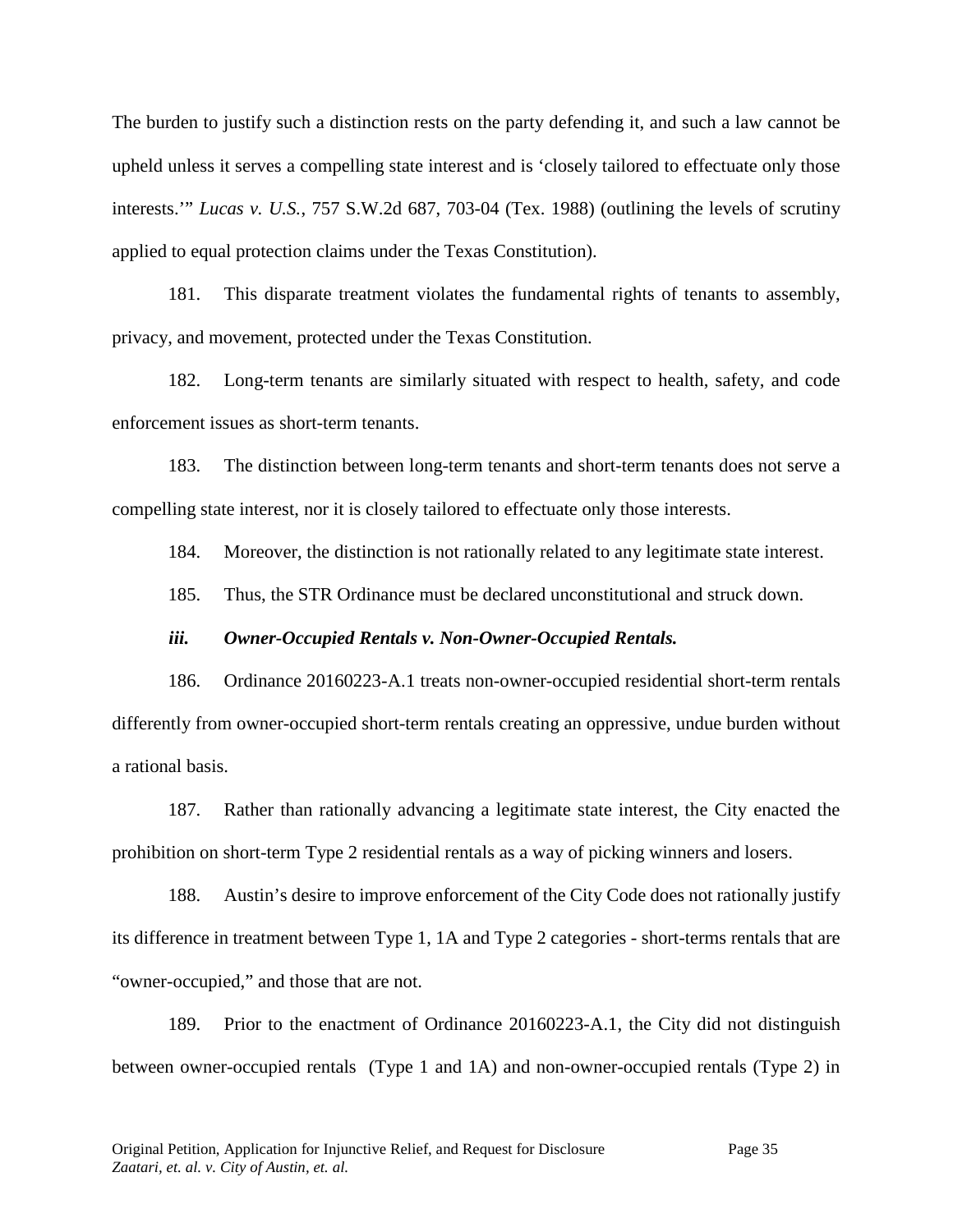terms of zoning districts. Rather, all such rentals were permitted in the same districts.

190. Nothing about the nature of owner-occupied housing immunizes it from Code violations or justifies a difference in treatment between owner-occupied and non-owner-occupied housing.

191. Whether a unit is labeled "owner-occupied" has no connection with the owner's actual presence or residence on the property during the short-term rental period. Email from Marcus Elliott, Division Manager, City of Austin, Code Department, to author (April 7, 2016 16:25 CST) ("When the property is rented as an owner-occupied (STR), the owner is supposed to rent the entire dwelling unit. So, the owner would not be present during the rental, except in the STR Type 1A.").

192. A tenant or licensee's willingness to comply with the law, or propensity to hold disruptive crowded parties does not vary based on whether the property is "owner occupied." Type 2 and Type 1 rental homes are similarly situated with respect to the Code enforcement problem.

193. Between October 2012 and August 2015, owner-occupied Type 1 and 1A rental units triggered a greater number of the code complaints reported to the City of Austin than those triggered by Type 2 — both in absolute and percentage terms. *See Short Term Rental (STR): Staff Recommendations for Changes to Existing Regulation* 11, AUSTIN CODE DEPARTMENT (Aug. 2015),

[https://www.austintexas.gov/sites/default/files/files/STR\\_status\\_and\\_Recommendations\\_Aug\\_17](https://www.austintexas.gov/sites/default/files/files/STR_status_and_Recommendations_Aug_17_2015_final_draft.pdf) [\\_2015\\_final\\_draft.pdf](https://www.austintexas.gov/sites/default/files/files/STR_status_and_Recommendations_Aug_17_2015_final_draft.pdf) (reflecting approximately 59.1% of all code complaints against licensed short-term rentals in these districts were related to Type 1 or 1A housing).

194. Austin has issued only five tickets or citations to short-term rental tenants since the licensing regulations were adopted in September 2012. Emails from Michelle Rich, Court Clerk,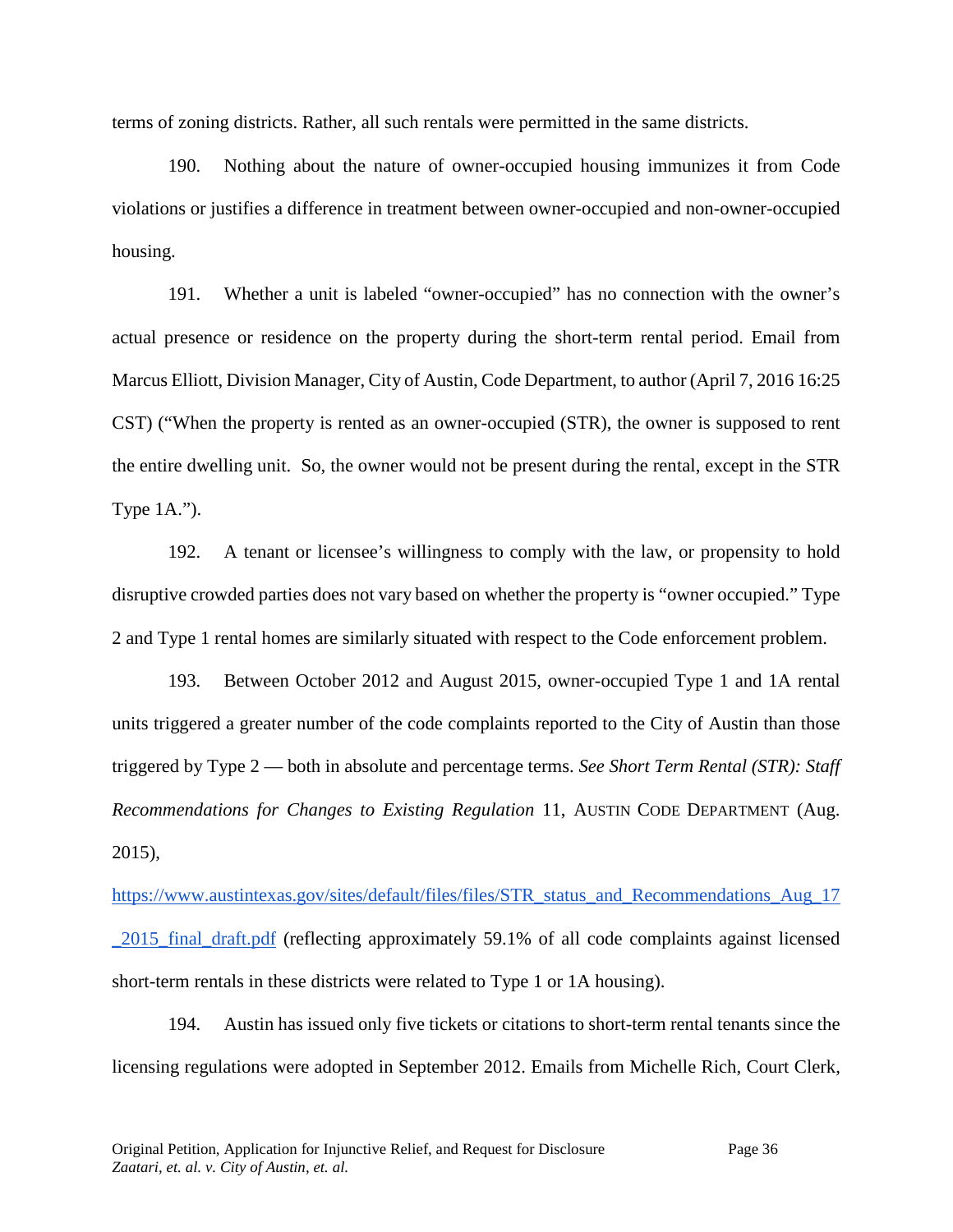City of Austin Municipal Court to author (May 24, 2016 15:07 CST) (responding to open records request for all citations, notices of violation, or complaints stemming from a short-term rental since September 1, 2012 with five case files, all involving unlicensed STRs); Email from Michelle Rich, Court Clerk, City of Austin Municipal Court to author (May 26, 2016 8:50 A.M. CST) (confirming that the City has not issued any noise, occupancy, or other code-related tickets in which the officer knew and noted that the property was being used as an STR).

195. Yet, Austin decided to single out Type 2 non-homesteaded rentals in November 2015 and March 2016, treating them different than similarly situated properties with a greater number of code complaints. Austin, Tex., Ordinance 20160223-A.1, parts 4-5; *See Short Term Rental (STR): Staff Recommendations for Changes to Existing Regulation* 10–11, AUSTIN CODE DEPARTMENT (Aug. 2015),

[https://www.austintexas.gov/sites/default/files/files/STR\\_status\\_and\\_Recommendations\\_Aug\\_17](https://www.austintexas.gov/sites/default/files/files/STR_status_and_Recommendations_Aug_17_2015_final_draft.pdf) [\\_2015\\_final\\_draft.pdf.](https://www.austintexas.gov/sites/default/files/files/STR_status_and_Recommendations_Aug_17_2015_final_draft.pdf)

196. Austin chose to discriminate between short-term rentals on the basis of owner occupancy out of prejudice and favoritism, rather than to further a legitimate state interest. *See*  Transcript of Austin City Council Work Session at 45 (Feb. 23, 2016), <http://www.austintexas.gov/edims/document.cfm?id=248913> (City Councilwoman Pool explicitly vocalized this intent at the Council's meeting on February 23, 2016, saying,"[w]e're expressing a preference for having the owners live on the property for a lot of reasons. And less preference for having the commercial rentals being inside the neighborhoods.");<sup>14</sup> at 50 (Feb. 23, 2016) (Councilman Cesar telling his fellow council members,, "As y'all know, I certainly prefer the Type 1 use over the Type 2 use."); at 58 (Feb. 23, 2016) (Councilwoman Gallo assuring the

<span id="page-36-0"></span><sup>&</sup>lt;sup>14</sup> Even this is a misnomer, through. For Austin families that reside full-time at their home, they would not be considered a Type 1 licensee because they do not claim the homestead exemption for their home.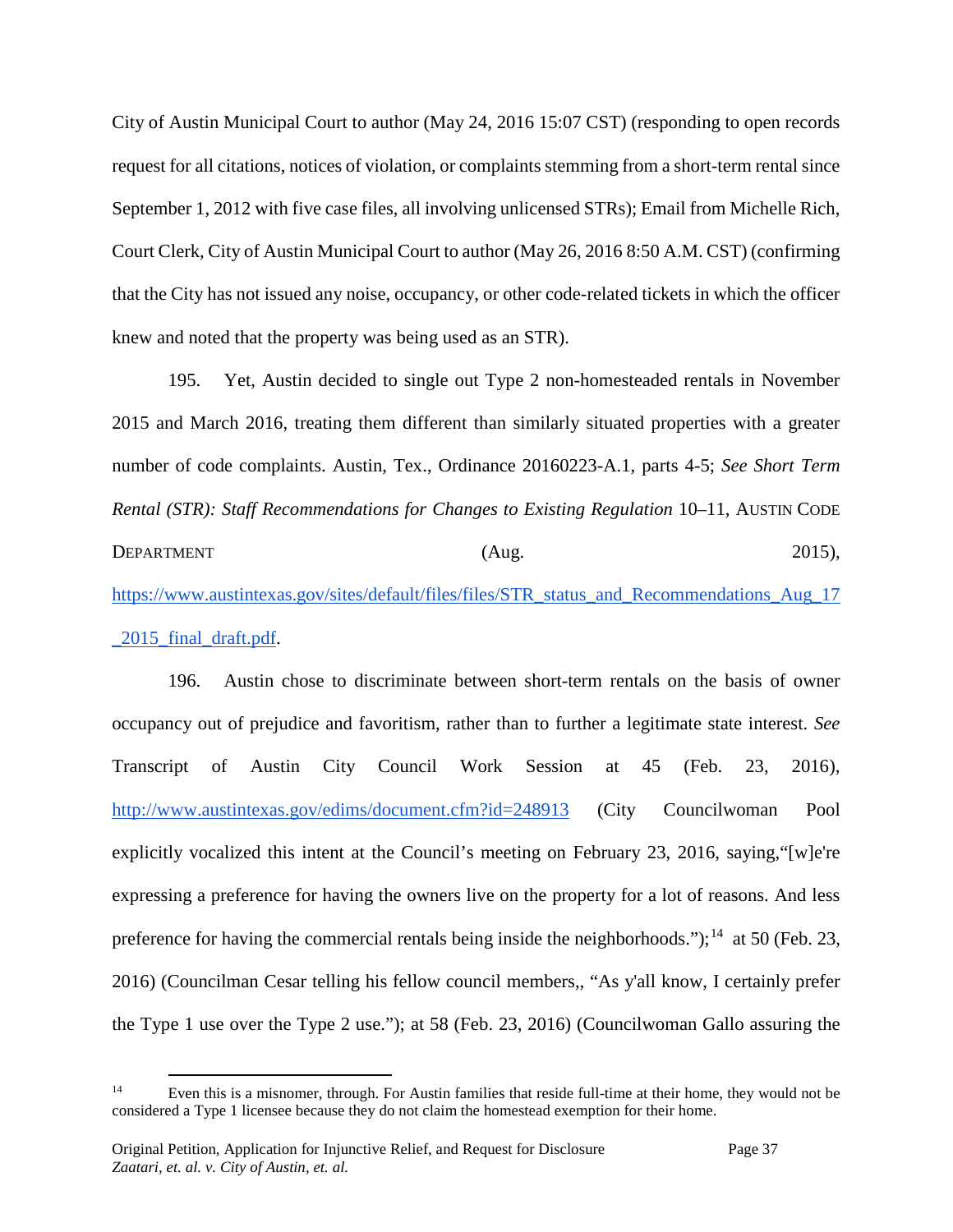audience that, "we've heard very loud and clear the concerns of neighbors who have said very clearly they do not want Type 2 strs which are non-occupied rental units operating in their neighborhoods.").

197. The prohibition on non-owner-occupied rentals is excessively burdensome so as to be oppressive in light of the governmental interest. *See Patel v. Tex. Dept. of Licensing & Reg.*, 469 S.W.3d 69, 87 (Tex. 2015).

198. There is no rational basis for singling out and prohibiting residential Type 2 rentals, nor does it further a legitimate state interest.

199. Rather, the City is picking winners and losers. This is unconstitutional under the equal protection clause of the Texas Constitution and must be declared unconstitutional and struck down.

## **F. COUNT SIX: AUSTIN CITY ORDINANCE 20160223-A.1 AUTHORIZES UNREASONABLE WARRANTLESS SEARCHES.**

200. The preceding paragraphs are realleged and incorporated by reference.

201. Pursuant to Texas' Uniform Declaratory Judgment Act, Plaintiffs further ask this Court to declare that Ordinance 20160223-A.1 violates Plaintiffs' freedom from unreasonable search and seizure.

202. Article 1, Section 9 of the Texas Constitution protects citizens from unreasonable searches, providing:

> The people shall be secure in their persons, houses, papers and possessions, from all unreasonable seizures or searches, and no warrant to search any place, or to seize any person or thing, shall issue without describing them as near as may be, nor without probable cause, supported by oath or affirmation.

Tex. Const. art. I, § 9.

203. In the context of "administrative" searches — serving to ensure regulatory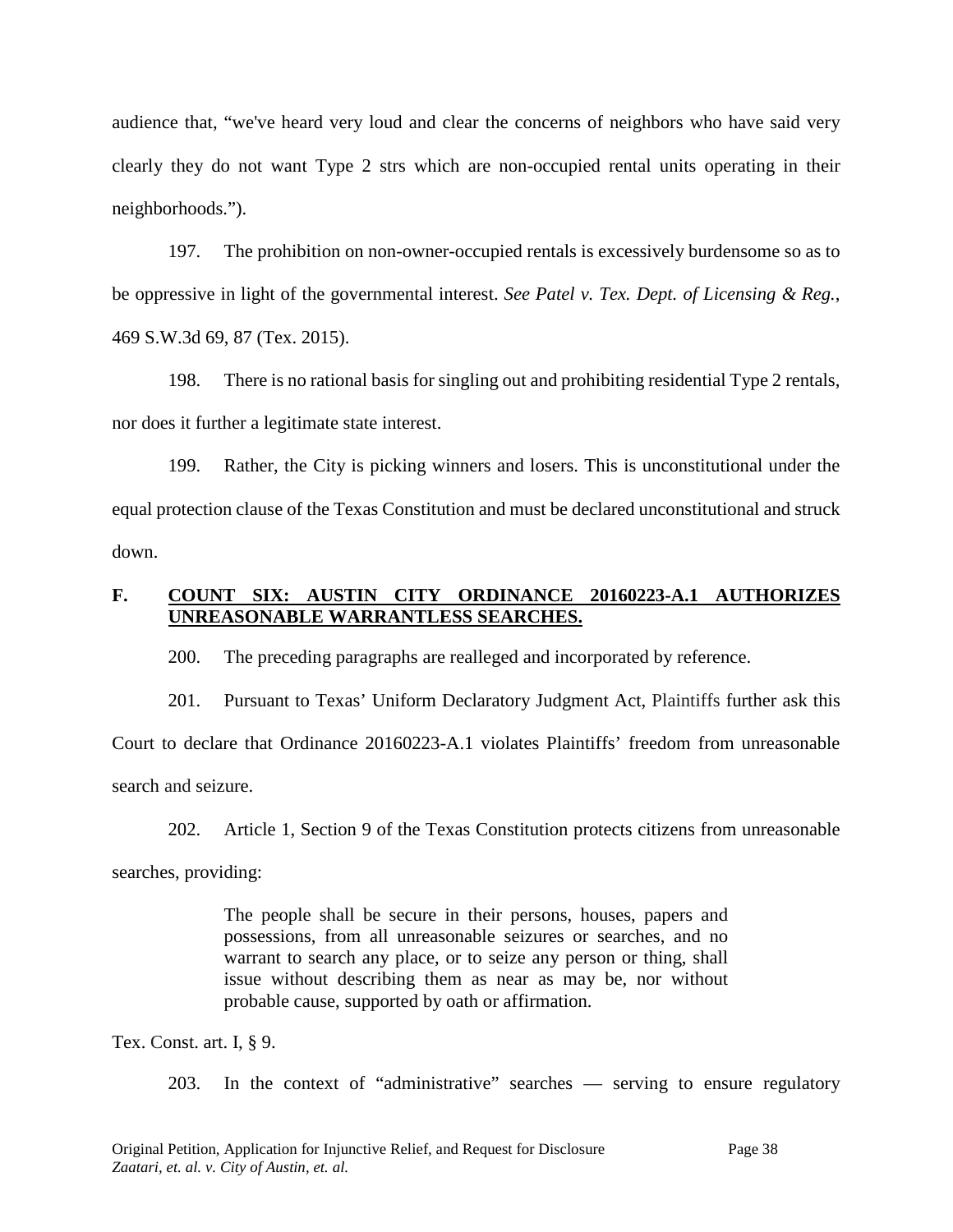compliance, rather than seeking the fruits of a crime — the warrant requirement is only waived if exigent circumstances exist, the party is given an opportunity for precompliance review, or when the property is a "closely regulated" business. *Adust Video v. Nueces County*, 996 S.W.2d 245, 255 (Tex. App.—Corpus Christi 1999, no pet.); *City of Los Angeles, Calif. v. Patel*, 135 S. Ct. 2443 (2015) ("absent consent, exigent circumstances, or the like, in order for an administrative search to be constitutional, the subject of the search must be afforded an opportunity to obtain precompliance review before a neutral decision maker").

204. Just last year, the Supreme Court of the United States struck down a parallel Los Angeles ordinance authorizing warrantless hotel searches, noting that "on demand" searches "conducted outside the judicial process, without prior approval by [a] judge or [a] magistrate [judge], are *per se* unreasonable," and violate citizens' constitutional right to protection from unreasonable searches. *City of Los Angeles, Calif. v. Patel*, 135 S. Ct. 2443, 2452 (2015) ("absent consent, exigent circumstances, or the like, in order for an administrative search to be constitutional, the subject of the search must be afforded an opportunity to obtain precompliance review before a neutral decision maker. . . . we see no reason why this minimal requirement is inapplicable here").

205. Part 7 of Ordinance 20160223-A.1 gives police even more "on demand" authority than that authorized by Los Angeles' unconstitutional provision.

206. The City of Austin requires short-term rental licensees to permit officers into their homes to "enter, examine, and survey, at all reasonable times, all buildings, dwelling units, guest rooms, and premises." Austin, Tex., Ordinance 20160223-A.1, Part 7 (Feb. 23, 2016).

207. The Austin ordinance is not limited to a single registry, sheet of paper, or even a single room.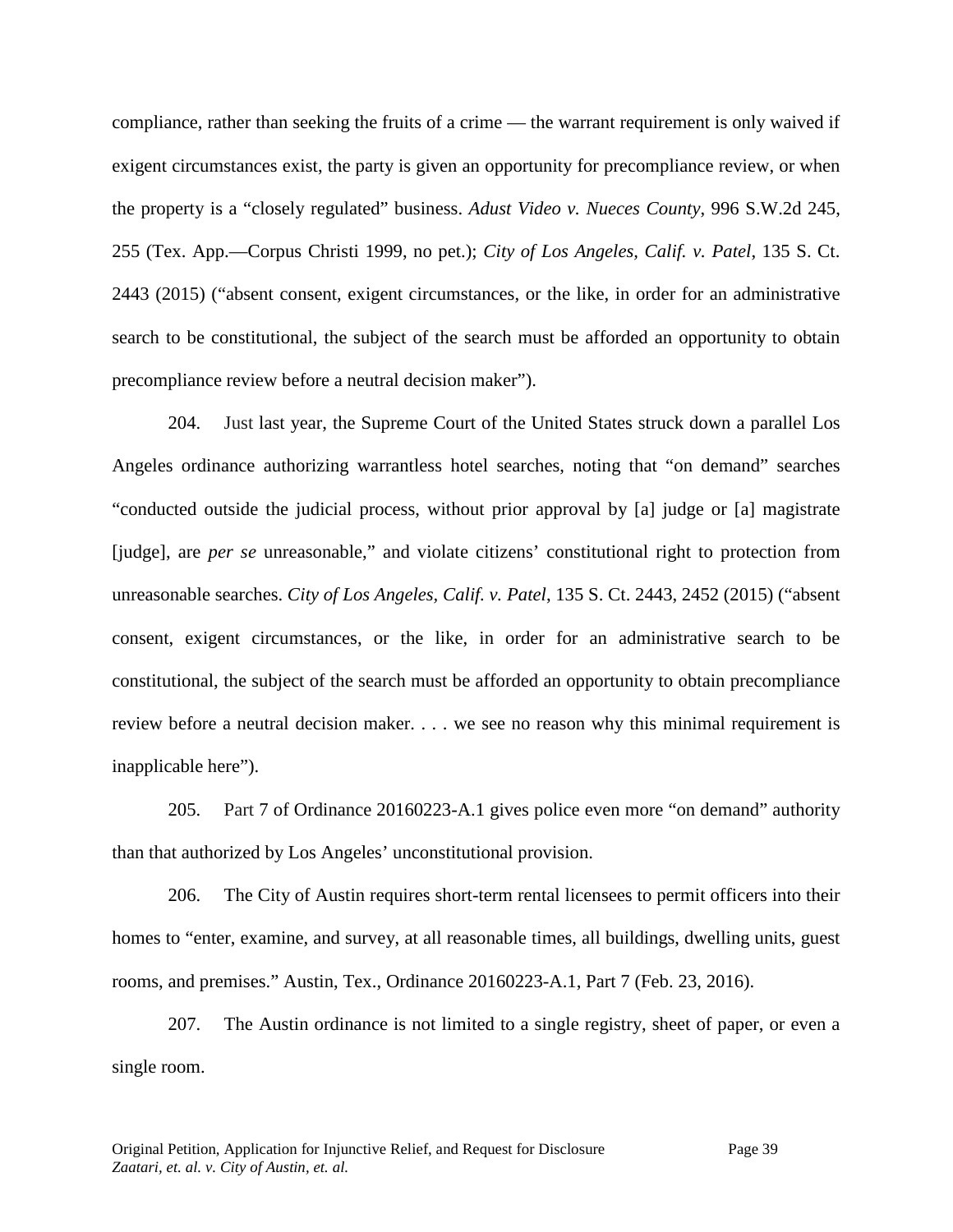208. Without warrant, justification, or even a chance to protest, Ordinance 20160223- A.1 authorizes code officers to intrude upon and search citizens' bedrooms, pantries, nurseries, and everywhere in between. No room, closet, or drawer is off limits.

209. Ordinance 20160223-A.1 requires licensees to submit to unreasonable warrantless searches, or risk legal penalties, including the loss of their short-term rental licenses.

210. Plaintiffs respectfully request this Court to declare that Part 7 of Ordinance 20160223-A.1 violates Plaintiffs' freedom from unreasonable search and seizure under Article 1, Section 9 of the Texas Constitution. *See City of Los Angeles, Calif. v. Patel*, 135 S. Ct. 2443 (2015).

#### **VII. APPLICATION FOR PERMANENT INJUNCTION**

211. An injunction must issue "where a violation of a constitutional right is clearly established." *Iranian Muslim Org. v. City of San Antonio*, 615 S.W.2d 202, 208 (Tex. 1981) (granting injunction on first amendment grounds, and requiring city to issue parade permit); *see also Henry v. Greenville Airport Commn.,* 284 F.2d 631, 633 (4th Cir. 1960) (holding, in equal protection context, that"[t]he District Court has no discretion to deny relief by preliminary injunction to a person who clearly establishes by undisputed evidence that he is being denied a constitutional right."); *S.W. Newspapers Corp. v. Curtis*, 584 S.W.2d 362, 368 (Tex. Civ. App.— Amarillo 1979).

212. "The denial of a constitutionally guaranteed right . . .as a matter of law, inflicts an irreparable injury." *S.W. Newspapers Corp. v. Curtis*, 584 S.W.2d 362, 368 (Tex. Civ. App.— Amarillo 1979).

213. Plaintiffs' Original Petition, above, demonstrates that enforcement of the STR Ordinance violates the Texas Constitution, which guarantees Plaintiffs' rights to economic liberty, freedom of movement, privacy, freedom of assembly, freedom from unreasonable search and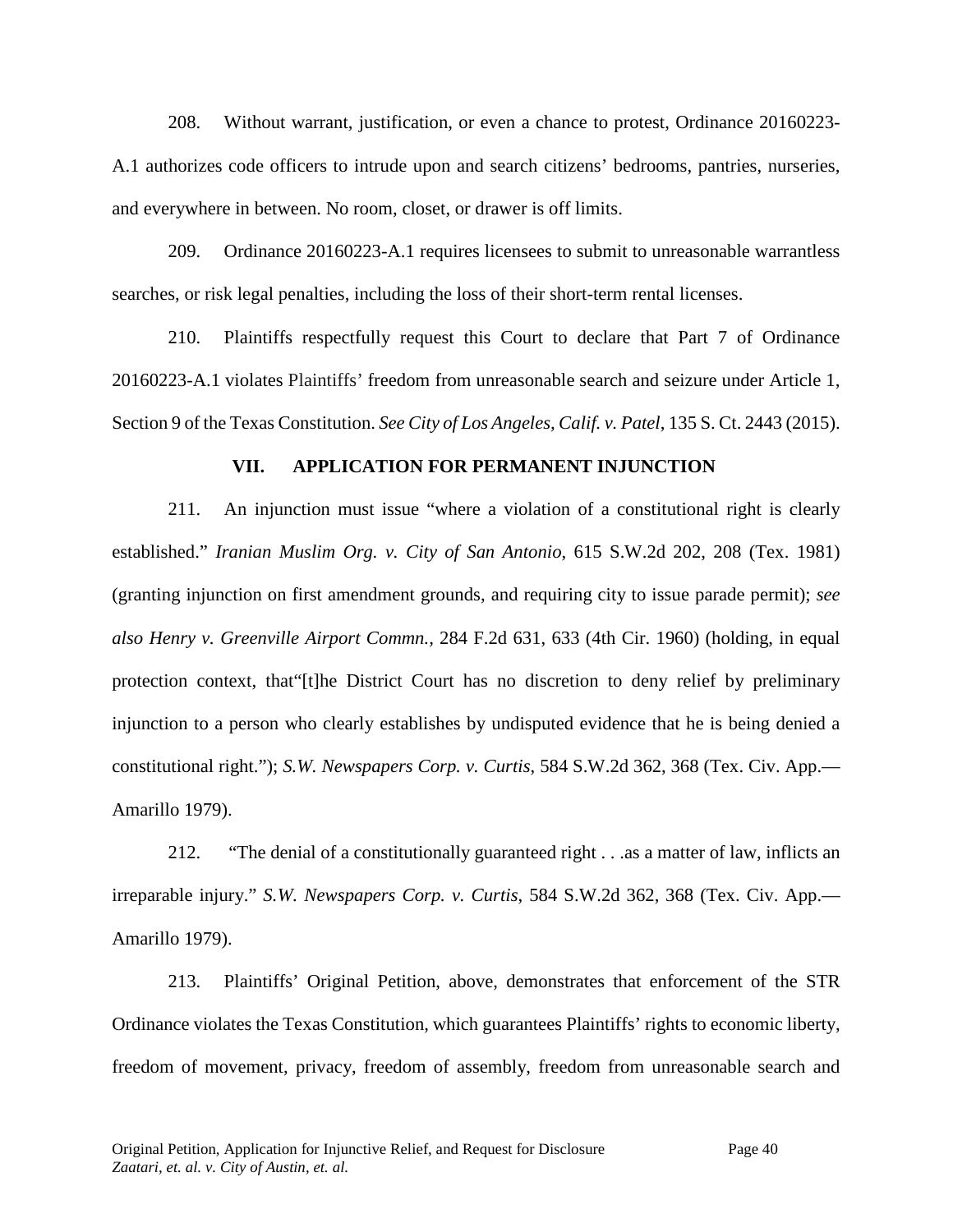seizure, and equal protection.

214. Plaintiffs are facing imminent and irreparable harm from the City's continued enforcement of the STR Ordinance.

215. Plaintiffs have no other adequate legal to adequately compensate for the continued deprivation of their constitutional rights.

216. Plaintiffs respectfully ask the Court, following trial on the merits, to issue a permanent injunction against the City of Austin, enjoining the City's enforcement of Ordinance 20160223-A.1.

#### **VIII. ATTORNEYS' FEES**

217. Under the Uniform Declaratory Judgment Act, Plaintiffs are entitled to recover "costs and reasonable and necessary attorney's fees as are equitable and just." Tex. Civ. Prac. & Rem. Code Ann. § 37.009.

218. Plaintiffs seek award of their reasonable attorneys fees for the preparation of this suit, prosecution of this suit, and all appeals.

#### **IX. REQUEST FOR DISCLOSURE**

219. Plaintiffs request that Defendants disclose the information and materials described in Rule 194.2 of the Texas Rules of Civil Procedure.

## **X. PRAYER AND CONCLUSION**

**THEREFORE**, Plaintiffs request the Court issue the following relief:

- i. A declaration that Ordinance 20160223-A.1 is a violation of Plaintiffs' rights under the due course of law clause of the Texas Constitution;
- ii. A declaration that Ordinance 20160223-A.1 is an unconstitutional violation of Plaintiffs' right to equal protection under the Texas Constitution;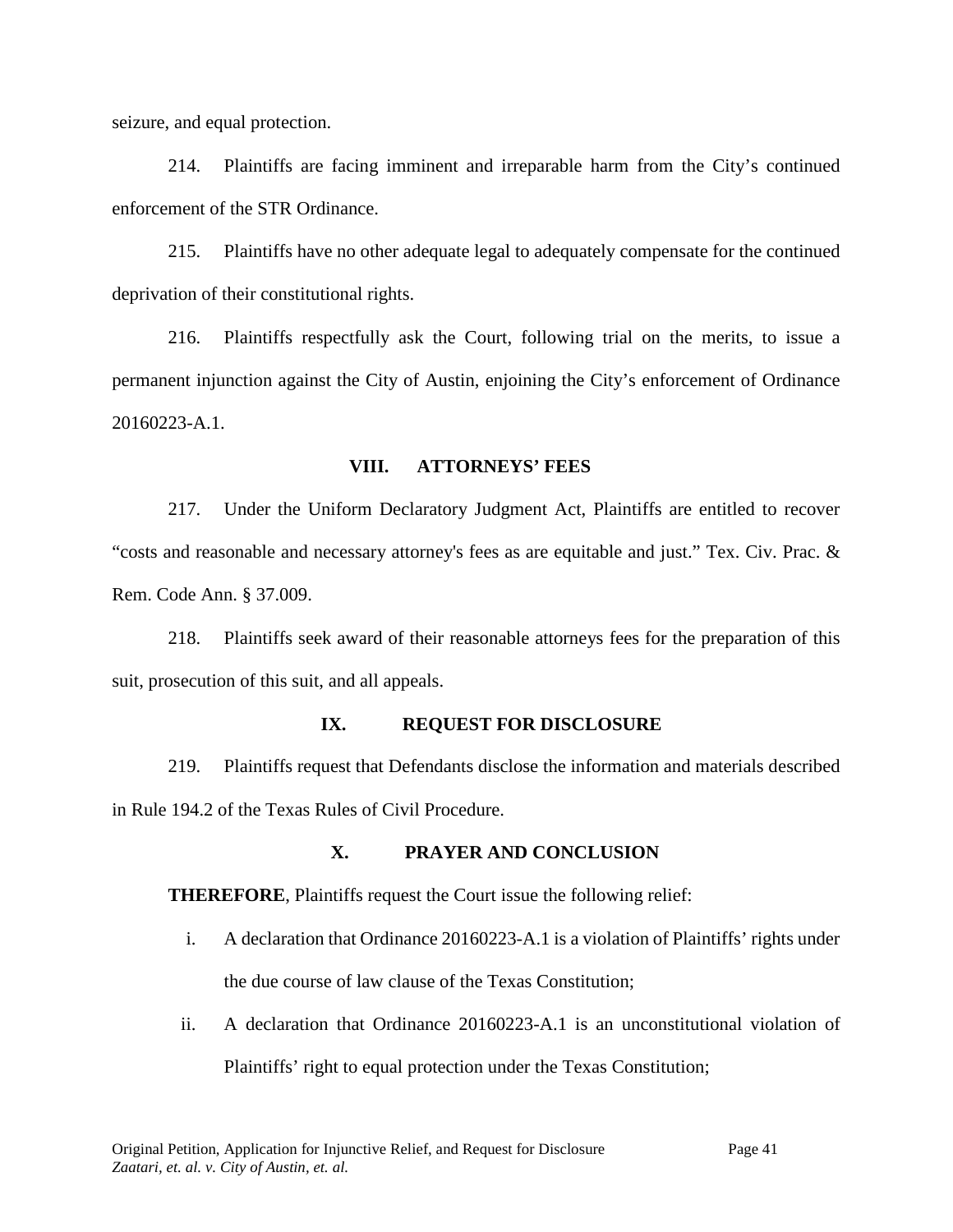- iii. A declaration that Ordinance 20160223-A.1 is an unconstitutional violation of Plaintiffs' freedom of movement;
- iv. A declaration that Ordinance 20160223-A.1 is a violation of Plaintiffs' right to privacy under the Texas Constitution;
- v. A declaration that Ordinance 20160223-A.1 is a violation of Plaintiffs' freedom of assembly under the Texas Constitution;
- vi. A declaration that Ordinance 20160223-A.1 is a violation of Plaintiffs' right to privacy under the Texas Constitution;
- vii. A declaration that Ordinance 20160223-A.1 is a violation of Plaintiffs' freedom from unreasonable search and seizure protected under the Texas Constitution;
- viii. A declaration that Ordinance 20160223-A.1 is an ultra vires act that exceeds the zoning powers of the City of Austin and Mayor Steve Adler;
- ix. A permanent injunction prohibiting the City of Austin from enforcing Ordinance 20160223-A.1;
- x. An award to Plaintiffs of their attorneys' fees and reasonable costs; and
- xi. All other and further relief to this Court may deem proper in law or equity.

Respectfully Submitted,

Rolt Heml

ROBERT HENNEKE Texas Bar No. 24046058 [rhenneke@texaspolicy.com](mailto:rhenneke@texaspolicy.com) ALLEGRA HILL Texas Bar No. 24075965 [ahill@texaspolicy.com](mailto:ahill@texaspolicy.com) CHANCE WELDON Texas Bar No. 24076767 [cweldon@texaspolicy.com](mailto:cweldon@texaspolicy.com)